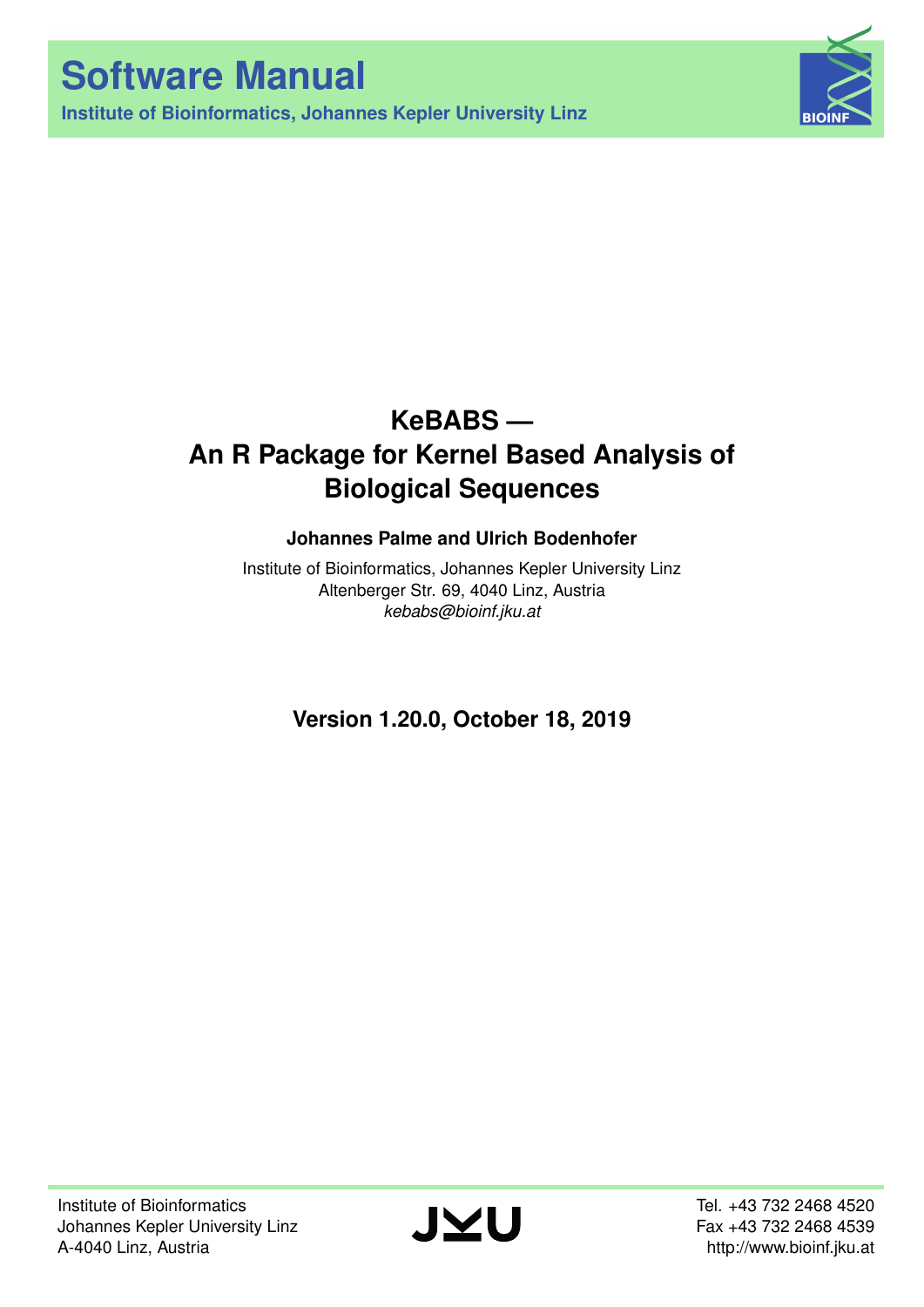#### 2

## Scope and Purpose of this Document

This document is the user manual for the R package kebabs. It is meant as an introduction to the KeBABS functionality which should make the user acquainted with the basic functions of the package both on a conceptual level as well as from the usage perspective. This means that the document will neither go into full details for the described functions nor can it be considered a complete description of all package functions. As an additional source of information, the help pages including examples are available.

Please also consider that this manual is not an introduction to R nor an introduction to machine learning in general or to support vector machine-based learning. The document provides the information in a form that also allows less experienced users to use the package. However, if you do not have any knowledge of these subjects, please read introductory literature first.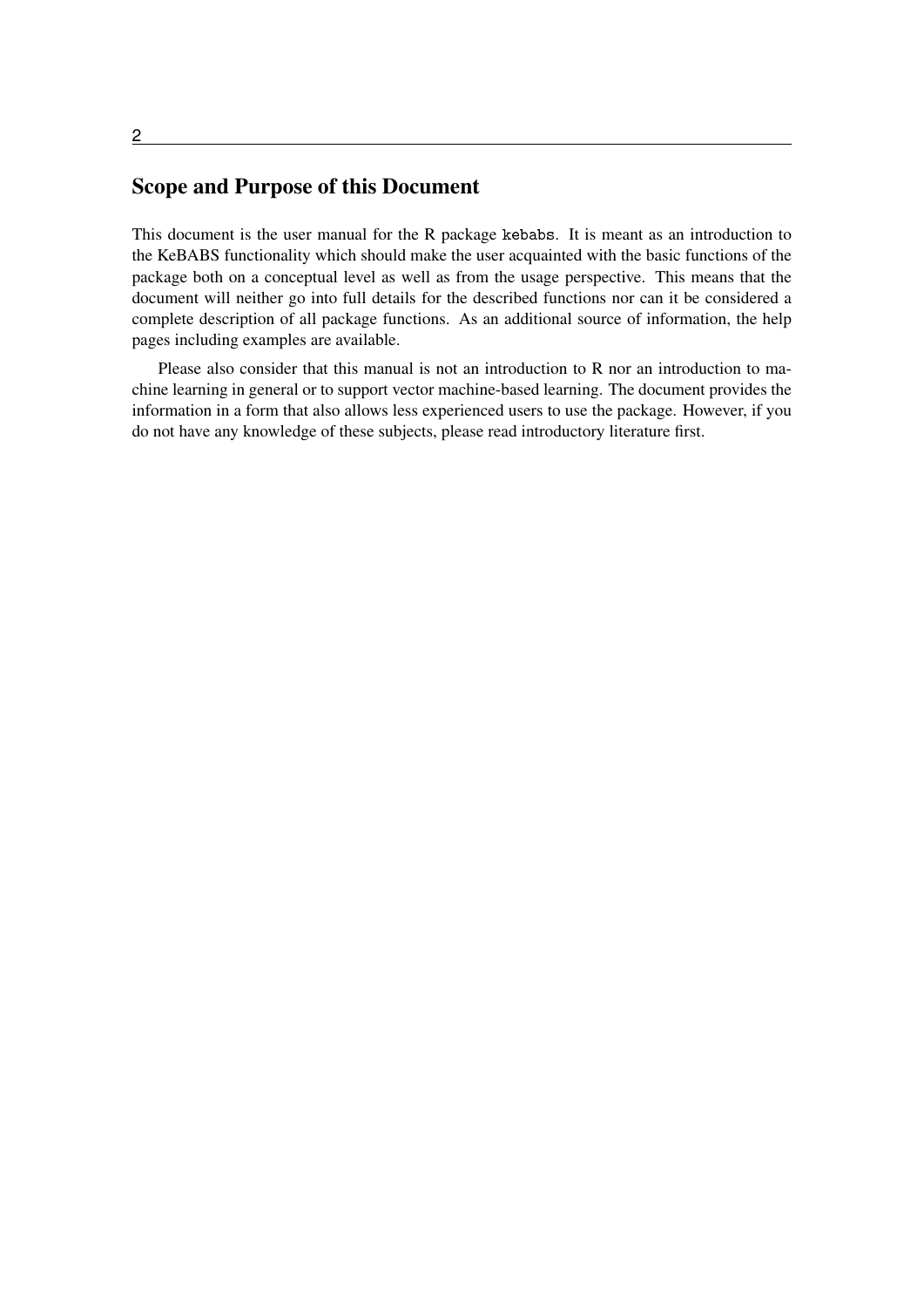## Authorship and Contributions

Except for the header files khash.h and ksort.h, three small stub files for Bioconductor packages and four files for the dense version of LIBSVM this package was written entirely by Johannes Palme as part of his master thesis in the Bioinformatics master program at the Johannes Kepler University in Linz, Austria, under the supervision of Ulrich Bodenhofer. The author wants to express his sincere gratitude to Ulrich Bodenhofer for numerous lively discussions throughout the development of the package. The two header files mentioned above provide a fast hash table implementation and sorting algorithms implemented in pure C code and are part of the opensource C-library klib [\[AttractiveChaos, 2011\]](#page-72-0). The R code for prediction profile plots partly uses a similar functionality in the package procoil as inspiration [\[Bodenhofer, 2011\]](#page-72-1).

Starting with kebabs version 1.2.0 the dense implementation of the LIBSVM support vector machine is included in the kebabs package. This is now the reliable way for training and prediction via kernel matrices. Up to this version only the SVMs in package kernlab supported kernel matrices. The two files svm.cpp and svm.h were taken from the dense distribution of LIBSVM. In addition the interface files Rsvm.c and svm.R were used from package e1071 and adapted to the dense LIBSVM. The author expresses his appreciation for the excellent work of Chih-Chung Chang and Chih-Jen Lin and the contributions from R pacakge e1071 written by David Meyer.

The datasets delivered with the package come from two sources:

- TFBS transcription factor binding site data: This data set is based on supplementary data provided with the publication "Discriminative prediction of mammalian enhancers from DNA sequence by [Lee et al.](#page-72-2) [\[2011\]](#page-72-2).
- CCoil protein sequences for coiled coil proteins : This dataset is part of the data collection for package  $\mathop{\mathtt{proc}}\nolimits$  oil  $^1$  $^1$  .

KeBABS relies heavily on functionality provided by other R packages, especially the packages

- Biostrings for storing and manipulating biological sequences
- e1071, Liblinear and kernlab for SVM implementations used in binary and multiclass classification and regression scenarios

Special thanks go to the persons who have contributed to these packages, the C library klib or any of the data mentioned above.

<span id="page-2-0"></span> $^{\rm l}$ <http://www.bioinf.jku.at/software/procoil/data.html>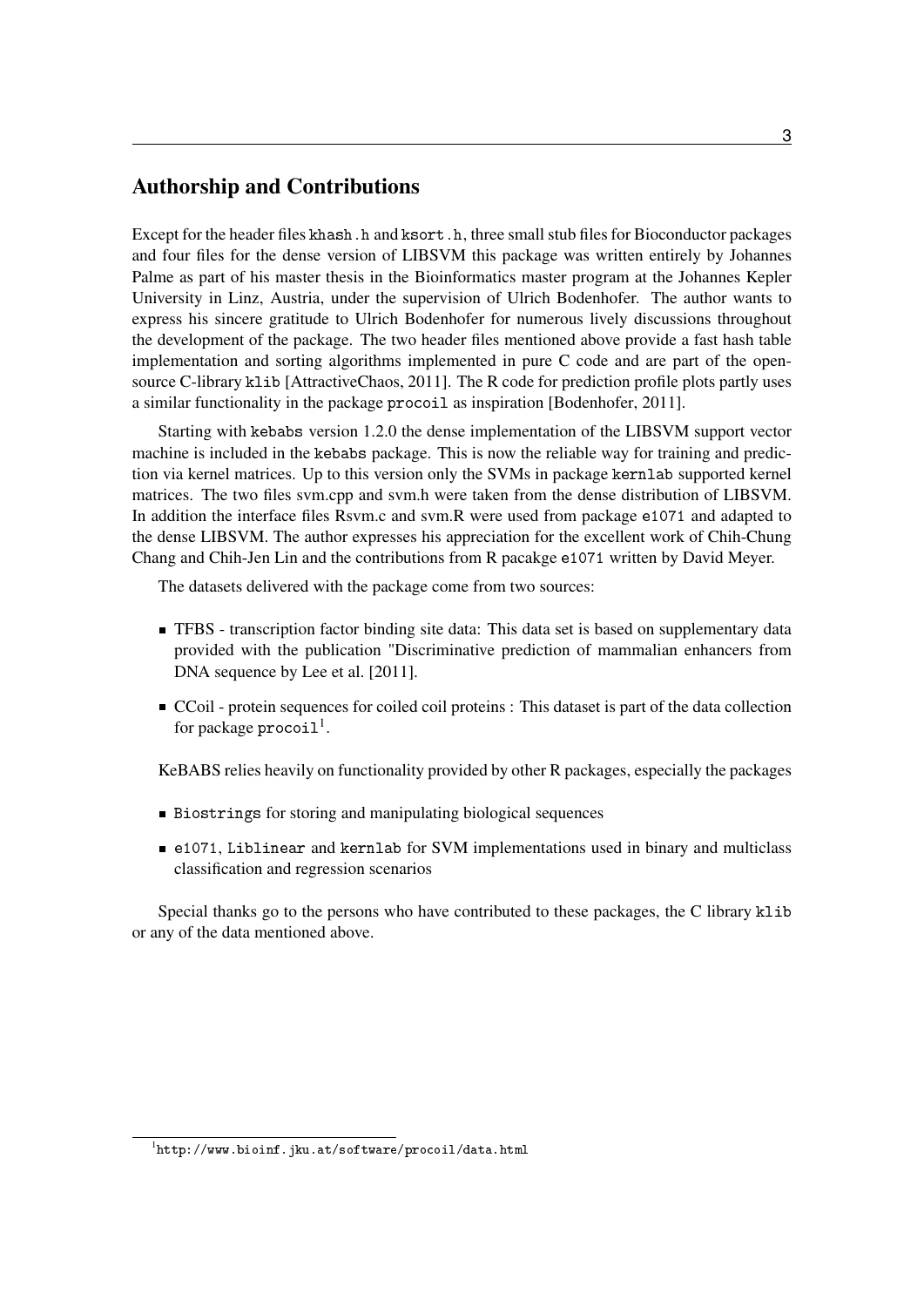## **Contents**

| <b>Introduction</b><br>1 |                                                                                      |                                                                   |                |  |  |  |  |  |  |
|--------------------------|--------------------------------------------------------------------------------------|-------------------------------------------------------------------|----------------|--|--|--|--|--|--|
| $\boldsymbol{2}$         |                                                                                      | <b>Installation</b>                                               | 7              |  |  |  |  |  |  |
|                          | 2.1                                                                                  |                                                                   | $\overline{7}$ |  |  |  |  |  |  |
|                          | 2.2                                                                                  |                                                                   | $\overline{7}$ |  |  |  |  |  |  |
| 3                        |                                                                                      | <b>Getting Started</b>                                            | 7              |  |  |  |  |  |  |
| 4                        |                                                                                      | <b>Sequence Kernels</b>                                           | 14             |  |  |  |  |  |  |
|                          | 4.1                                                                                  |                                                                   | 15             |  |  |  |  |  |  |
|                          |                                                                                      | 4.1.1                                                             | 16             |  |  |  |  |  |  |
|                          |                                                                                      | 4.1.2                                                             | 18             |  |  |  |  |  |  |
|                          |                                                                                      | 4.1.3                                                             | 18             |  |  |  |  |  |  |
|                          |                                                                                      | 4.1.4                                                             | 19             |  |  |  |  |  |  |
|                          | 4.2                                                                                  |                                                                   | 19             |  |  |  |  |  |  |
|                          |                                                                                      | 4.2.1                                                             | 20             |  |  |  |  |  |  |
|                          |                                                                                      | 4.2.2                                                             | 22             |  |  |  |  |  |  |
|                          | 4.3                                                                                  |                                                                   | 26             |  |  |  |  |  |  |
|                          | 4.4                                                                                  |                                                                   | 34             |  |  |  |  |  |  |
|                          | 4.5                                                                                  |                                                                   | 35             |  |  |  |  |  |  |
| 5                        |                                                                                      | <b>Data Representations</b>                                       | 37             |  |  |  |  |  |  |
|                          | 5.1                                                                                  |                                                                   | 38             |  |  |  |  |  |  |
|                          | 5.2                                                                                  |                                                                   | 40             |  |  |  |  |  |  |
|                          |                                                                                      | 5.2.1                                                             | 41             |  |  |  |  |  |  |
|                          |                                                                                      | 5.2.2                                                             | 44             |  |  |  |  |  |  |
|                          |                                                                                      |                                                                   | 46             |  |  |  |  |  |  |
| 6                        |                                                                                      | <b>Training and Prediction for Binary Classification</b>          |                |  |  |  |  |  |  |
| 7                        |                                                                                      | <b>Selection of Kernel Parameters, Hyperparameters and Models</b> | 49             |  |  |  |  |  |  |
|                          | 7.1                                                                                  |                                                                   | 49             |  |  |  |  |  |  |
|                          | 7.2                                                                                  |                                                                   | 52             |  |  |  |  |  |  |
|                          | 7.3                                                                                  |                                                                   | 55             |  |  |  |  |  |  |
|                          |                                                                                      | 57<br>8 Regression                                                |                |  |  |  |  |  |  |
| 9                        | <b>Feature Weights</b><br>61                                                         |                                                                   |                |  |  |  |  |  |  |
|                          | <b>10 Prediction Profiles</b><br>63                                                  |                                                                   |                |  |  |  |  |  |  |
|                          |                                                                                      |                                                                   |                |  |  |  |  |  |  |
|                          | 11 Multiclass Classification<br>66                                                   |                                                                   |                |  |  |  |  |  |  |
|                          | 12 Definition of Performance Measures for Binary and Multiclass Classification<br>69 |                                                                   |                |  |  |  |  |  |  |
|                          | 13 User-Defined Sequence Kernels<br>70                                               |                                                                   |                |  |  |  |  |  |  |
|                          | <b>14 Future Extensions</b>                                                          |                                                                   |                |  |  |  |  |  |  |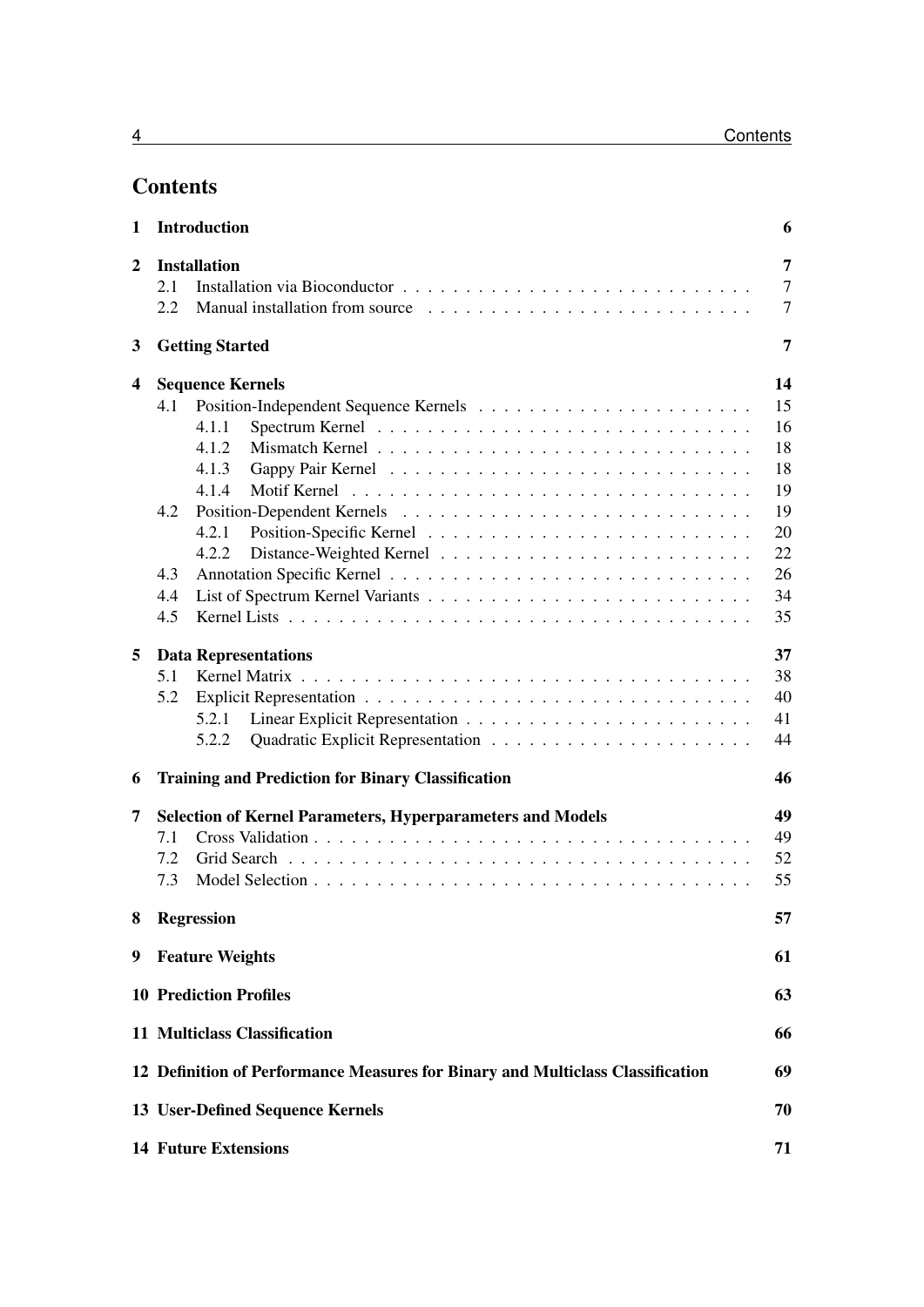## [15 How to cite this package](#page-71-0) 72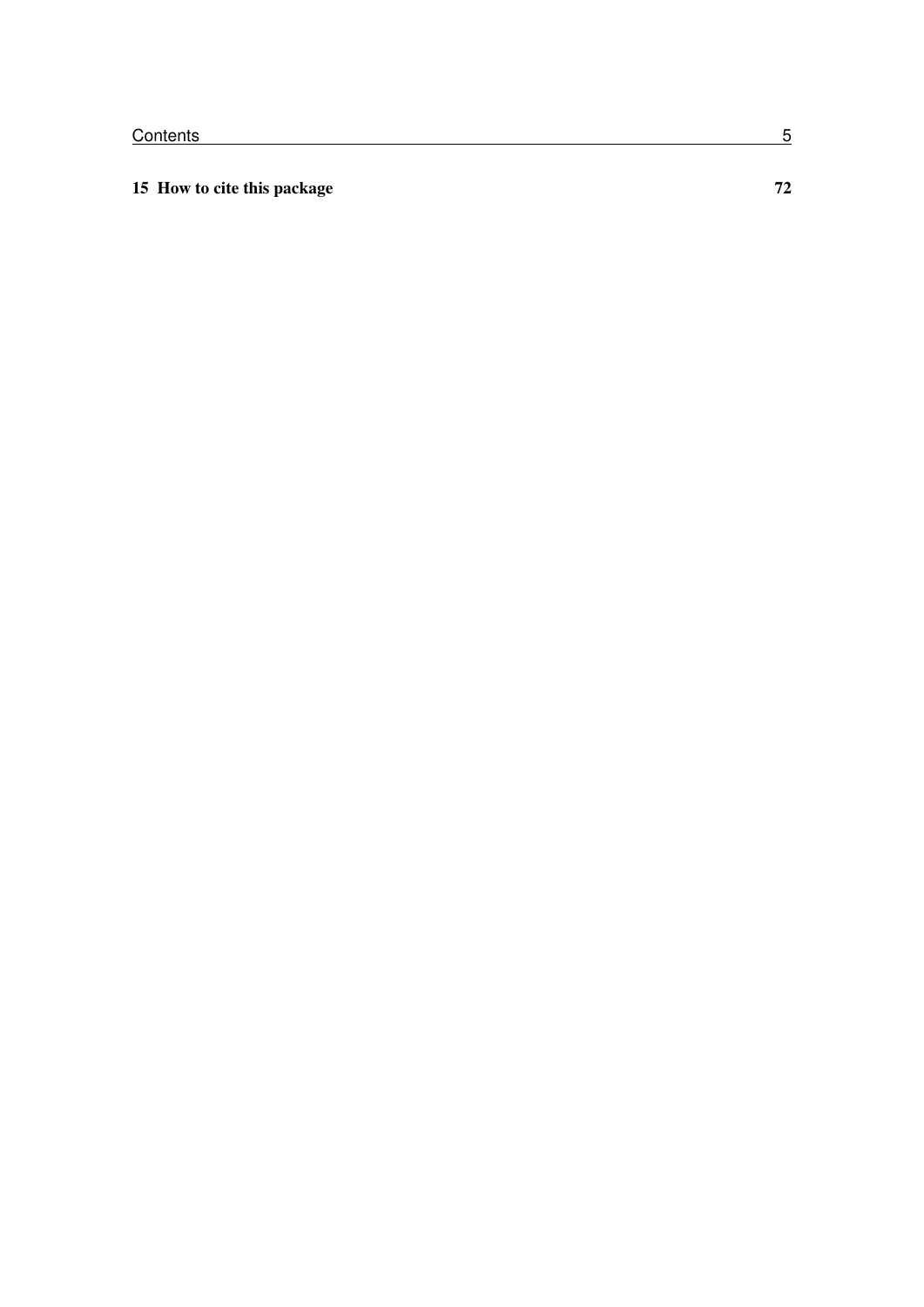## <span id="page-5-0"></span>1 Introduction

The kebabs package provides functionality for kernel based analysis of biological sequences (DNA, RNA and amino acid sequences) via Support Vector Machine (SVM) based methods. Sequence kernels define similarity measures between sequences which can be used in various machine learning methods. The package provides four important kernels for sequence analysis in a very flexible and efficient implementation and extends their standard position-independent functionality in a novel way to take the position of patterns in the sequences into account. Following kernels are available in KeBABS:

- Spectrum kernel [\[Leslie et al., 2002\]](#page-72-3)
- Mismatch kernel [\[Leslie et al., 2003\]](#page-72-4)
- Gappy pair kernel [\[Kuksa et al., 2008\]](#page-72-5)
- Motif kernel [\[Ben-Hur and Brutlag, 2003\]](#page-72-6)

All of the kernels except the mismatch kernel support position-independent and positiondependent similarity measures. Because of the flexibility of the kernel formulation other kernels like the weighted degree kernel [\[Rätsch and Sonnenburg, 2004\]](#page-72-7) or the shifted weighted degree kernel with constant weighting of positions [\[Rätsch et al., 2005\]](#page-73-0) are included as special cases. The kernels also exist in an annotation-specific version which uses annotation information placed along the sequence. The package allows for the generation of a kernel matrix or an explicit representation for all available kernels which can be used with methods implemented in other R packages.

KeBABS focuses on SVM-based methods and provides a framework that simplifies the usage of existing SVM implementations in other R packages. In the current version of the package the SVMs in the R packages kernlab [\[Karatzoglou et al., 2004\]](#page-72-8), e1071 [\[Chang and Lin, 2011\]](#page-72-9) and LiblineaR [\[Fan et al., 2008\]](#page-72-10) from the "The Comprehensive R Archive Network" (CRAN)<sup>[2](#page-5-1)</sup> are supported. Binary and multi-class classification as well as regression tasks can be used with the SVMs in these packages in a unified way without having to deal with the different functions, parameters and formats of the selected SVM. The package provides cross validation, grid search and model selection functions as support for choosing hyperparameters . Grouped cross validation, a form of cross validation which respects group membership is also available.

Another emphasis of this package is the biological interpretability of the machine learning results. This aspect is reflected in the computation of feature weights for all SVMs and prediction profiles which show the contribution of individual sequence positions to the prediction result and give an indication about the relevance of sequence sections for the learning result.

The flexible and efficient kernels and the supporting SVM related functionality in KeBABS together with the supported SVMs, especially the very fast linear SVMs in package LiblineaR, provide a fast, versatile and easy-to-use sequence analysis framework combined with improved biological interpretation possibilities of learning results through feature weights and prediction profiles.

<span id="page-5-1"></span> $^2$ <http://cran.r-project.org>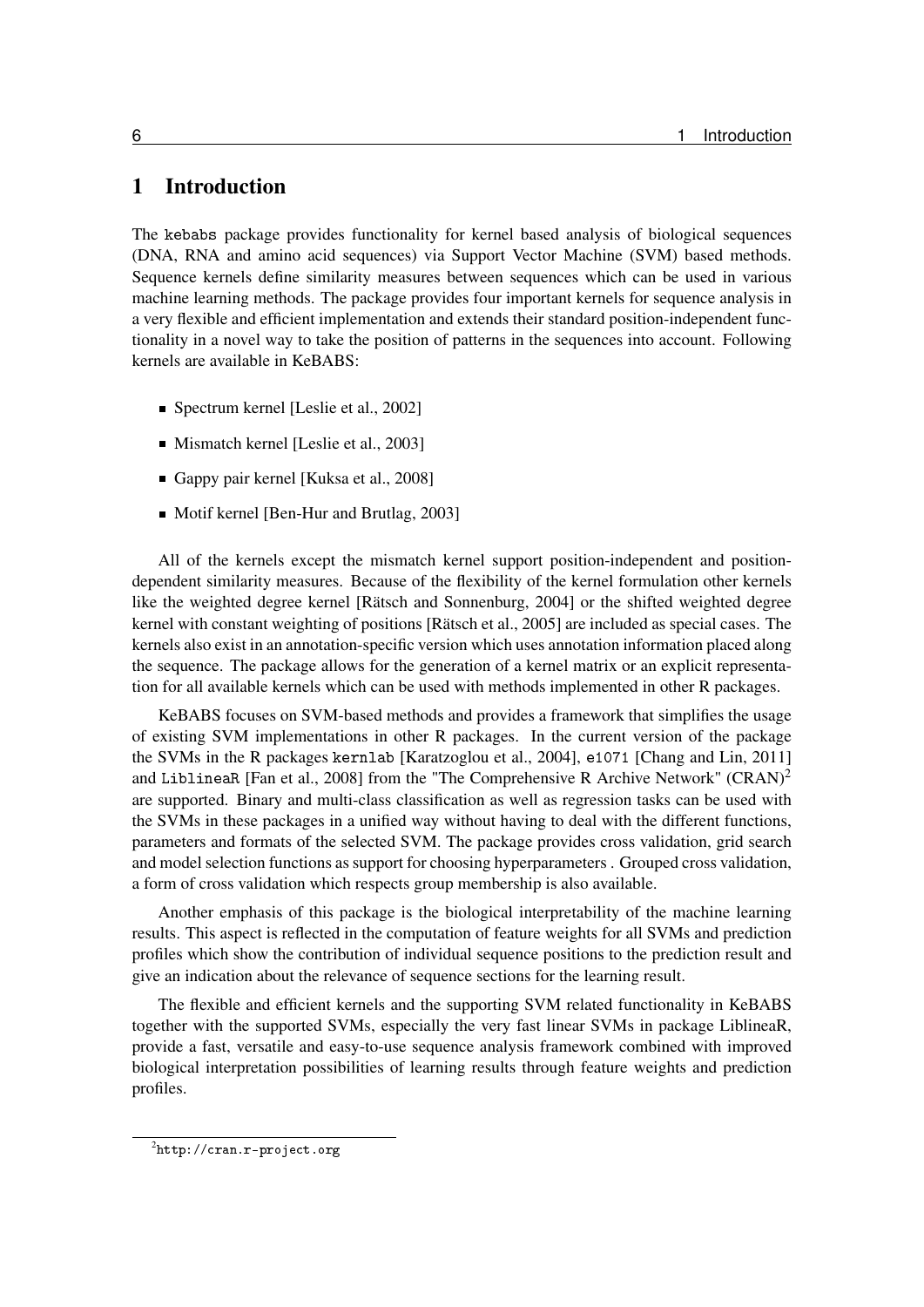## <span id="page-6-0"></span>2 Installation

## <span id="page-6-1"></span>2.1 Installation via Bioconductor

The R package kebabs (current version:  $1.20.0$ ) is part of the Bioconductor Project<sup>[3](#page-6-4)</sup>. To install the package from this repository, please enter the following commands into your R session:

```
if (!requireNamespace("BiocManager", quietly=TRUE))
    install.packages("BiocManager")
BiocManager::install("kebabs")
```
## <span id="page-6-2"></span>2.2 Manual installation from source

The above described install method is the standard way of installing the package. If you e.g. want to compile the C/C++ code included in the package with special compile flags, manual installation of the package from source might be necessary. This is done in the following way:

**Exercise install packages on which kebabs depends via Bioconductor with** 

```
if (!requireNamespace("BiocManager", quietly=TRUE))
install.packages("BiocManager")
BiocManager::install(c("Rcpp", "S4Vectors", "XVector", "Biostrings", "SparseM",
           "kernlab", "e1071","LiblineaR"))
```
- open the Bioconductor page of the package<sup>[4](#page-6-5)</sup> in your web browser, download the source package kebabs\_1.20.0.tar.gz and save the source package on your hard disk.
- open a shell/terminal/command prompt window and change to the directory where the source package kebabs\_1.20.0.tar.gz is stored. Then install the package with:

R CMD install kebabs\_1.20.0.tar.gz

## <span id="page-6-3"></span>3 Getting Started

To load the package, enter the following in your R session:

```
library(kebabs)
```
When the package is loaded several messages are displayed indicating that some objects are masked. This does not cause any problem for kebabs .Once the R session returns to the R command prompt ">" after loading the package, kebabs is ready for use.

The package includes this user manual which can be viewed in the R session with

<span id="page-6-4"></span> $^3$ <http://www.bioconductor.org/>

<span id="page-6-5"></span> $^4$ <http://www.bioconductor.org/packages/release/bioc/html/kebabs.html>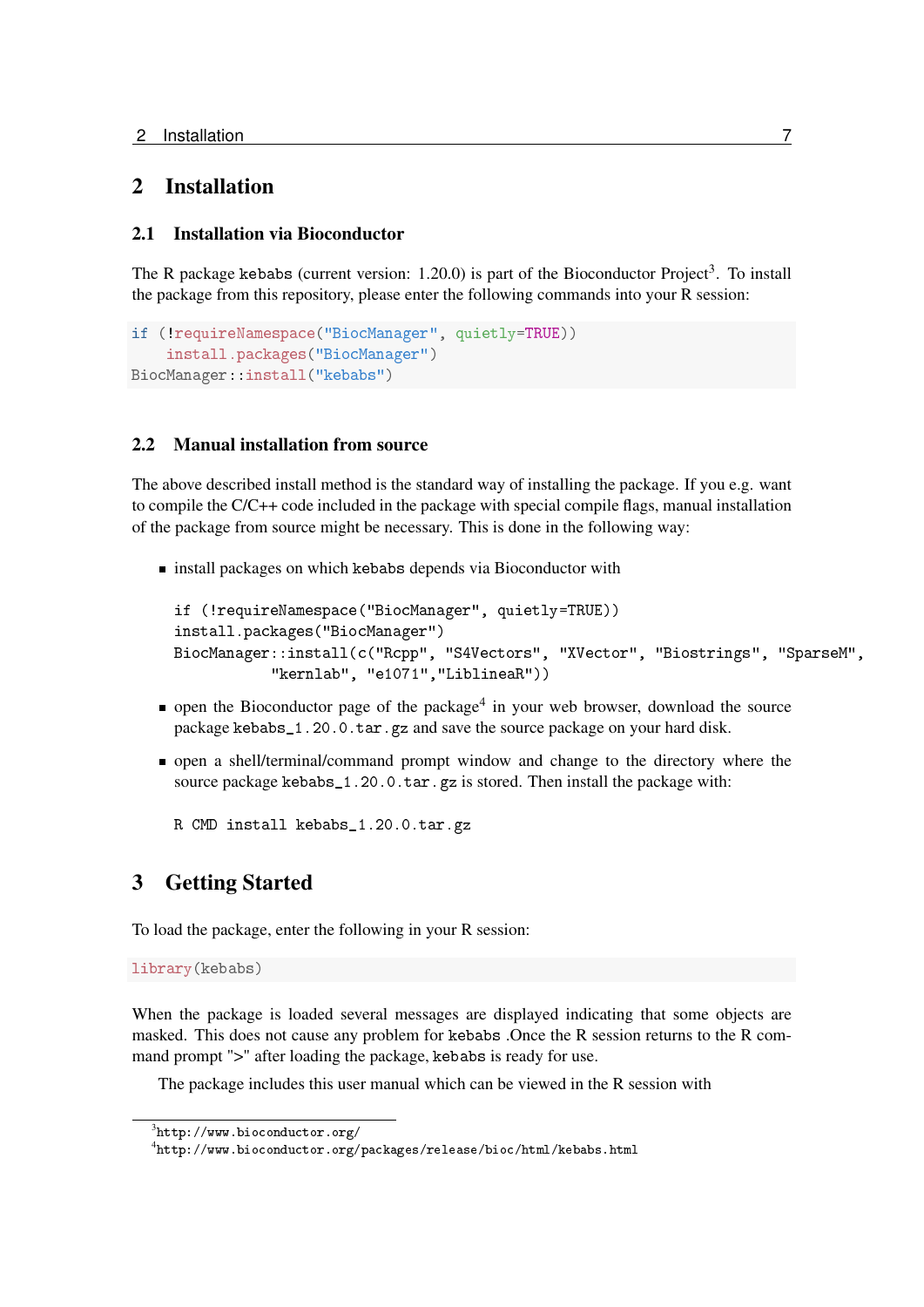### vignette("kebabs")

Help pages can be accessed with

#### help(kebabs)

In the following example, we perform SVM-based binary classification for prediction of EP300 bound enhancers from DNA sequence. From a set of sequences derived from ChIP-seq EP300 binding sites and a set of negative sequences sampled from the same genome we train a model which allows us to predict enhancers for new sequences. In this example a small subset of a much larger dataset is used for demonstration purpose.

An analysis in kebabs usually starts with sequence data for DNA, RNA or amino acid sequences. In the following examples, we use DNA sequences which are included in the kebabs package to demonstrate package functionality. In kebabs biological sequences are represented in one of the classes DNAStringSet, RNAStringSet or AAStringSet as defined by the Biostrings package. Sequences in this format can be created from character vectors containing the sequence data or through reading sequences from a FASTA file with the functions readDNAStringSet, readRNAStringSet, of readAAStringSet from package Biostrings. In the first example, we load sample sequences provided with the kebabs package with

data(TFBS)

The dataset contains 500 DNA sequence fragments with lengths between 277 and 2328 bases from the mouse genome mm9 used to study transcription factor binding for the EP300/ CREBBP binding proteins and a label vector which indicates whether the protein binds to a sequence fragment or not. The dataset is a sampled subset of the mouse enhancer forebrain data from [Lee et al.](#page-72-2) [\[2011\]](#page-72-2) based on a ChIP-seq study of [Visel et al.](#page-73-1) [\[2009\]](#page-73-1). Let us look at the sequences stored under the name enhancerFB, the number of sequences in the sequence set and the minimal and maximal length of the contained sequences

```
enhancerFB
```

| ## |                   |           | A DNAStringSet instance of length 500                       |       |
|----|-------------------|-----------|-------------------------------------------------------------|-------|
| ## |                   | width seq |                                                             | names |
| ## | $\lceil 1 \rceil$ |           | 827 $ACTAACAACATCAATC$ TAGGCAAAATCCTGACA chr19.21240050.21  |       |
| ## | $\lceil 2 \rceil$ |           | 678 GAATATAGACCCTTGGTAAGTTATATTAATTTAT chr2.144463827.14    |       |
| ## | $\lceil 3 \rceil$ |           | 878 CACCCACATGGTGGCTCTCCCCACTGTATCACTC chr7.38525408.385    |       |
| ## | $\lceil 4 \rceil$ |           | 927 TGCCGTAGTGTGCCAGCTGATTCTCCTGGATCAA chr4.90747075.907    |       |
| ## | $\sqrt{5}$        |           | 953 CTTCATATACCTATTAACCTAATTTAAAAAGGGG chr4.9148679.9149631 |       |
| ## | $\cdots$          |           |                                                             |       |
|    | ## [496]          |           | 478 ACGAGAATGAGGGAAAGGTCTGCCTTCCGAGTGA chr8.45499713.455    |       |
|    | ## $[497]$        |           | 1552 AGGGGACTGGAAGAAAGTCTCTTCTAAGCGAGCA chr8.94657200.946   |       |
|    | ## [498]          |           | 503 GATGAACGTAAAATGCATAATGACTCCCTTCTGA chr17.73900306.73    |       |
|    | ## [499]          |           | 1577 ACCCCTCTGAGACCAAGGTAGGTCTGTATTCCTG chr9.90587075.905   |       |
|    | ## [500]          |           | 778 CACTGTCATAACTTGCTGTAGAGTAGCTGCTCTC chr17.48680137.48    |       |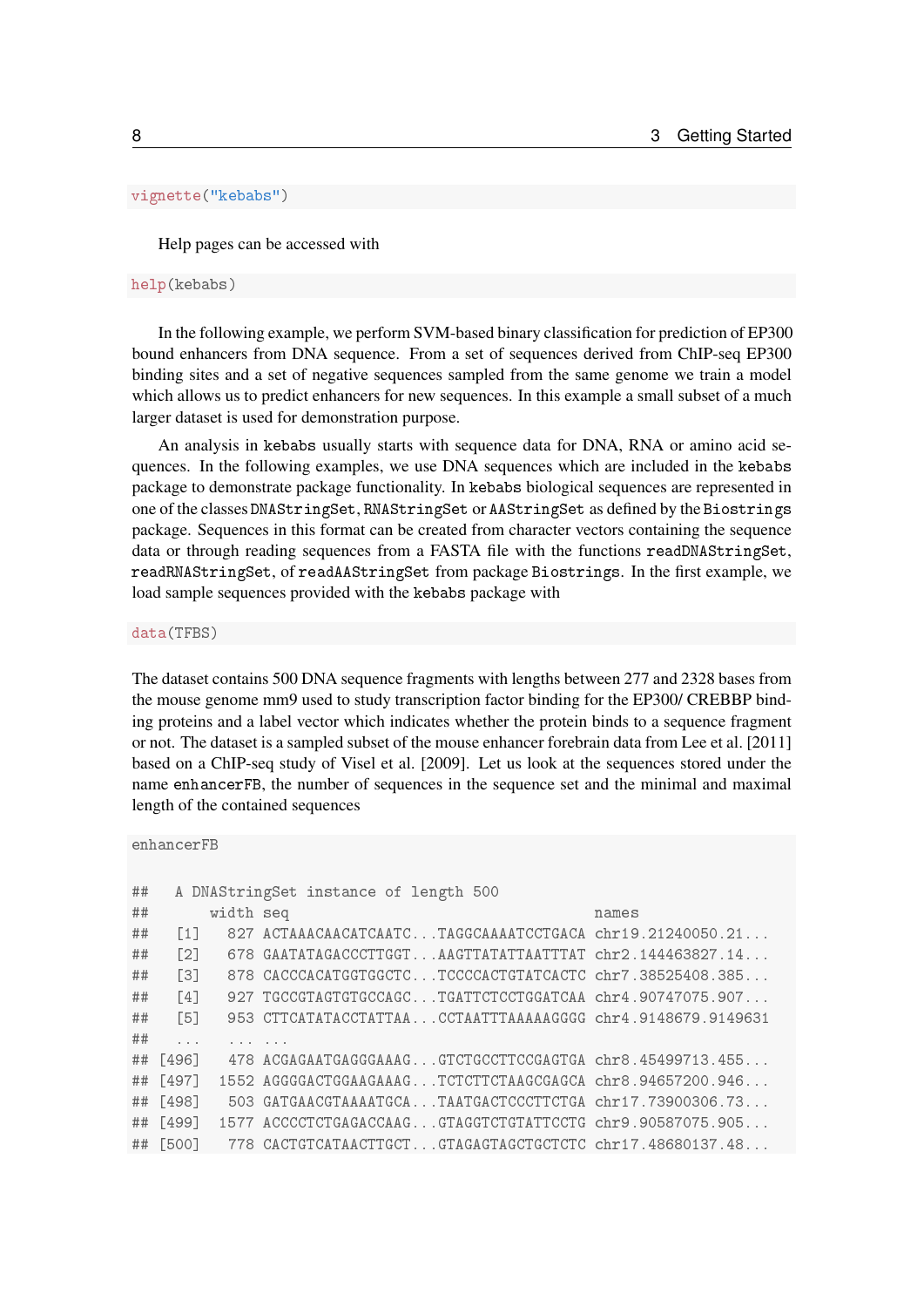length(enhancerFB)

## [1] 500

The length distribution of the sequences in the dataset can be shown with

```
hist(width(enhancerFB), breaks=30, xlab="Sequence Length",
     main="Distribution of Sequence Lengths", col="lightblue")
```


**Distribution of Sequence Lengths**

To look at individual sequences from this set or parts of them, e.g. for sample number 3, we can use

```
showAnnotatedSeq(enhancerFB, sel=3)
##
## Sequence chr7.38525408.38526285 of class DNAStringSet
##
## no annotation available
##
## 0 1 2 3 4
## 1 1 1 1 1
## [1] CACCCACATGGTGGCTCTCAACCATGTATAACTCCAGTTTTCAGGAGATT
## [51] TGATGCCTTCTTCTGGCCTCTGCAGGCATTGCACACATGTGATGCAGACA
## [101] TACATGCAGACAAAATGCCTATACAAATATAATAATAACAACAACAGCTT
## [151] TTAAATGACAAAGAAAGAAAGCAAATGGCCAAGATGTTAGGGGTGGCCAG
## [201] CCTCCTGTTTCCACCAGTAACCCTTCCTGCCCACGCCTCCCAATCACAGA
## [251] ACAATAGCTTCTATCCCACATTGCACTGACATGACCTCCATCCTGATGAG
## [301] AGTCTTCCTTCCCCACATGCAAAGTTCAAACAAGTAACTGTGGGGACTCT
```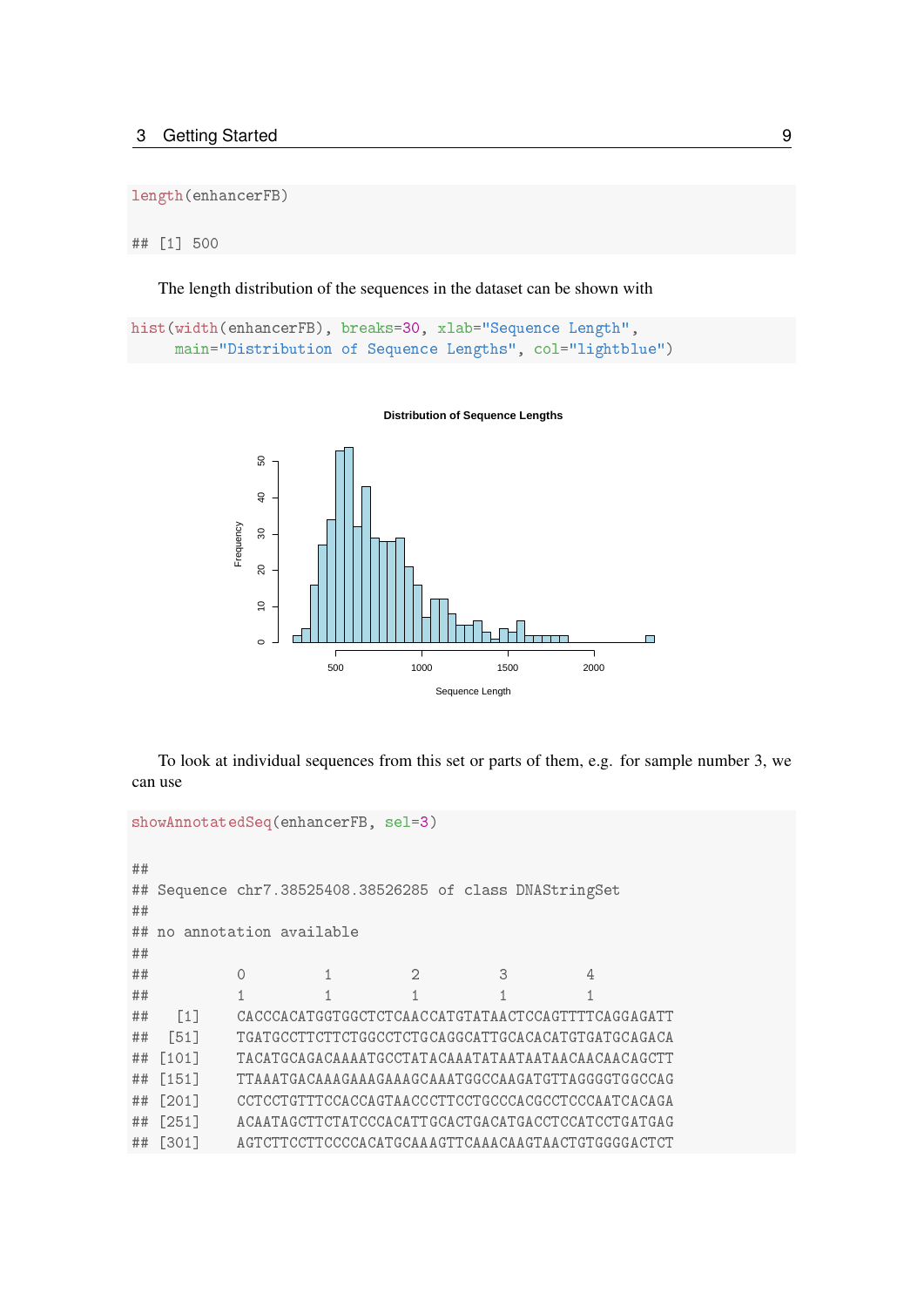| ## | $[351]$      |                              |   |   |                                                             |
|----|--------------|------------------------------|---|---|-------------------------------------------------------------|
| ## | [401]        |                              |   |   | AGTA TGA ACAGAGGG A TGCTTA ACACCACATG AGACAGG A TGCAGA AGTC |
| ## | [451]        |                              |   |   | ACAGATCAGCCACTCTGATGTTGACCTGTTGCAATACAGAAAGCAGGACT          |
| ## |              | O                            | 2 | 3 | 4                                                           |
| ## |              |                              |   |   |                                                             |
| ## | [501]        |                              |   |   |                                                             |
| ## | $[551]$      |                              |   |   | CGTTTTGCAATATCTTGCAATCAAGCAGTGAGCTGGTGGGGAAAAGCCAC          |
| ## | f601         |                              |   |   | CCTCTTTTATATACTCTGAGGCTGTCAGTTTCACCCTGGGGCGTGCATCA          |
| ## | $f651]$      |                              |   |   | GAAACCTCGGGGTGGGGGCGGTGGCTAGTTCACACACAGGCCAGATCACC          |
| ## | <b>F7011</b> |                              |   |   | AGAGGCCCCACGAGTCTGACTGCAGAAGCATGTGAATTTGCATTTCTAAC          |
| ## | $[751]$      |                              |   |   | CAGTTGCCATGTGACCTCTGCCCCCCTCTAACCAGGTTACCACTTGGAAA          |
| ## | [801]        |                              |   |   | ATCATCCCTTGTGTTCTTCTCAGGACCCTGCCACTGTATGGACAGAGACC          |
| ## | <b>18511</b> | CGCTCCTCTGCTCCCCACTGTATCACTC |   |   |                                                             |

The label vector is named yFB and describes the interaction of the DNA sequence fragment and the binding factor considered in the underlying experiment. It contains a "1" for all positive samples to which the transcription factor binds and a "-1" for all negative samples for which no binding occurs. We look at the first few elements of the label vector with

head(yFB)

```
## [1] 1 -1 -1 1 -1 -1
```
and see that transcription factor binding occurs for the first and fourth sequence. With

table(yFB) ## yFB  $##$   $-1$  1 ## 259 241

we check the balancedness of the dataset and find that the dataset is balanced, i.e. that it contains approximately the same amount of positive and negative samples. Unbalanced data can have a strong impact on performance for SVM-based learning, therefore the user should always be aware of unbalanced data. Now being familiar with the data in the dataset we can start with sequence analysis.

To train a model we split the data set into a part used to train the model — the training set and a part to predict the binding behavior from the model — the test set. For the training set we randomly select 70% of the sequences. The remaining sequences become the test set.

```
numSamples <- length(enhancerFB)
trainingFraction <- 0.7
train <- sample(1:numSamples, trainingFraction * numSamples)
test <- c(1:numSamples)[-train]
```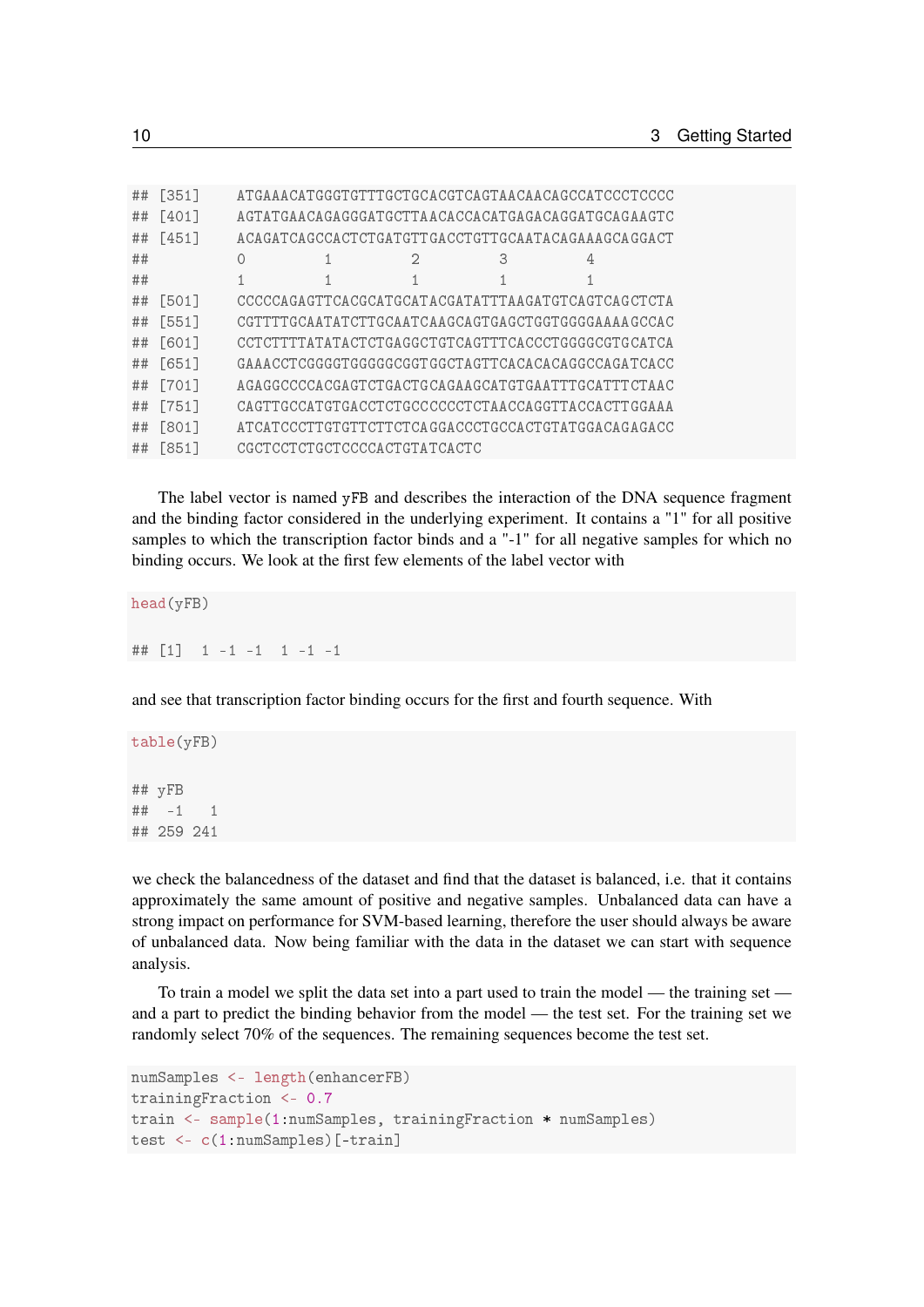The vectors train and test now contain the sample indices for the training set and test set samples. The elements in train are unordered because sample just picks elements randomly from the given set.

In the next step, we select a kernel for the analysis. The sequences are character strings which are converted to numerical data representing similarity values with the help of sequence kernels. These similarity values are used to train a model via SVMs. In this example, the spectrum kernel is used. This kernel is described in detail in Section [4.1.1.](#page-15-0) First we define a kernel object with

```
specK2 <- spectrumKernel(k=2)
```
which describes the type of kernel and the used setting of the kernel parameters. A spectrum kernel with  $k = 2$  considers substrings of length 2 in the sequences for the similarity consideration.

Now everything is available to train a model from the sequences in the training set with the KeBABS function kbsvm. In its simplest form, the function expects the training set, the labels for the training samples, the kernel object and the SVM together with SVM parameters. The meaning of most other parameters will be introduced later in this manual. In this example, we perform classification using the C-SVM from package e1071 with a value 15 for the cost hyperparameter. The kebabs SVM name is C-svc which stands for "C support vector classification". The hyperparameter name cost is the unified kebabs name for the cost parameter called C in package kernlab and cost in the packages e1071 and LiblineaR. The function kbsvm returns the trained model.

```
model <- kbsvm(x=enhancerFB[train], y=yFB[train], kernel=specK2,
               pkg="e1071", svm="C-svc", cost=15)
```
Because of the large number of possible parameters in kbsvm the parameter names are included for each parameter in the function.

Now we have trained a linear model that separates the sequences for which transcription factor binding occurs from sequences without binding. The model parameters and all information necessary for prediction is stored in the model object. A description of the KeBABS model object is given in section [6.](#page-45-0) Once the model is trained, it can be used to predict whether EP300 binding occurs for new sequences in the test set with

```
pred <- predict(model, enhancerFB[test])
head(pred)
## [1] "1" "1" "1" "1" "1" "1" "1"
head(yFB[test])
## [1] -1 -1 1 -1 -1 1
```
The vector pred contains the predictions for the samples in the test set. The true values for the test set are shown in the last output above. With the knowledge of the true labels for the test set we can check the quality of our predictions, i.e. the performance of the model for the sequences in the test set, with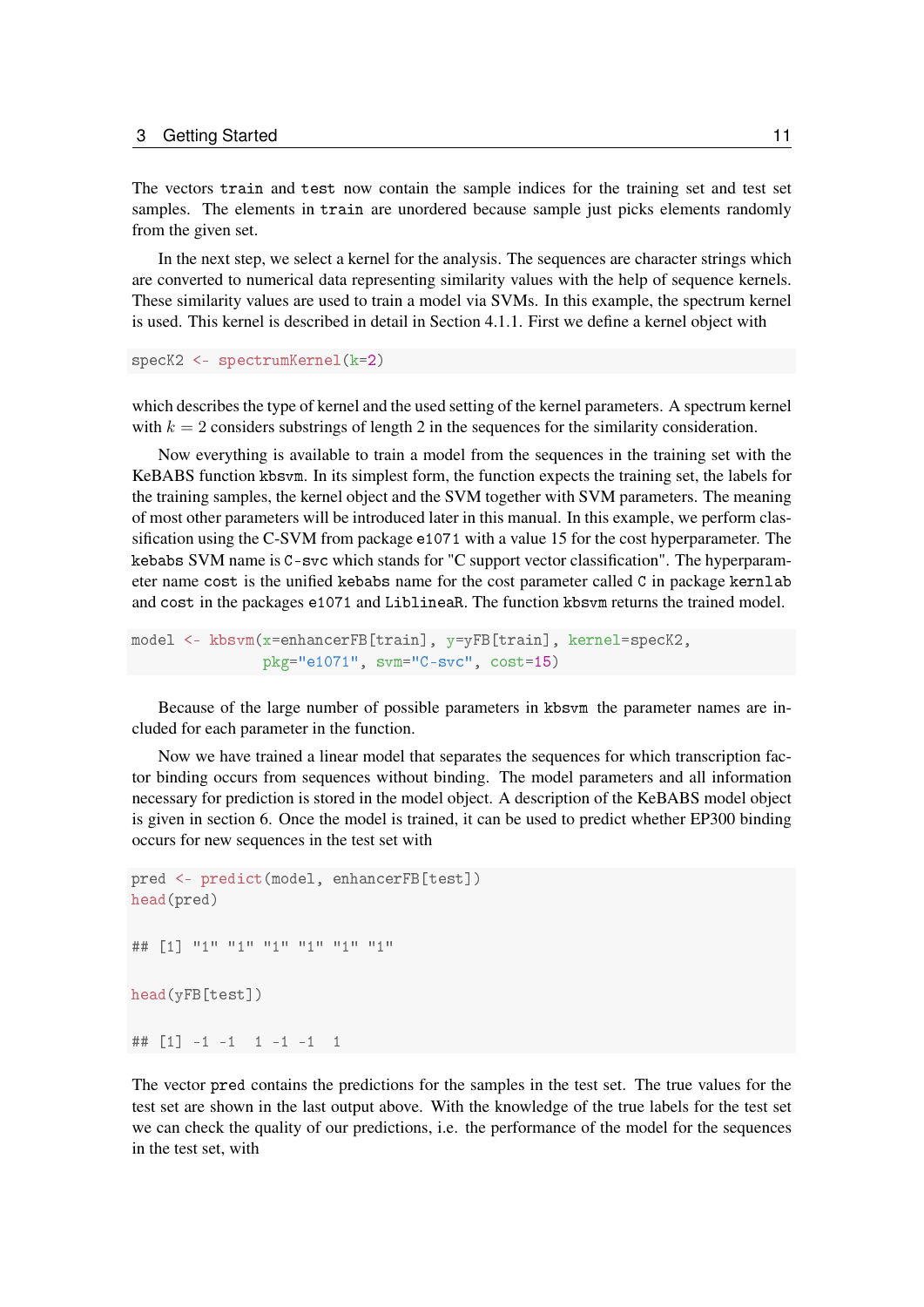```
evaluatePrediction(pred, yFB[test], allLabels=unique(yFB))
## 1 -1
## 1 47 32
## -1 16 55
##
## Accuracy: 68.000% (102 of 150)
## Balanced accuracy: 68.911% (47 of 63 and 55 of 87)
## Matthews CC: 0.374
##
## Sensitivity: 74.603% (47 of 63)
## Specificity: 63.218% (55 of 87)
## Precision: 59.494% (47 of 79)
```
The accuracy shows the percentage of the samples in the test set that were predicted correctly. For balanced datasets, the accuracy is the main performance criterion. For unbalanced datasets, the balanced accuracy or the Matthews Correlation Coefficient [\[Gorodkin, 2004\]](#page-72-11) might be more appropriate. The confusion matrix in the top part of the output shows the predictions as rows and the correct labels as columns. The values on the diagonal are the correct predictions for the two classes for which prediction and true label matches.

For comparison, we now run the same training with the gappy pair kernel which uses pairs of substrings of length k separated by an arbitrary substring with a length up to m. For details on this kernel see Section [4.1.3.](#page-17-1)

```
gappyK1M3 <- gappyPairKernel(k=1, m=3)
model <- kbsvm(x=enhancerFB[train], y=yFB[train],
             kernel=gappyK1M3, pkg="e1071", svm="C-svc",
             cost=15)
pred <- predict(model, enhancerFB[test])
evaluatePrediction(pred, yFB[test], allLabels=unique(yFB))
## 1 -1## 1 54 18
## -1 9 69
##
## Accuracy: 82.000% (123 of 150)
## Balanced accuracy: 82.512% (54 of 63 and 69 of 87)
## Matthews CC: 0.642
##
## Sensitivity: 85.714% (54 of 63)
## Specificity: 79.310% (69 of 87)
## Precision: 75.000% (54 of 72)
```
If we want to switch to the C-SVM implementation in a different package, e.g. LiblineaR, only the package parameter is changed. KeBABS internally converts the data structures and pa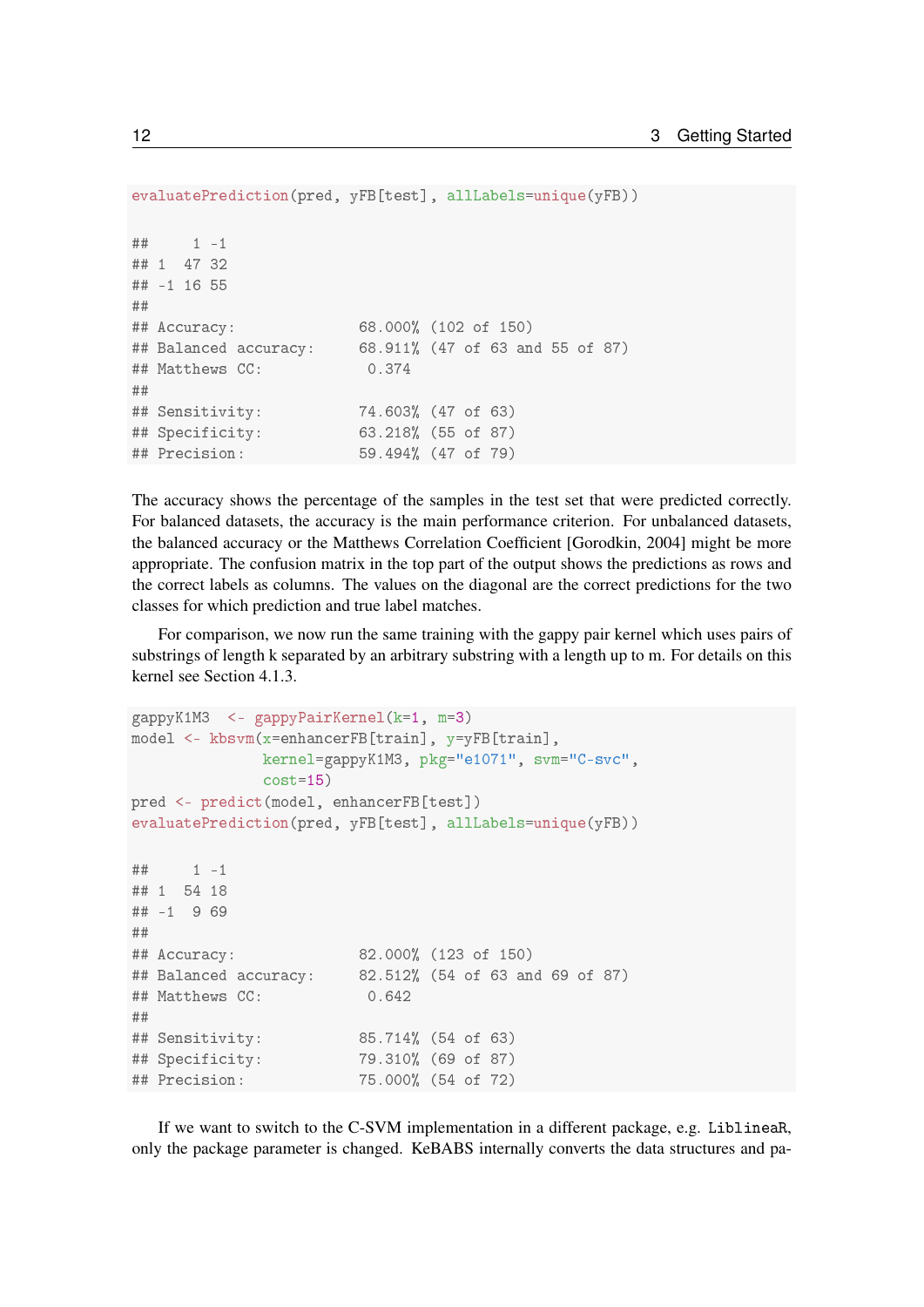rameters to the package specific format before calling the SVM implementation in the selected package.

```
gappyK1M3 <- gappyPairKernel(k=1, m=3)
model <- kbsvm(x=enhancerFB[train], y=yFB[train],
             kernel=gappyK1M3, pkg="LiblineaR", svm="C-svc",
             cost=15)
pred <- predict(model, enhancerFB[test])
evaluatePrediction(pred, yFB[test], allLabels=unique(yFB))
## 1 -1
## 1 53 18
## -1 10 69
##
## Accuracy: 81.333% (122 of 150)
## Balanced accuracy: 81.719% (53 of 63 and 69 of 87)
## Matthews CC: 0.627
##
## Sensitivity: 84.127% (53 of 63)
## Specificity: 79.310% (69 of 87)
## Precision: 74.648% (53 of 71)
```
The accuracy is nearly identical, but the confusion matrix has changed. This example shows that completely identical results cannot be expected from the same SVM in different packages. The results between kernlab and e1071 are usually identical because the implementation is very similar.

We use now a different SVM, the L1 regularized L2 loss SVM from LiblineaR.

```
gappyK1M3 <- gappyPairKernel(k=1, m=3)
model <- kbsvm(x=enhancerFB[train], y=yFB[train],
             kernel=gappyK1M3, pkg="LiblineaR", svm="l1rl2l-svc",
             cost=5)
pred <- predict(model, enhancerFB[test])
evaluatePrediction(pred, yFB[test], allLabels=unique(yFB))
## 1 -1## 1 51 16
## -1 12 71
##
## Accuracy: 81.333% (122 of 150)
## Balanced accuracy: 81.281% (51 of 63 and 71 of 87)
## Matthews CC: 0.621
##
## Sensitivity: 80.952% (51 of 63)
## Specificity: 81.609% (71 of 87)
## Precision: 76.119% (51 of 67)
```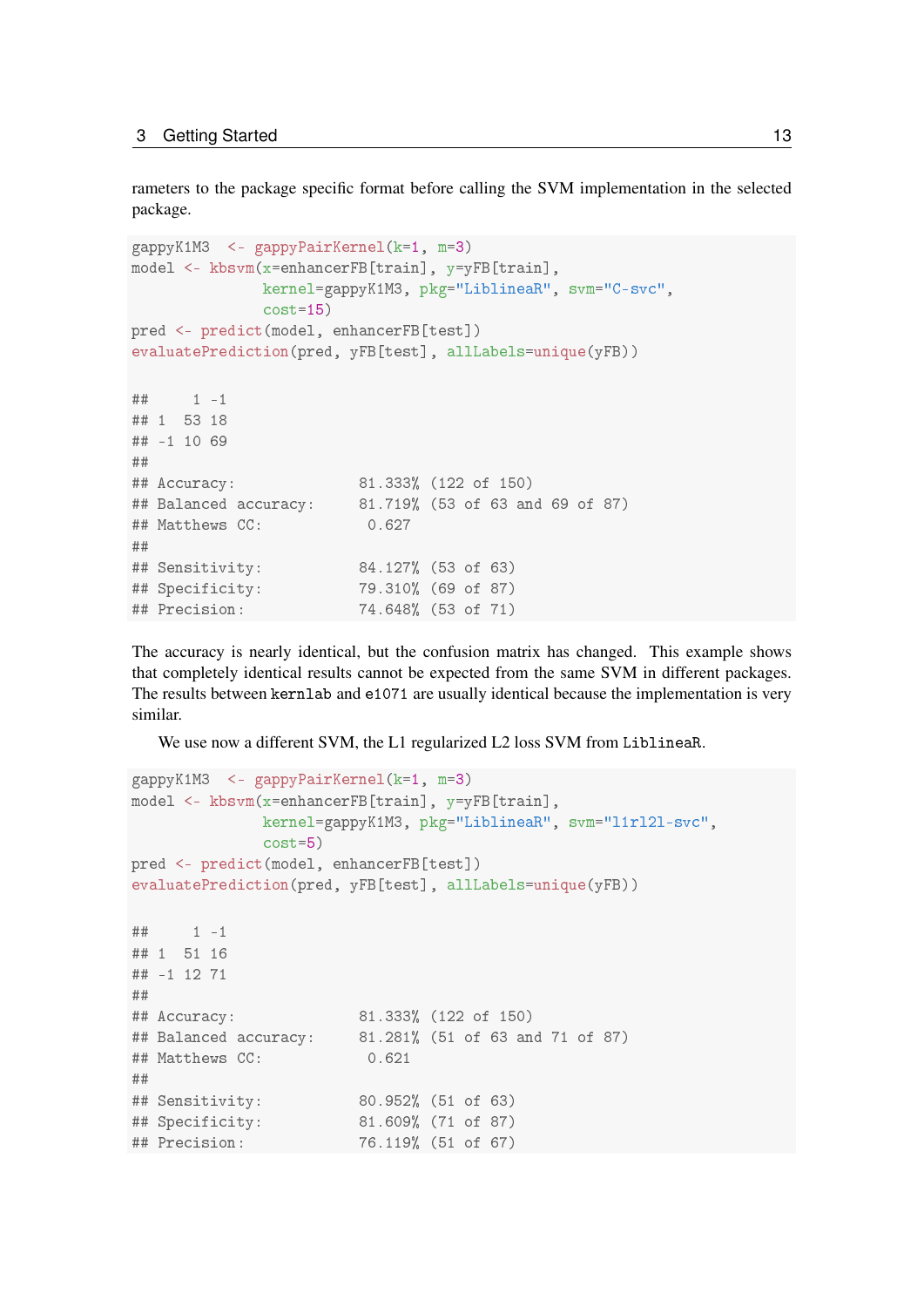We have changed the value of the hyperparameter cost as we switched to a different SVM. Hyperparameter values are dependent on the actual SVM formulation and the best performing values can be quite different between SVMs. Cross validation and grid search functions described in Section [7](#page-48-0) help to select good hyperparameter values. A description of the available SVMs in each package and the hyperparameters of each SVM can be found on the help page for the function kbsvm which is shown with

?kbsvm

Please do not get irritated when looking at the large number of parameters in the help page for this function. As we have seen in this example only a small subset of the parameters is needed for simple training. The other parameters are meant to tune the training behavior for specific situations or for more advanced usage scenarios. Most of them will be introduced in later sections in this manual and you will become familiar with them quickly as you start using the package.

The next two sections describe the available sequence kernels in KeBABS and the basic data representations in detail. Starting with Section [6](#page-45-0) important aspects of SVM based learning will be presented.

## <span id="page-13-0"></span>4 Sequence Kernels

The sequence kernels defined in this package are targeting biological sequences and represent different similarity measures between two sequences. All of the kernels in this package split the sequence into patterns. These patterns are also called features in the context of machine learning. The difference between the kernels lies primarily in the way in which this splitting occurs.

Described in a more general form the sequence kernels extract the sequence characteristics related to the features defined by the kernel and compute a similarity value between two sequences from their feature characteristics. In more specific mathematical terminology the kernel maps the sequences into a high dimensional vector space where the individual feature values are the coordinates in this vector space. The kernel value is computed through the dot product of the feature vectors representing the two sequences in high dimensional space.

The sequence kernels in KeBABS come in several flavors:

- position-independent which means that the location of a pattern in the sequence is irrelevant for determination of the similarity value, just its occurrence has an influence. This is the"traditional" type of kernel used for sequences.
- position-dependent which in addition to the occurrence also take the position into account. This version again is split into two different variants:
	- position-specific kernels which only consider patterns when they are located at the same position in the two sequences
	- distance-weighted kernels for which the contribution of a pattern is defined by the weighted distance (measured in positions) of the pattern in the two sequences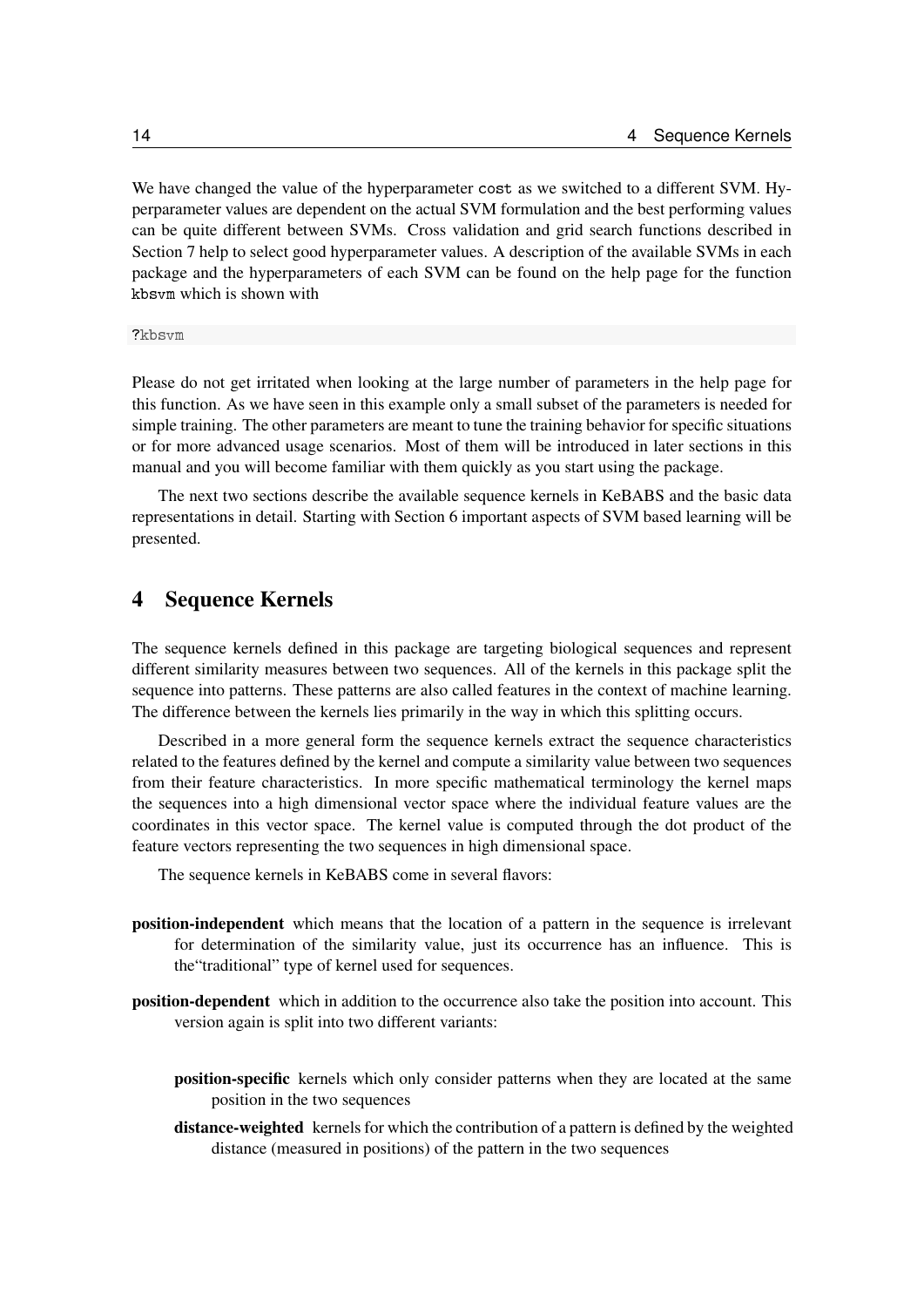Through the introduction of a parameterized distance weighting function a flexible blending between the two extremes of exact position evaluation in the position-specific kernel and complete position independency in the position-independent kernel is possible.

annotation-specific kernels which use annotation information in addition to the patterns in the sequence. The annotation consists of a character string with the same length as the sequence which is aligned to the sequence and delivers for each pattern in the sequence a corresponding pattern in the annotation. For the annotation specific kernel, the feature consists of the concatenation of sequence pattern and annotation pattern. This means that annotation information is used together with the sequence information in the similarity consideration. One typical example is the splitting of gene sequences into intron and exon parts. The annotation specific kernel is available position-independent only.

All KeBABS kernels except the mismatch kernel support all flavors. For the mismatch kernel only the position-independent version without annotation is implemented.

First the position-independent kernel variants are described. The position-dependent variants are presented in Section [4.2.](#page-18-1) The annotation-specific kernel variant is covered in Section [4.3.](#page-25-0) The next sections describe the characteristics and the kernel parameters of the different kernels. The generation of a kernel matrix for a specific kernel is described in Section [5.1.](#page-37-0) A description of the generation of the explicit representation is given in Section [5.2.](#page-39-0)

### <span id="page-14-0"></span>4.1 Position-Independent Sequence Kernels

For the position-independent kernel the contribution of a single feature is dependent on the number of occurrences of the feature in the two sequences but independent from their location. The unnormalized kernel for position-independent sequence kernels can generally be described as

$$
k(x,y) = \sum_{m \in \mathcal{M}} N(m,x) \cdot N(m,y) \tag{1}
$$

where x and y are two sequences, m is one pattern of the feature space M which contains all possible patterns and  $N(m, x)$  is the number of occurrences of pattern m in sequence x. |M| is the size of this feature space.

A formal definition of  $N(m, x)$  which opens up the way to position-dependent kernels is given by

$$
N(m,x) = \sum_{p=1}^{\text{length}(x)} \mathbf{1}(m,x,p) \tag{2}
$$

where  $\mathbf{1}(m, x, p)$  is a kernel specific indicator function with a value of 1 if the pattern m matches the sequence x at position p.

Then the feature mapping  $\varphi$  is defined as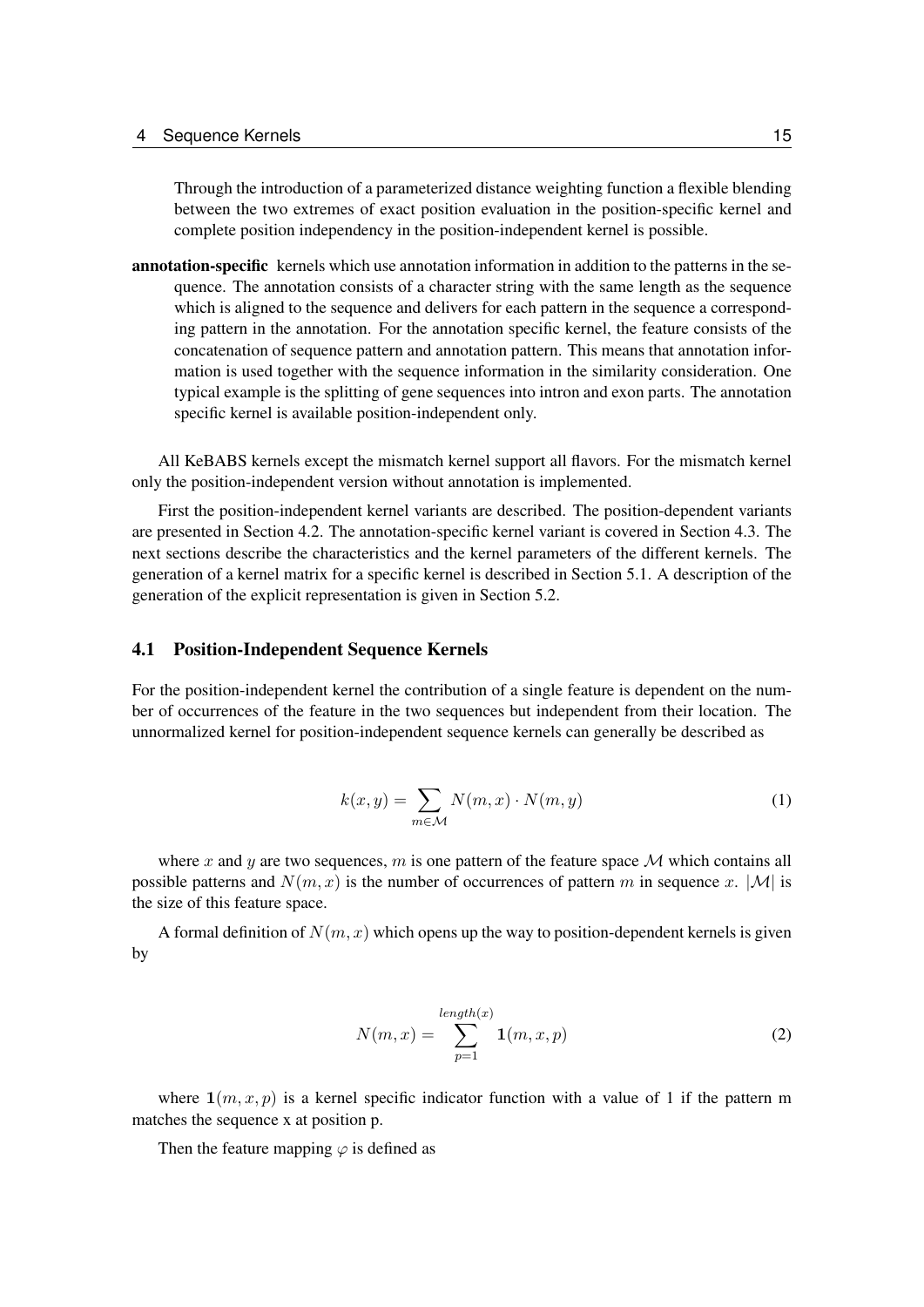$$
\varphi(x) = ((N(m, x)))_{m \in \mathcal{M}} \tag{3}
$$

i.e., for position-independent kernels, the feature vector contains the counts for the different patterns found in the sequence as vector elements.

Through kernel normalization, feature vectors are scaled to the unit sphere and the similarity value represents the cosine similarity which is just the cosine of the angle between feature vectors in the high-dimensional space. The kernel normalization is performed according to

<span id="page-15-1"></span>
$$
k'(x,y) = \frac{k(x,y)}{\sqrt{k(x,x) \cdot k(y,y)}}
$$
\n(4)

### <span id="page-15-0"></span>4.1.1 Spectrum Kernel

For the spectrum kernel [\[Leslie et al., 2002\]](#page-72-3) with kernel parameter k, the features are all substrings of fixed length k. The feature space is defined through all possible substrings of length  $k$  for the given alphabet A. If  $|\mathcal{A}|$  is the number of characters in the character set, the feature space dimension is  $|\mathcal{M}| = |\mathcal{A}|^k$ .

For DNA-sequences with the exact alphabet  $\mathcal{A} = \{A, C, G, T\}$  or RNA-sequences with the exact alphabet  $\mathcal{A} = \{A, C, G, U\}$  the alphabet size  $|\mathcal{A}|$  is 4, for amino acid sequences with the exact alphabet it is 21. In addition to the 20 standard amino acids also the  $21^{st}$  amino acid Selenocystein with the abbreviation U or Sec is included in the alphabet, as it occurs throughout all kingdoms and also in 25 human proteins. The feature space grows exponentially with  $k$ .

Usually kebabs only considers the  $k$ -mers that actually occur in sequences to keep performance and memory needs as low as possible, but please be aware that both the runtime and memory usage increase for kernel processing as k becomes larger because of the drastically increasing number of features. This effect becomes more prominent for larger alphabet sizes. For amino acids with  $k = 5$  the feature space size is already 4,084,101.

The spectrum kernel walks along the sequence position by position and counts the number of occurrences of each k-mer in the sequence. The kernel first determines the  $N(m, x)$  for all  $k$ -mers m in the sequences x and y and then computes the kernel value of the unnormalized kernel according to the formula which is the dot product of the two feature vectors for the sequences x and y. Through applying kernel normalization according to equation [\(4\)](#page-15-1), the normalized kernel value is computed from the unnormalized kernel values .

As already shown in Section [3,](#page-6-3) a kernel object for the spectrum kernel is created with

```
specK2 <- spectrumKernel(k=2)
```
This represents a normalized kernel for the spectrum kernel with k-mer length 2 because the normalized parameter is set by default to TRUE. The kernel object for the unnormalized kernel is created with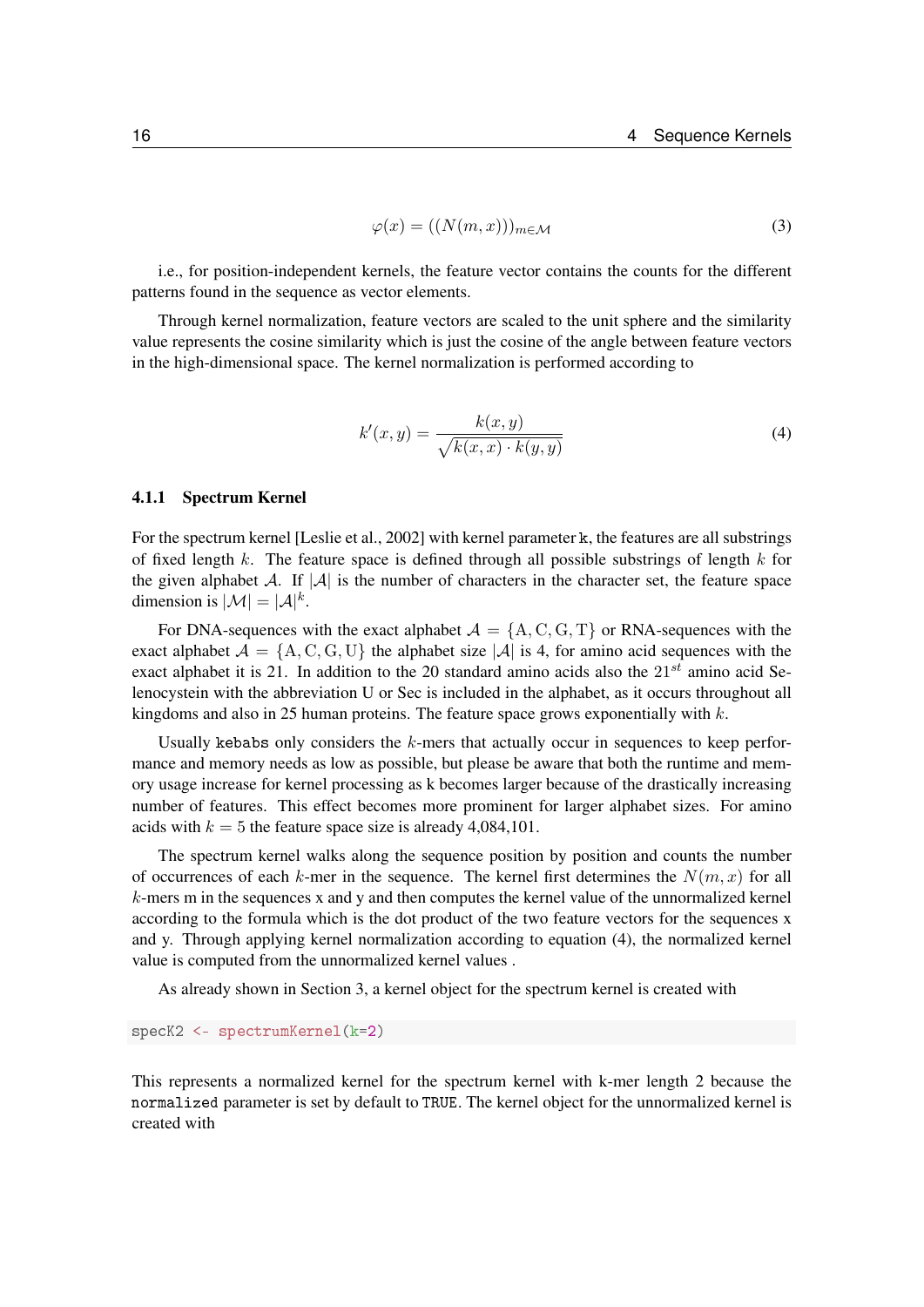#### specK2 <- spectrumKernel(k=2, normalized=FALSE)

When working with sequences of different lengths the normalized kernel usually leads to better results. Kernel objects are used for training as already shown in Section [3](#page-6-3) , invisibly for the user, also in prediction and for explicit creation of a kernel matrix or an explicit representation.

With the kernel parameter exact set to TRUE the exact character set without ambiguous characters is used for the analysis. This is the default setting. Any character found in the sequence which is not in the character set is interpreted as invalid and leads to drop of open patterns and a restart of the pattern search with the next sequence position. When setting this parameter to FALSE the IUPAC character set with exact matching on each character of the character set is used. The IUPAC character set defines characters with ambiguous meaning in addition to A, C, G and T.

The kernel parameter ignoreLower with default setting TRUE defines that lower case characters in the sequence should be ignored and treated like invalid characters described above. When the parameter is set to FALSE the kernel becomes case insensitive and treats lower case characters like upper-case characters. The classes DNAStringSet, RNAStringSet and AAStringSet derived from XStringSet do not store lowercase characters but convert them to uppercase automatically on creation. Lowercase characters can be stored in the BioVector derived classes DNAVector, RNAVector and AAVector. These classes are structured similar to the XStringSet derived classes and they are treated identically in KeBABSThe BioVector derived classes should be used only when lowercase characters are needed, e.g. for representing repeat regions, or in context with string kernels from package kernlab. In all other situations sequence data should be represented through XStringSet derived classes.

With the kernel parameter presence set to TRUE, only the presence of a pattern in the sequence is relevant for the similarity consideration not the actual number of occurrences.

Reverse complements of patterns are considered identical to the forward version of patterns when the kernel parameter revComplement is set to TRUE. For example, in the case of a spectrum kernel with k=3, the k-mer ACG and its reverse complement CGT are treated as one feature. The parameter can be helpful when analyzing interaction with double stranded DNA.

The parameter r allows exponentiation of the kernel value. Only values larger than 0 are allowed. This parameter can only be different from 1 when computing kernel matrices explicitly but not as part of a regular SVM training or when generating an explicit representation with this kernel. Please be aware that only integer values ensure positive definiteness of the resulting kernel matrix.

When similarity values of multiple kernels are combined to define a new similarity measure we speak of a mixture kernel. In the mixed spectrum kernel  $k$ -mers with multiple  $k$ -mer lengths are taken into account for the similarity value. Within KeBABS similarity values are only combined through weighted sums. The kernel parameter mixCoef is used to define the mixture coefficients of a mixture kernel of several spectrum kernels. The parameter must be a numeric vector with k elements. For instance, for  $k = 3$  the spectrum kernel values for  $k = 1$ ,  $k = 2$  and  $k = 3$  are computed and mixed with the three elements in mixCoef as mixture coefficients. If individual kernels components in the mixture kernel should not be included in the mixture the corresponding element in mixCoef is set to zero.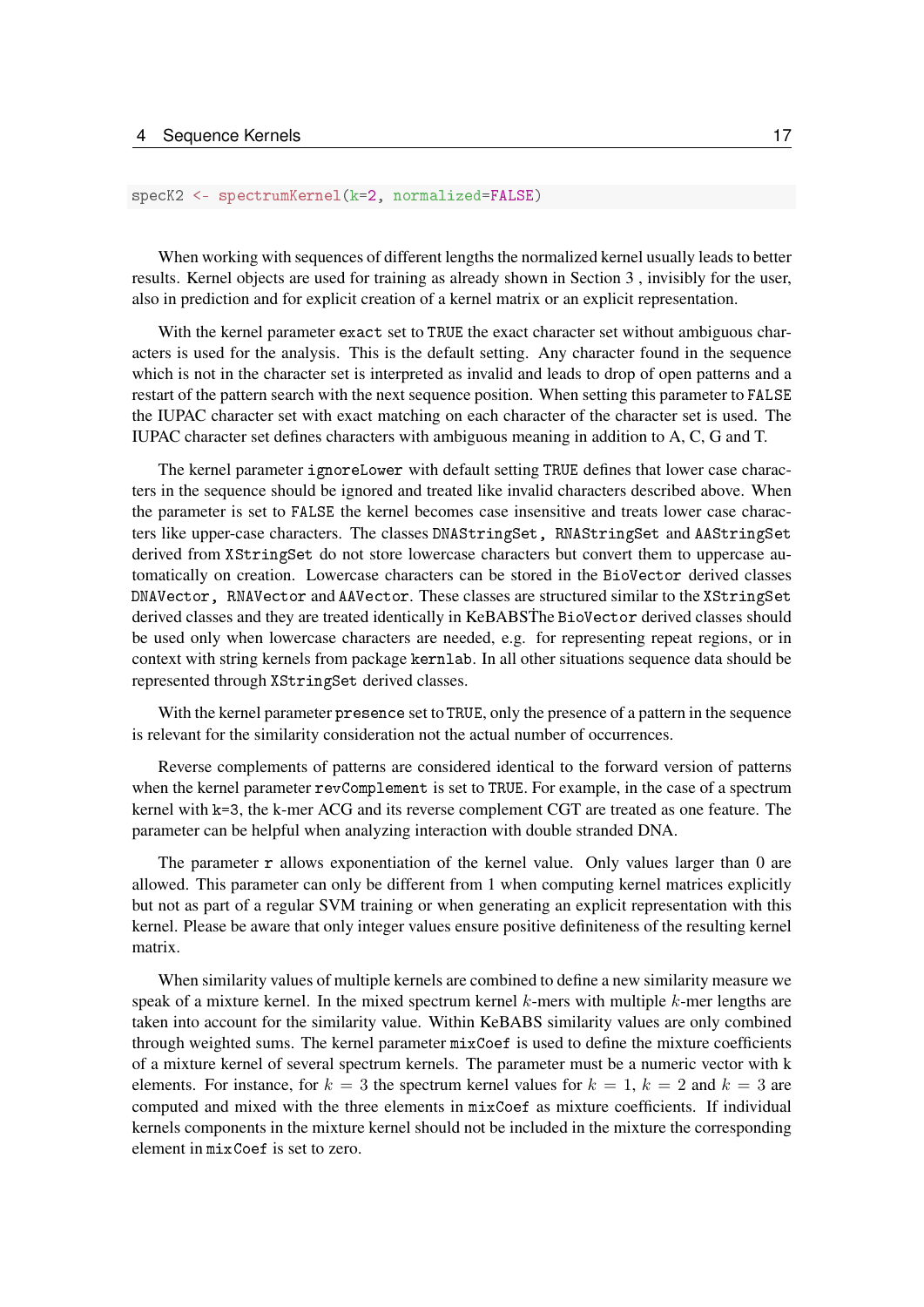### <span id="page-17-0"></span>4.1.2 Mismatch Kernel

The mismatch kernel [\[Leslie et al., 2003\]](#page-72-4) is similar to the spectrum kernel. The kernel parameter k has the same meaning in the mismatch kernel as in the spectrum kernel. The mismatch kernel also extracts substrings of fixed length k. The kernel parameter m defines the maximum number of mismatches that are allowed for each k-mer. For example with  $k = 2$  and  $m = 1$  the occurrence of substring TA found in the sequence matches to the features AA, CA, GA, TA, TC, TG, TT with not more than one mismatch and therefore increases the feature count for these seven features. The feature space and the feature space dimension with  $|M| = |A|^k$  is identical to the spectum kernel. The parameter m has no impact on feature space size.

A kernel object for the normalized mismatch kernel with  $k = 3$  and  $m = 1$  is created in the following way:

```
mismK3M1 <- mismatchKernel(k=3, m=1)
```
Apart from the new kernel parameter m, the parameters k, r, normalized, exact, ignoreLower and presence of the mismatch match kernel have the same functionality as described in Section [4.1.1](#page-15-0) for the spectrum kernel. The position-dependent kernel variants, the annotation-specific variant and the mixture kernel are not supported for the mismatch kernel.

### <span id="page-17-1"></span>4.1.3 Gappy Pair Kernel

The gappy pair kernel [\[Kuksa et al., 2008,](#page-72-5) [Mahrenholz et al., 2011\]](#page-72-12) looks for pairs of  $k$ -mers separated by several wildcard positions in between for which matching occurs for every alphabet character. For this kernel the kernel parameter m has a different meaning than in the mismatch kernel. It defines the maximum number of wildcard positions. A single feature of the gappy pair kernel is structured in the following way

$$
\underbrace{kmer1}_{k} \underbrace{\ldots \ldots \ldots}_{0 \leq i \leq m} \underbrace{kmer2}_{k}
$$

An irrelevant position i can contain any character from the character set. In the feature names the irrelevant positions are marked as dots. For example, for the sequence CAGAT the gappy pair kernel with  $k = 1$  and  $m = 2$  finds pairs of monomers with zero to two irrelevant positions in between. i.e. it finds the features CA, C.G, C..A, AG, A.A, A..T, GA, G.T and AT. The gappy pair kernel object for  $k = 1$  and  $m = 2$  with normalization is created with:

```
gappyK1M2 <- gappyPairKernel(k=1, m=2)
```
The feature space for the gappy pair kernel is  $|\mathcal{M}| = (m+1)|\mathcal{A}|^{2k}$ . It is considerably larger than that of the spectrum or mismatch kernel with same values for k. Through the factor 2 in the exponent the dimensionality grows much faster with increasing k. For amino acids with  $k = 2$ and  $m = 10$  the feature space size is already larger than 2 million features. The feature space size grows exponentially with k and linearly with m, which means that through the parameter m the complexity of the kernel can be adjusted better than for other sequence kernels.

The other kernel parameters are identical to the spectrum kernel as described in section [4.1.1.](#page-15-0)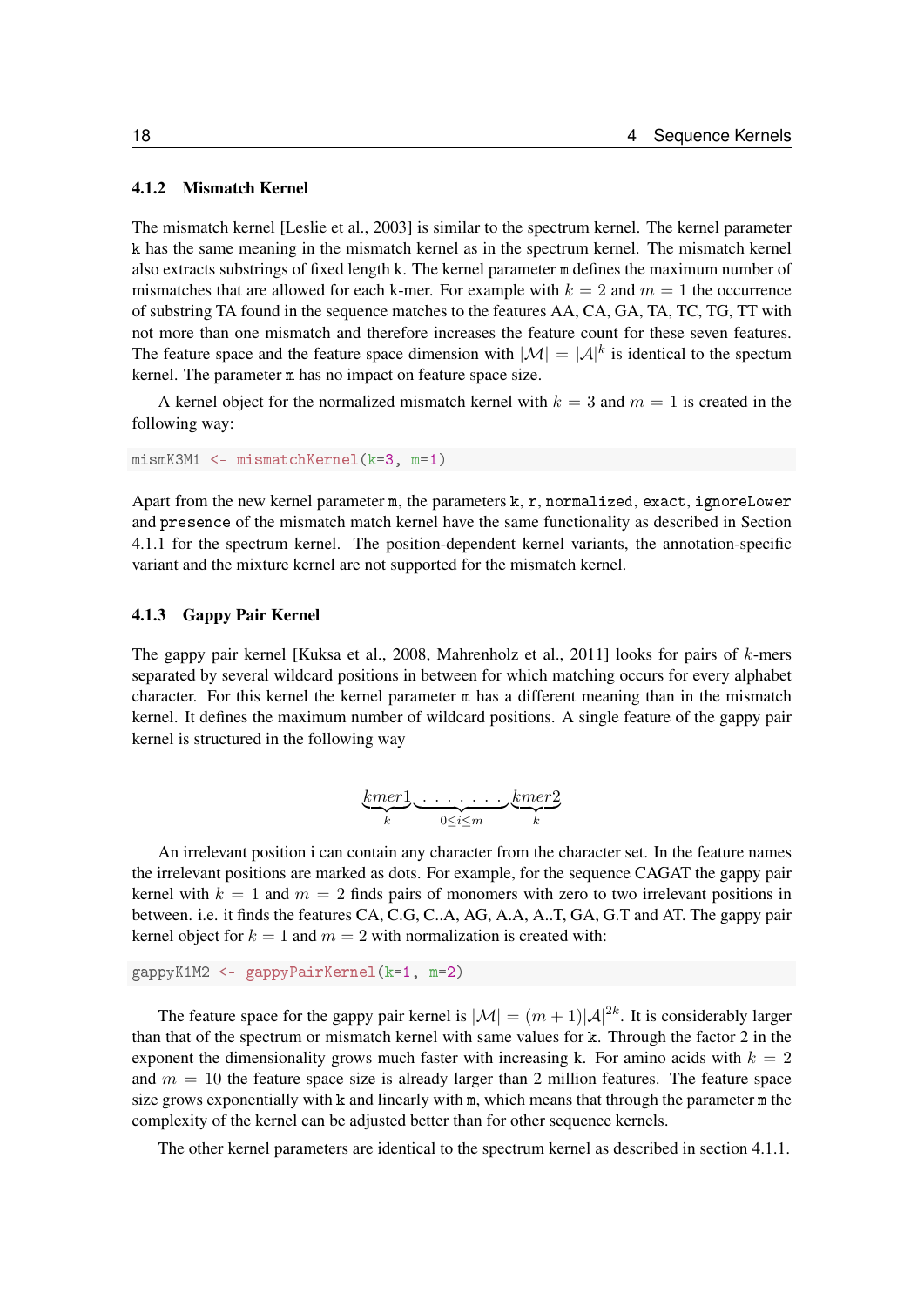#### <span id="page-18-0"></span>4.1.4 Motif Kernel

The motif kernel [\[Ben-Hur and Brutlag, 2003\]](#page-72-6) is created from a pre-defined motif list. With this kernel the sequence analysis can be restricted to a user-defined set of features. The kernel also gives greater flexibility concerning the definition of individual features.

A single motif is described similar to a regular expression through a sequence of following elements:

- $\blacksquare$  single character from the character set, e.g. C for DNA sequences, which matches only this character
- the wildcard character '.' that matches any character of the character set
- $\blacksquare$  the definition of a substitution group, which is a list of single characters from the character set enclosed in square brackets - e.g. [CT] which matches any of the listed characters, in this example C or T. With a leading caret character in the list the meaning is inverted, i.e. with [ˆCT] only the not listed characters A and G would be matched for the exact DNA character set.

The motif collection must be defined as character vector which is passed to the constructor of the motif kernel object as in the following example for a normalized motif kernel:

```
motifCollection1 <- c("A[CG]T","C.G","C..G.T","G[^A][AT]",
                      "GT.A[CA].[CT]G")
motif1 <- motifKernel(motifCollection1)
```
The feature space size of the motif kernel corresponds to the number of motifs in the motif collection. Here a motif kernel with a small collection of motifs is defined just to show some of the possibilities for pattern definition. In realistic scenarios the motif collection is usually much larger and could contain up to several hundred thousand motifs. Often motif collections are created from a subset of entries in a motif database.

Apart from kernel parameters revComplement and mixCoef which are not available for the motif kernel, the other kernel parameters are identical to the spectrum kernel as described in Section [4.1.1.](#page-15-0) The motif kernel can also be used to run sequence analysis with a subset of the features of a spectrum or gappy pair kernel.

Hint: For a normalized motif kernel with a feature subset of a normalized spectrum / gappy pair kernel the explicit representation will not be identical to the subset of an explicit representation for the normalized spectrum / gappy pair kernel because the motif kernel is not aware of the other k-mers which are used in the spectrum / gappy pair kernel additionally for normalization.

### <span id="page-18-1"></span>4.2 Position-Dependent Kernels

Position-dependent kernels take the position into account where a pattern occurs in two sequences. To ensure that positions in both sequences are comparable some kind of alignment is required for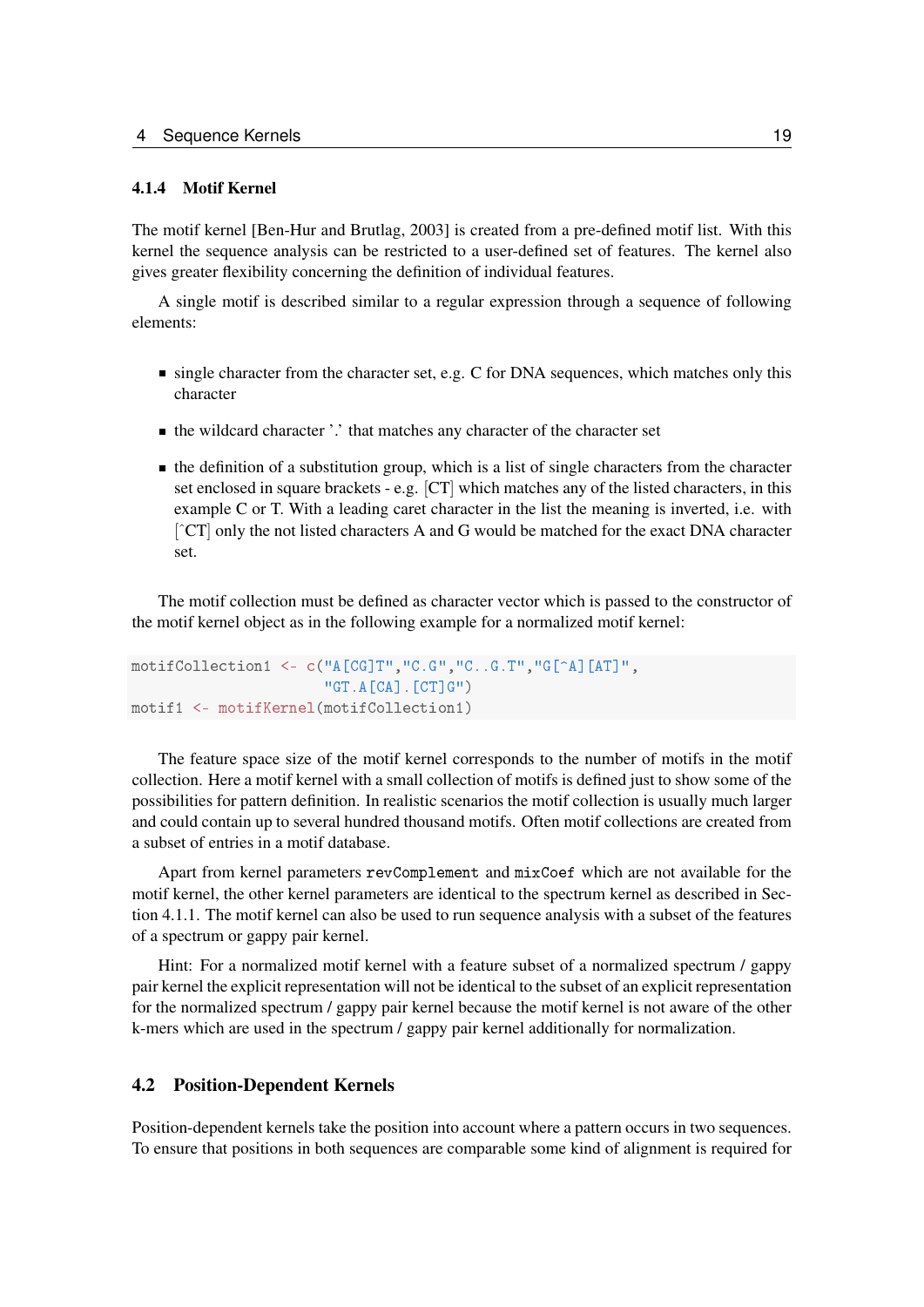all kinds of position-dependent kernels as prerequisite. In the simplest form, the kernel only considers patterns which are found at the same position for the similarity measure. This kernel is named as position-specific kernel. Patterns occur in two sequences at exactly the same position only if the sequences are evolutionary or functionally related and when no position-changing mutation occurred. Once a single insert or deletion happens, the pattern sequence with the same patterns at identical positions is disturbed. A more flexible approach is to define a neighborhood of a pattern in which to look for the same pattern on the other sequence. This neighborhood is defined in KeBABS through introduction of a parameterized distance weighting function. The following two subsections describe both kernel variants. More detailed information on the modeling of position dependency can be found in [Bodenhofer et al.](#page-72-13) [\[2009\]](#page-72-13).

#### <span id="page-19-0"></span>4.2.1 Position-Specific Kernel

For the position-specific kernel, only patterns which occur at the same position in both sequences are relevant. The feature mapping  $\varphi(x)$  for a sequence x of length L for this kernel is defined as

$$
\varphi(x) = ((1(m, x, 1), \dots, 1(m, x, L)))_{m \in \mathcal{M}}
$$
\n(5)

The feature vector is a binary vector containing for the part associated with one position a one for all patterns that occurs at this position position and zero otherwise. For the spectrum kernel and the mismatch kernel a single pattern occurs at each position, for the gappy pair kernel and the motif kernel multiple patterns could be relevant at a single position. The feature space of the position-specific version of a kernel is  $|\mathcal{M}_{pos}| = L_m \cdot |\mathcal{M}_{nopos}|$  where  $L_m$  is the maximum sequence length in the sequence set and  $|\mathcal{M}_{nopos}|$  is the feature space size of the corresponding position-independent kernel. Because of the high dimensionality of the feature space of positionspecific kernels, an explicit representation is not supported for this kernel variant.

The kernel can be expressed with the kernel specific indicator function  $1(m, x, p)$  as

$$
k(x,y) = \sum_{m \in \mathcal{M}} \sum_{p=1}^{L} \mathbf{1}(m,x,p) \cdot \mathbf{1}(m,y,p)
$$
 (6)

with  $L$  being the minimum length of the sequences x and y. The unnormalized kernel version just counts the occurrences where the same pattern at a position is found in both sequences.

The spectrum kernel, the gappy pair kernel, and the motif kernel can be used in the positionspecific variant. For creating position-specific kernels, the parameter distWeight is set to 1 as in the following example of a position-specific, unnormalized gappy pair kernel:

```
gappyK1M2ps <- gappyPairKernel(k=1, m=2, distWeight=1,
                               normalized=FALSE)
```
The reason for using the parameter distWeight with position-specific kernels will become obvious in a few moments when the distance-weighted kernel is explained.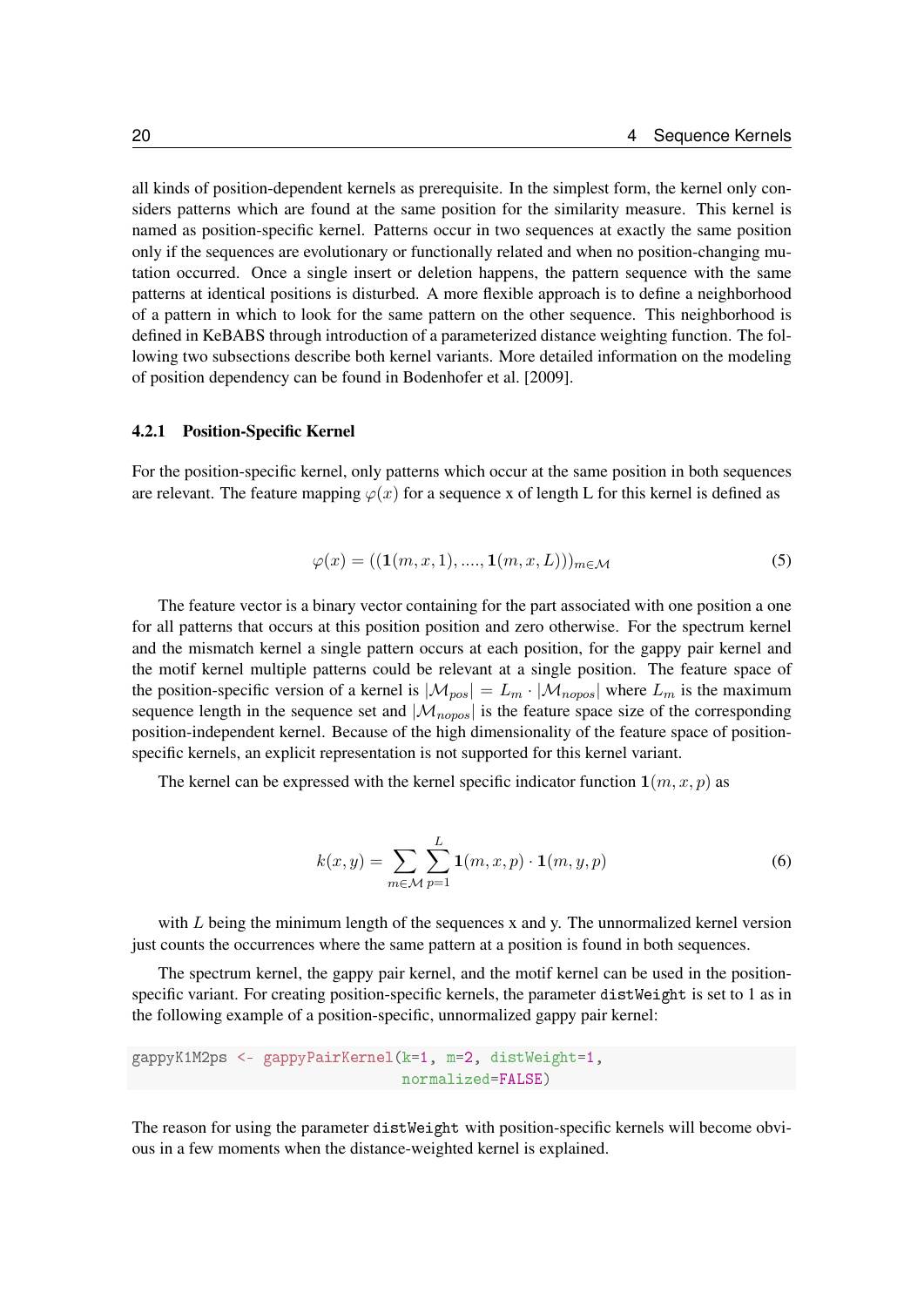As mentioned above, the sequences analyzed with a position-specific kernel must be aligned in some way. Flexible alignment without changing the sequence set is possible through assignment of an offset vector as metadata to the sequence set. This vector gives the offset from the sequence start to position 1 for each sequence. The offset metadata is element metadata because it contains metadata for each element of the sequence set. For example for a set of amino acid sequences given as AAStringSet the offset vector is assigned with

```
seq1 <- AAStringSet(c("GACGAGGACCGA","AGTAGCGAGGT","ACGAGGTCTTT",
                      "GGACCGAGTCGAGG"))
positionMetadata(seq1) <- c(3, 5, 2, 10)
```
The offset vector must contain positive or negative integer values and must have the same length as the sequence set. If position metadata is not assigned for a sequence set the position-specific kernel assumes that each sequence starts as position 1. In this case, the sequences must be stored aligned in the sequence set.

It should be mentioned that the weighted degree kernel is the mixture kernel for the positionspecific spectrum kernel. In the following example, we use a weighted degree kernel in unnormalized form and create the kernel matrix with this kernel for the small sequence set given above

```
wdK3 \leq spectrumKernel(k=3, distWeight=1, mixCoef=c(0.5,0.33,0.17),
                      normalized=FALSE)
km <- getKernelMatrix(wdK3, seq1)
km
## An object of class "KernelMatrix"
## [,1] [,2] [,3] [,4]
## [1,] 11.33 1.00 5.83 4.83
## [2,] 1.00 10.33 1.00 0.50
## [3,] 5.83 1.00 10.33 4.33
## [4,] 4.83 0.50 4.33 13.33
```
We delete the position metadata through assignment of NULL and recreate the kernel matrix without alignment of the sequences via an offset.

```
positionMetadata(seq1) <- NULL
km <- getKernelMatrix(wdK3, seq1)
km
## An object of class "KernelMatrix"
## [,1] [,2] [,3] [,4]
## [1,] 11.33 1.33 0.50 3.33
## [2,] 1.33 10.33 2.33 0.50
## [3,] 0.50 2.33 10.33 1.00
## [4,] 3.33 0.50 1.00 13.33
```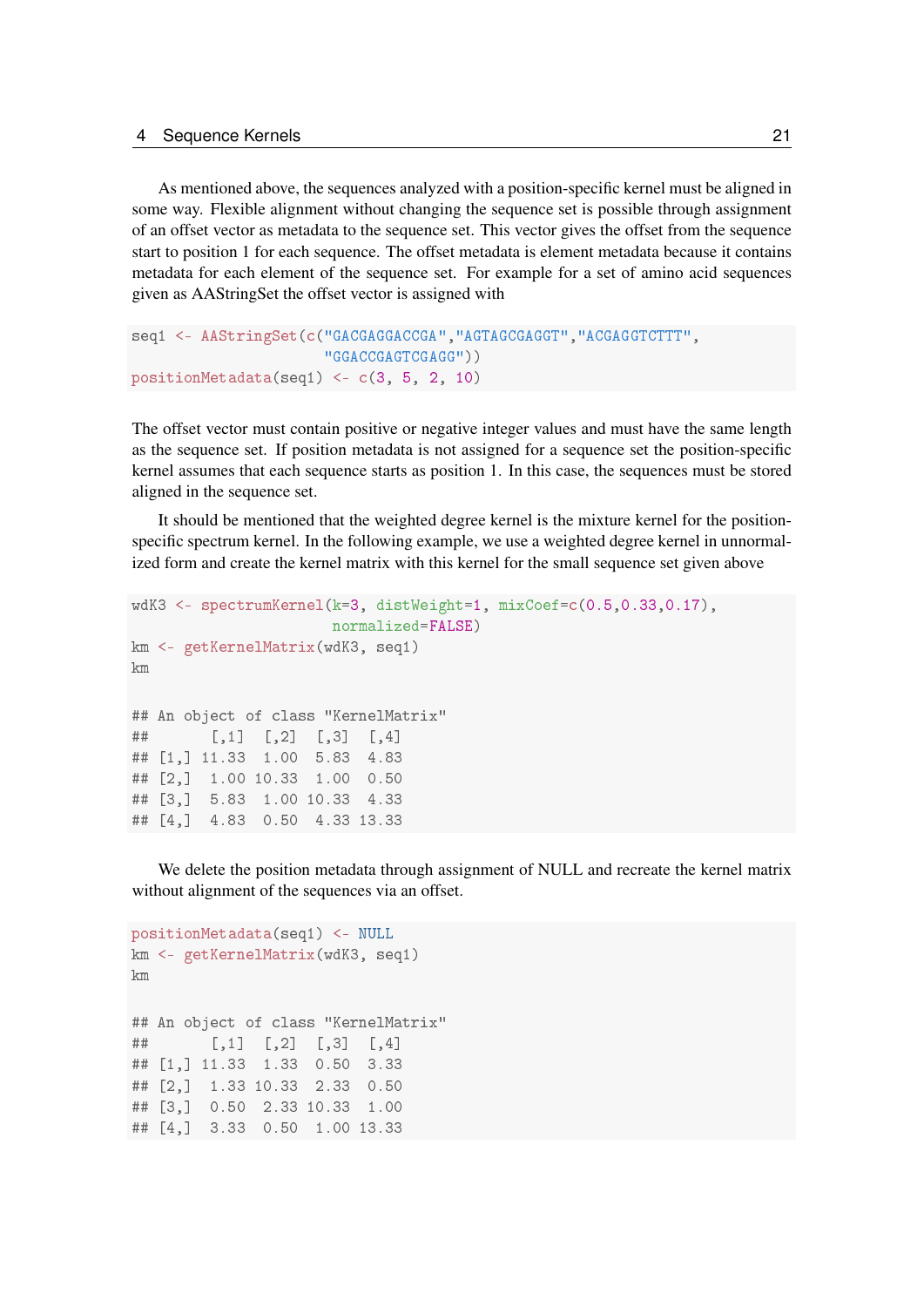#### <span id="page-21-0"></span>4.2.2 Distance-Weighted Kernel

The distance-weighted kernel is the second variant of position-dependent kernels. This kernel also evaluates position information and alignment of the sequences is important here as well. However, instead of just considering patterns which are located at the same position in the two sequences, this kernel searches for pattern occurrences in the proximity. If the same pattern is found in the neighborhood on the second sequence the contribution of this pattern depends on the distance of the pattern on the two sequences. For flexible definition of the neighborhood characteristics a parameterized distance weighting function is introduced. The contribution of the occurrence of a pattern to the similarity measure is computed as weighted distance between the pattern positions.

The distance-weighted kernel is defined as

$$
k(x,y) = \sum_{m \in \mathcal{M}} \sum_{p=1}^{L_x} \sum_{q=1}^{L_y} \mathbf{1}(m, x, p) \cdot E(p, q) \cdot \mathbf{1}(m, y, q)
$$
(7)

with  $L_x$  and  $L_y$  being the length of the sequences x and y and  $E(p, q)$  the distance weighting function for positions  $p$  and  $q$ . The position-specific kernel described in the previous subsection is a special case of this kernel with the following distance weighting function:

$$
E_{\rm ps}(p,q) = \begin{cases} 1 & \text{if } p = q \\ 0 & \text{otherwise} \end{cases}
$$
 (8)

The position-independent kernel also is a special case of this kernel with the trivial distance weighting function  $E_{\text{pi}}(p, q) = 1$  for all  $p \in [1, ..., L_x], q \in [1, ..., L_y]$ .

With a parameterized distance function, the neighborhood can be adjusted as needed. The package contains three pre-defined distance weighting functions, here defined as functions of the distance  $d = |p - q|$ 

- linear distance weigthing:  $E_{\text{lin},\sigma}(d) = \max(1 - \frac{d}{\sigma})$  $\frac{d}{\sigma}, 0)$
- exponential distance weigthing:  $E_{\exp,\sigma}(d) = \exp(-\frac{d}{\sigma})$  $\frac{d}{\sigma}$
- gaussian distance weigthing:  $E_{\exp,\sigma}(d) = \exp(-\frac{d^2}{\sigma^2})$

In all three cases the parameter  $\sigma$  controls the proximity behavior with a strict cut off at sigma for linear distance weighting. For small sigma close to 0, the distance-weighted kernel becomes the position-specific kernel, for very large values of sigma the kernel becomes the positionindependent kernel. The parameter sigma allows flexible blending between both extremes of strict position evaluation and complete position independency for all three distance weighting functions. Positive definiteness of the resulting kernel matrix is ensured for these functions for any parameter values. The following plot shows the three parameterized functions with parameter value 5 for sigma.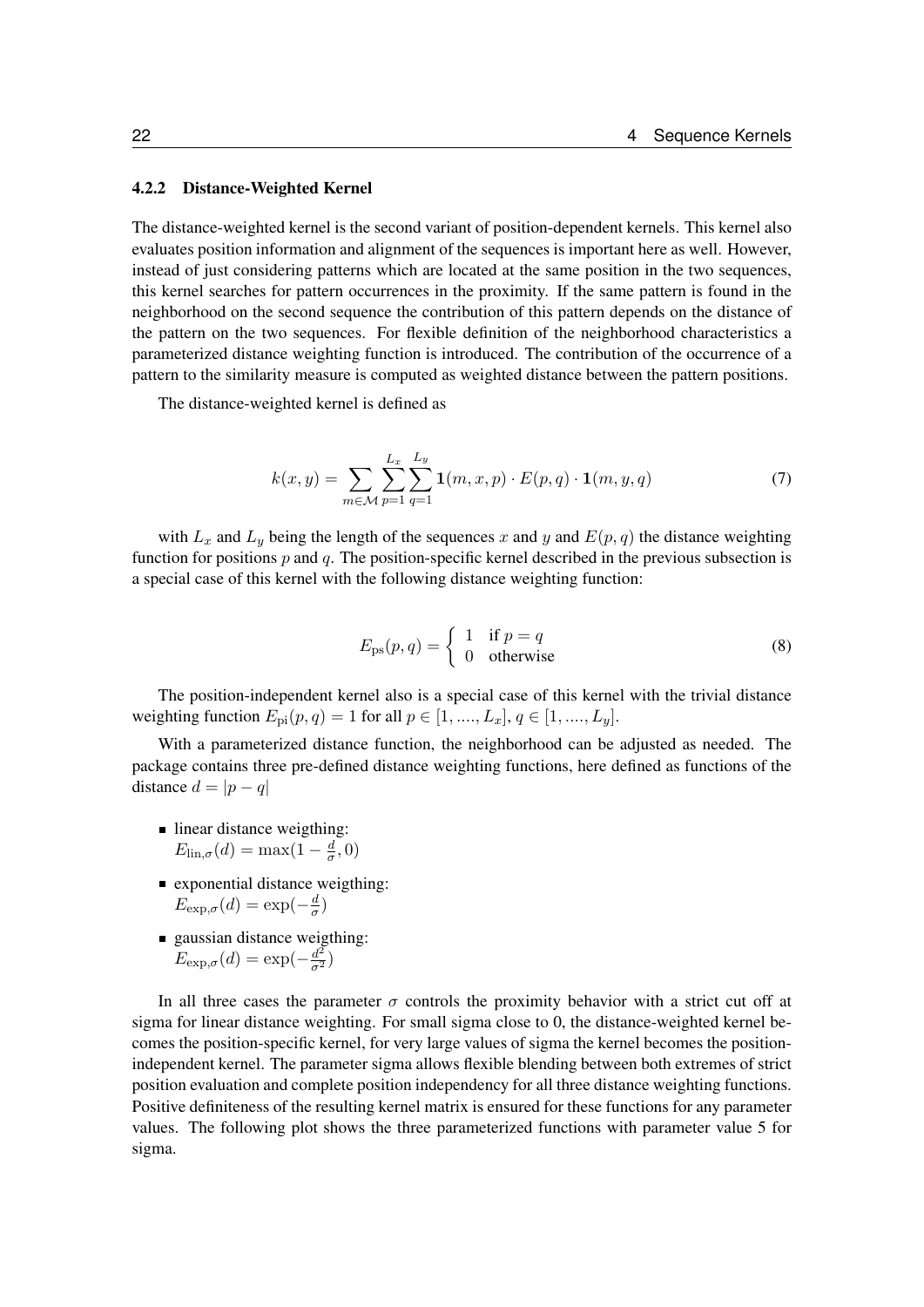```
curve(linWeight(x, sigma=5), from=-25, to=25, xlab="p - q", ylab="weight",
      main="Predefined Distance Weighting Functions", col="green", lwd=2)
curve(expWeight(x, sigma=5), from=-25, to=25, col="blue", lwd=2, add=TRUE)
curve(gaussWeight(x, sigma=5), from=-25, to=25, col="red", lwd=2, add=TRUE)
curve(swdWeight(x), from=-25, to=25, col="orange", lwd=2, add=TRUE)
legend("topright", inset=0.03, title="Weighting Functions", c("linWeight",
       "expWeight", "gaussWeight", "swdWeight"), col=c("green", "blue",
       "red", "orange"), lwd=2)
text(19, 0.55, expression(paste(sigma, " = 5"))
```


The shifted weighted degree kernel (SWD) [\[Rätsch et al., 2005\]](#page-73-0) with equal position weighting is a special case of the distance-weighted mixture spectrum kernel with a distance weighting function of

$$
E_{SWD}(d) = \frac{1}{2 * (|d| + 1)}\tag{9}
$$

This weighting function is similar to exponential distance weighting for  $\sigma = 2$  but has a lower peak and larger tails. For brevity input parameter checks are omitted.

```
swdWeight <- function(d)
{
    if (missing(d))
        return(function(d) swdWeight(d))
    1 / (2 * (abs(d) + 1))}
```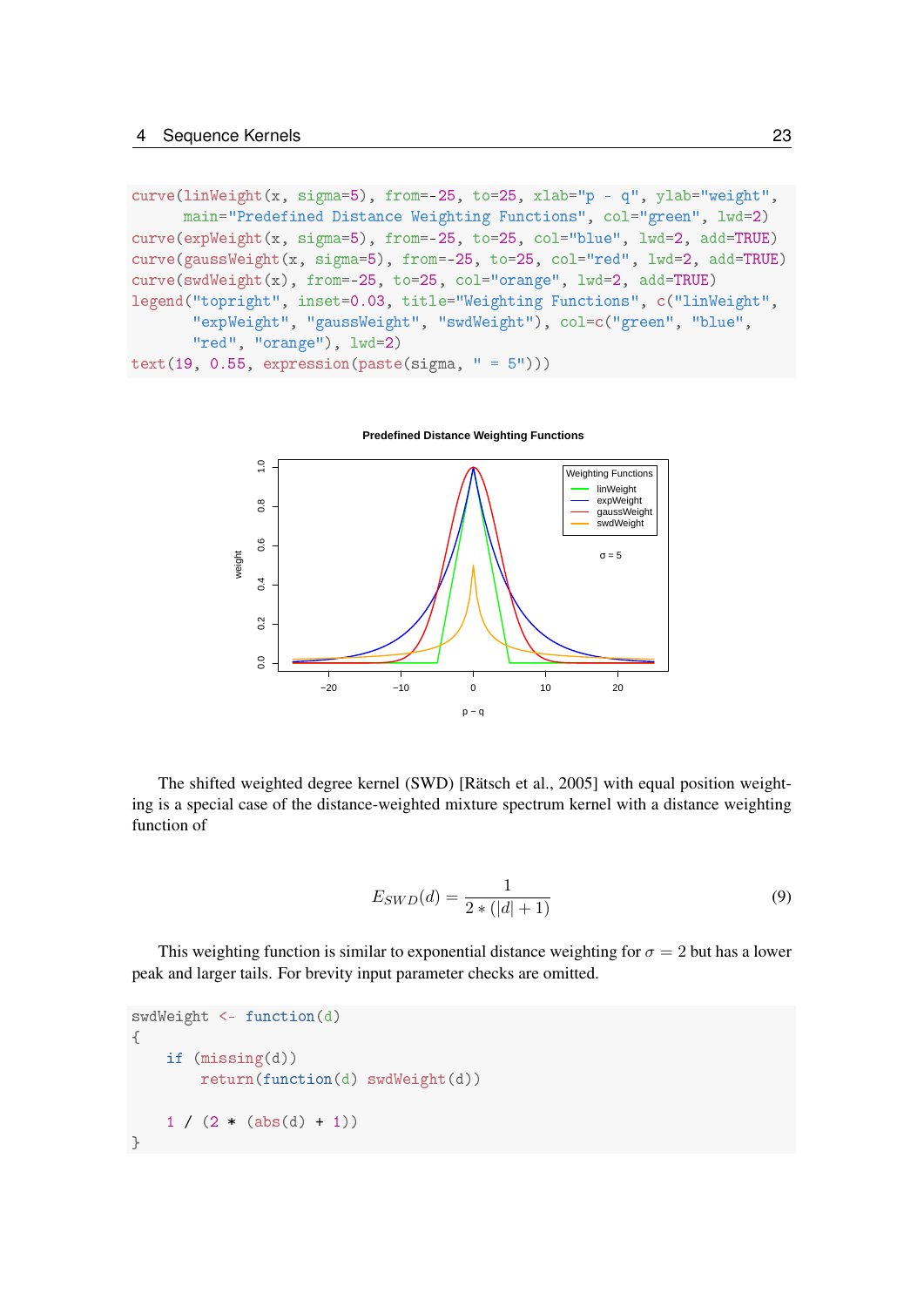```
swdK3 <- spectrumKernel(k=3, distWeight=swdWeight(),
                        mixCoef=c(0.5,0.33,0.17))
```
We load sequence data provided with the package, assign shorter sample names for display purpose and compute the kernel matrix for this kernel with user-defined distance weighting for the first few sequences to save runtime for vignette generation. Position-dependent kernels are considerably slower than their position-independent counterparts.

```
data(TFBS)
names(enhancerFB) <- paste("Sample", 1:length(enhancerFB), sep="_")
enhancerFB
## A DNAStringSet instance of length 500
## width seq names
## [1] 827 ACTAAACAACATCAATC...TAGGCAAAATCCTGACA Sample_1
## [2] 678 GAATATAGACCCTTGGT...AAGTTATATTAATTTAT Sample_2
## [3] 878 CACCCACATGGTGGCTC...TCCCCACTGTATCACTC Sample_3
## [4] 927 TGCCGTAGTGTGCCAGC...TGATTCTCCTGGATCAA Sample_4
## [5] 953 CTTCATATACCTATTAA...CCTAATTTAAAAAGGGG Sample_5
## ... ... ...
## [496] 478 ACGAGAATGAGGGAAAG...GTCTGCCTTCCGAGTGA Sample_496
## [497] 1552 AGGGGACTGGAAGAAAG...TCTCTTCTAAGCGAGCA Sample 497
## [498] 503 GATGAACGTAAAATGCA...TAATGACTCCCTTCTGA Sample_498
## [499] 1577 ACCCCTCTGAGACCAAG...GTAGGTCTGTATTCCTG Sample_499
## [500] 778 CACTGTCATAACTTGCT...GTAGAGTAGCTGCTCTC Sample 500
kmSWD <- getKernelMatrix(swdK3, x=enhancerFB, selx=1:5)
kmSWD[1:5, 1:5]
## An object of class "KernelMatrix"
## Sample_1 Sample_2 Sample_3 Sample_4 Sample_5
## Sample_1 1.0000000 0.4907802 0.5557066 0.5391745 0.5444010
## Sample_2 0.4907802 1.0000000 0.4844622 0.4563475 0.4740511
## Sample_3 0.5557066 0.4844622 1.0000000 0.5794030 0.5548927
## Sample 4 0.5391745 0.4563475 0.5794030 1.0000000 0.5452410
## Sample_5 0.5444010 0.4740511 0.5548927 0.5452410 1.0000000
```
The function swdWeight was a simple example of a user-defined weighting function without parametrization. In fact it is also contained as predefined weighting function in the package, but was used here to show how a user defined function can be defined. Please note that the weighting function returns itself as function if the distance parameter d is missing. If parameters are used in a user defined weighting function it must be defined as closure for which all arguments except the distance argument are fixed once the function is called to do the actual distance weighting. In this way, the function can be passed when creating a kernel just fixing the parameters without actually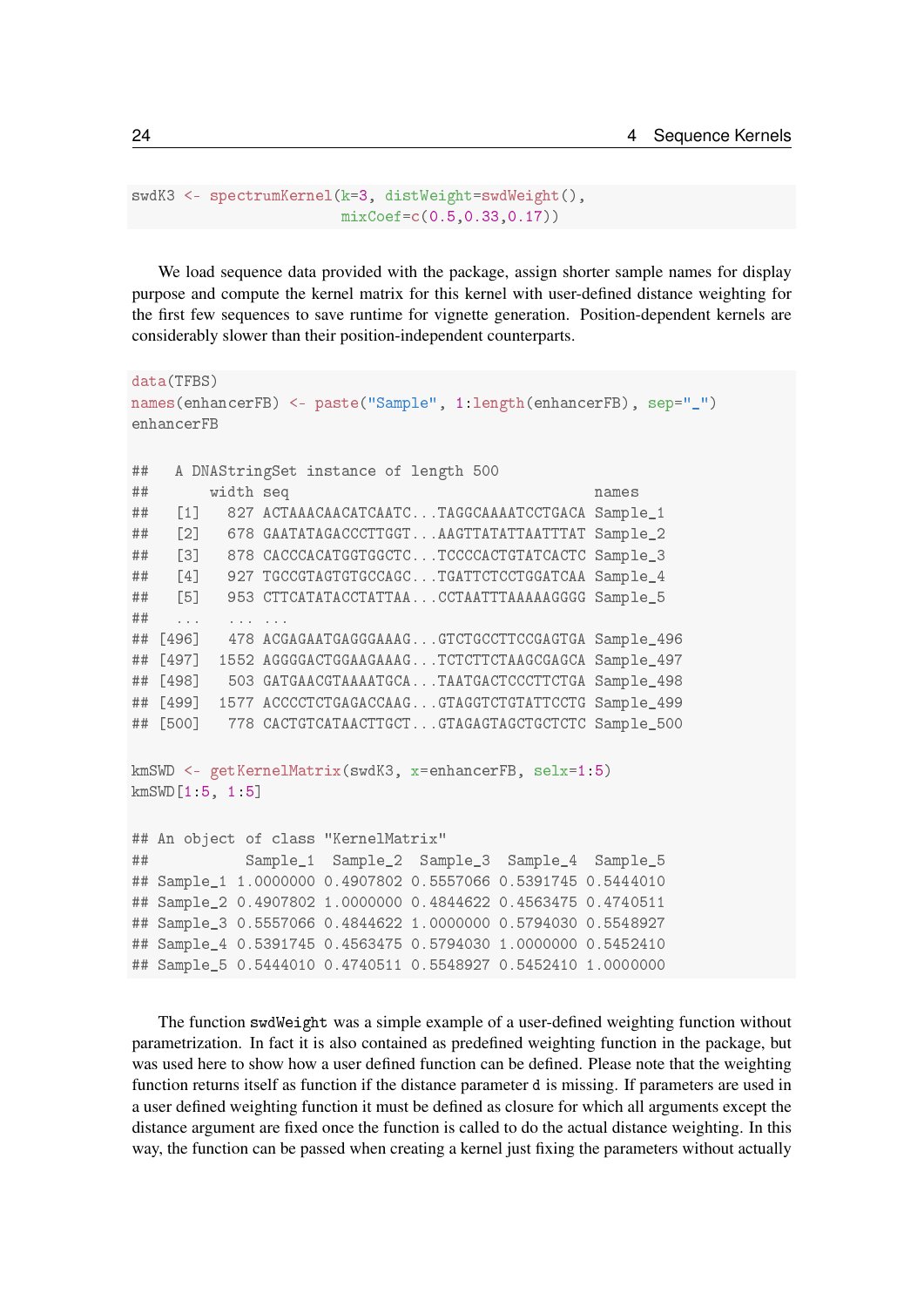passing the distance data which is not available at this time. As an example we use the following weighting function

$$
E_{SWD}(d, b) = b^{-|d|} \tag{10}
$$

with the base b as parameter. This example is meant to show the definition of parameterized user-defined weighting functions and of course does not lead to anything new as it is just a scaled version of exponential weighting.

The new weighting function is defined as

```
udWeight <- function(d, base=2)
{
    if (missing(d))
        return(function(d) udWeight(d, base=base))
    return(base^(-d))
}
specudK3 <- spectrumKernel(k=3, distWeight=udWeight(base=4),
                           mixCoef=c(0, 0.3, 0.7))
kmud <- getKernelMatrix(specudK3, x=enhancerFB, selx=1:5)
```
User-defined distance functions must consider three aspects:

- Definition as closure: When all parameters are passed to the function or set by default, but the distance argument is missing, the function must return a new unnamed function with the distance argument as single argument and all parameters set to their fixed or predefined value.
- Vectorized processing: The function must be able to process numeric vectors containing multiple distances and return a numeric vector of weighted distances of identical length.
- Positive definiteness: This means that the kernel matrix generated with this distance weighting function must be positive definite. One necessary, but not sufficient, precondition of positive definiteness is that the distance weighting function must be symmetric, i.e.  $E(p, q) = E(q, p)$  must be fulfilled. For the example given above, the positive definiteness is ensured because it is only a scaled version of the package provided exponential weighting.

For all learning methods that require positive definite kernel matrices, especially the SVMs supported in this package the third aspect is very important. Please also note that explicit representations are not available for the position-dependent kernel variants.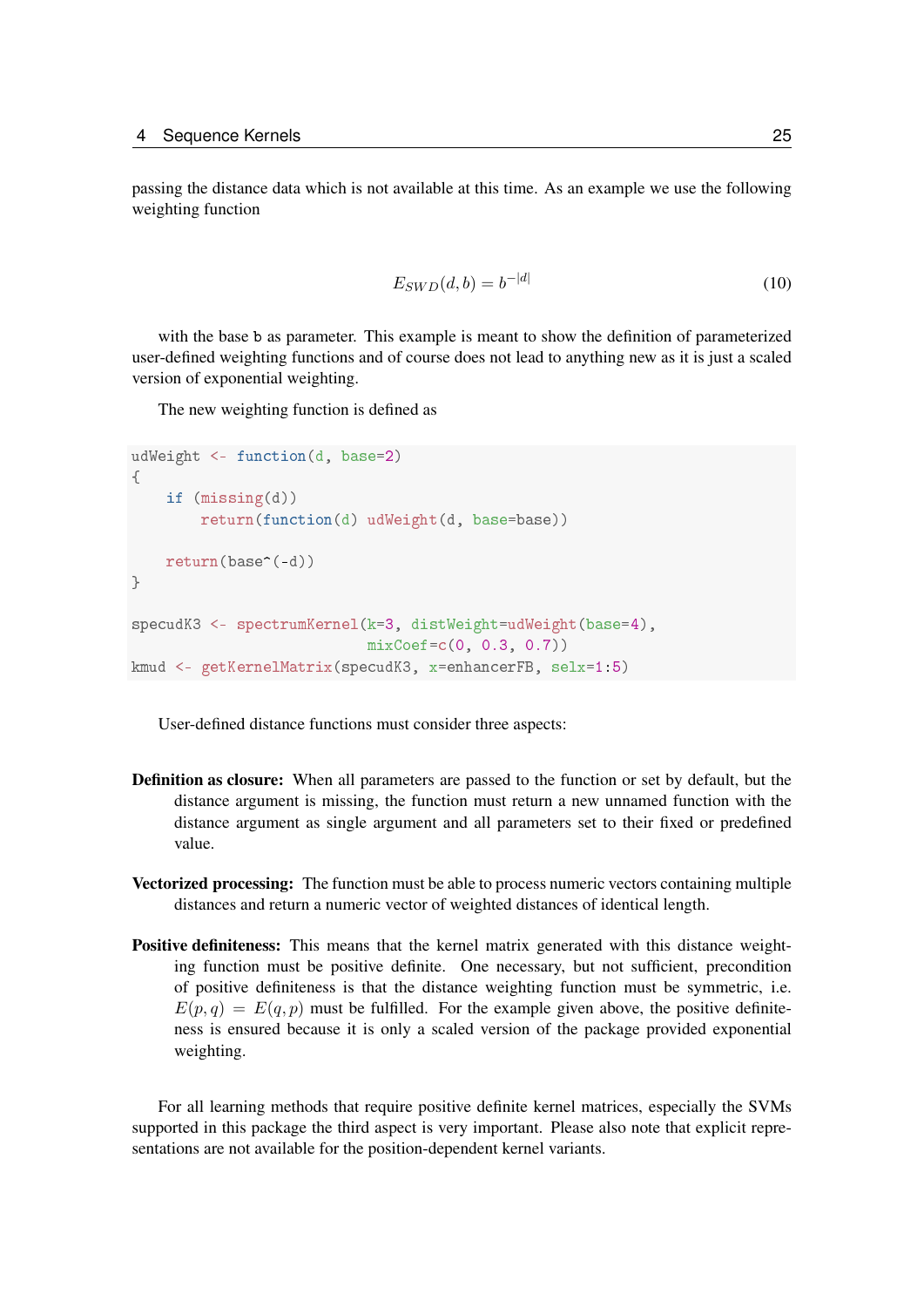### <span id="page-25-0"></span>4.3 Annotation Specific Kernel

The annotation specific kernel evaluates annotation information together with the patterns in the sequence. For example the similarity considerations for gene sequences could be split according to exonic and intronic parts of the sequences. This is achieved by aligning an annotation string which contains one annotation character for each sequence position to the sequence. Each pattern in the sequence concatenated with the corresponding pattern of the annotation characters is used as feature. In the abovementioned example of exon/intron annotation the feature space contains separate features for identical patterns in exon and intron regions.

The following small toy example shows how to assign exon/intron annotation to a DNA sequence set. A sequence set with just two sequences for very similar genes HBA1 and HBA2 from the human genome hg19 is generated. For executing this example the packages BSgenome, BSgenome.Hsapiens.UCSC.hg19, and TxDb.Hsapiens.UCSC.hg19.knownGene need to be installed. Each gene contains three exons. Again checks on input parameters are omitted.

```
getGenesWithExonIntronAnnotation <- function(geneList, genomelib,
                                              txlib)
{
    library(BSgenome)
    library(genomelib, character.only=TRUE)
    library(txlib, character.only=TRUE)
    genome <- getBSgenome(genomelib)
    txdb <- eval(parse(text=txlib))
    exonsByGene <- exonsBy(txdb, by ="gene")
    ## generate exon/intron annotation
    annot <- rep("", length(geneList))
    geneRanges <- GRanges()
    exonsSelGenes <- exonsByGene[geneList]
    if (length(exonsSelGenes) != length(geneList))
        stop("some genes are not found")
    for (i in 1:length(geneList))
    {
        exons <- unlist(exonsSelGenes[i])
        exonRanges <- ranges(exons)
        chr <- as.character(seqnames(exons)[1])
        strand <- as.character(strand(exons)[1])
        numExons <- length(width(exonRanges))
        for (j in 1:numExons)
        {
            annot[i] <-
                paste(annot[i],
                      paste(rep("e", width(exonRanges)[j]),
```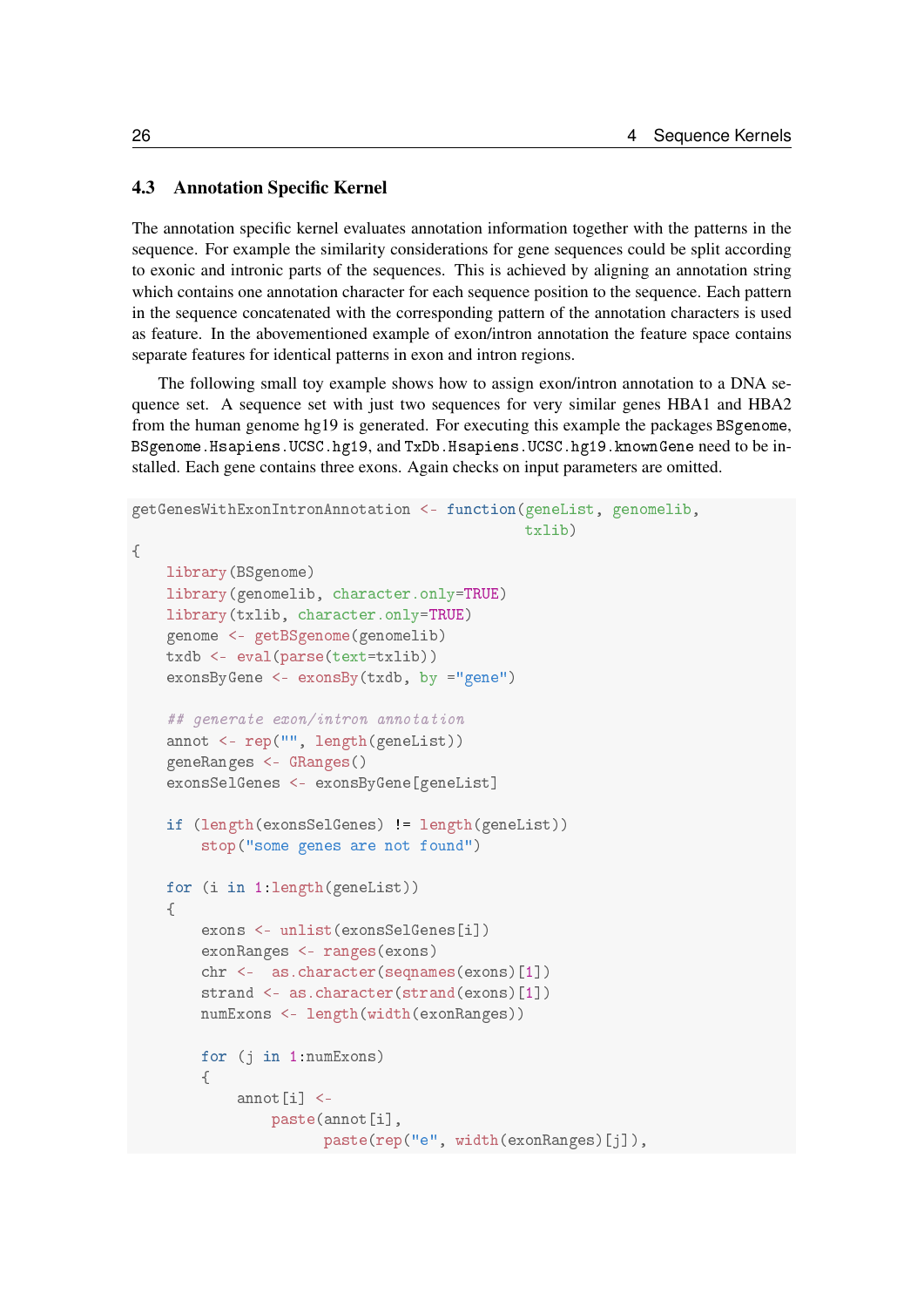```
collapse=""), sep="")
            if (j < numExons)
            {
                annot[i] <-
                    paste(annot[i],
                          paste(rep("i", start(exonRanges)[j+1] -
                                 end(exonRanges)[j] - 1),
                          collapse=""), sep="")
            }
        }
        geneRanges <-
            c(geneRanges,
              GRanges(seqnames=Rle(chr),
                      strand=Rle(strand(strand)),
                      ranges=IRanges(start=start(exonRanges)[1],
                                      end=end(exonRanges)[numExons])))
    }
    ## retrieve gene sequences
    seqs <- getSeq(genome, geneRanges)
    names(seqs) <- geneList
    ## assign annotation
    annotationMetadata(seqs, annCharset="ei") <- annot
    seqs
}
## get gene sequences for HBA1 and HBA2 with exon/intron annotation
## 3039 and 3040 are the geneID values for HBA1 and HBA2
hba <- getGenesWithExonIntronAnnotation(c("3039", "3040"),
           "BSgenome.Hsapiens.UCSC.hg19",
           "TxDb.Hsapiens.UCSC.hg19.knownGene")
```
For exon/intron annotation, we defined the annotation character set with character "e" denoting an exon position and "i" for an intron position. Up to 32 characters can be defined by the user in the annotation character set. The character "-" is used to mask sequence parts that should not be evaluated in the sequence kernel. It must not be used as regular annotation character defined in the annotation character set because with masking a different function is assigned already. The annotation strings are built up from the length of exons and introns for the two genes in the gene set. Annotation strings must have identical number of characters as the sequences. With the function annotationMetadata the annotation character set and the annotation strings are assigned to the sequence set. Individual sequences or sequence parts can be shown together with annotation information in the following way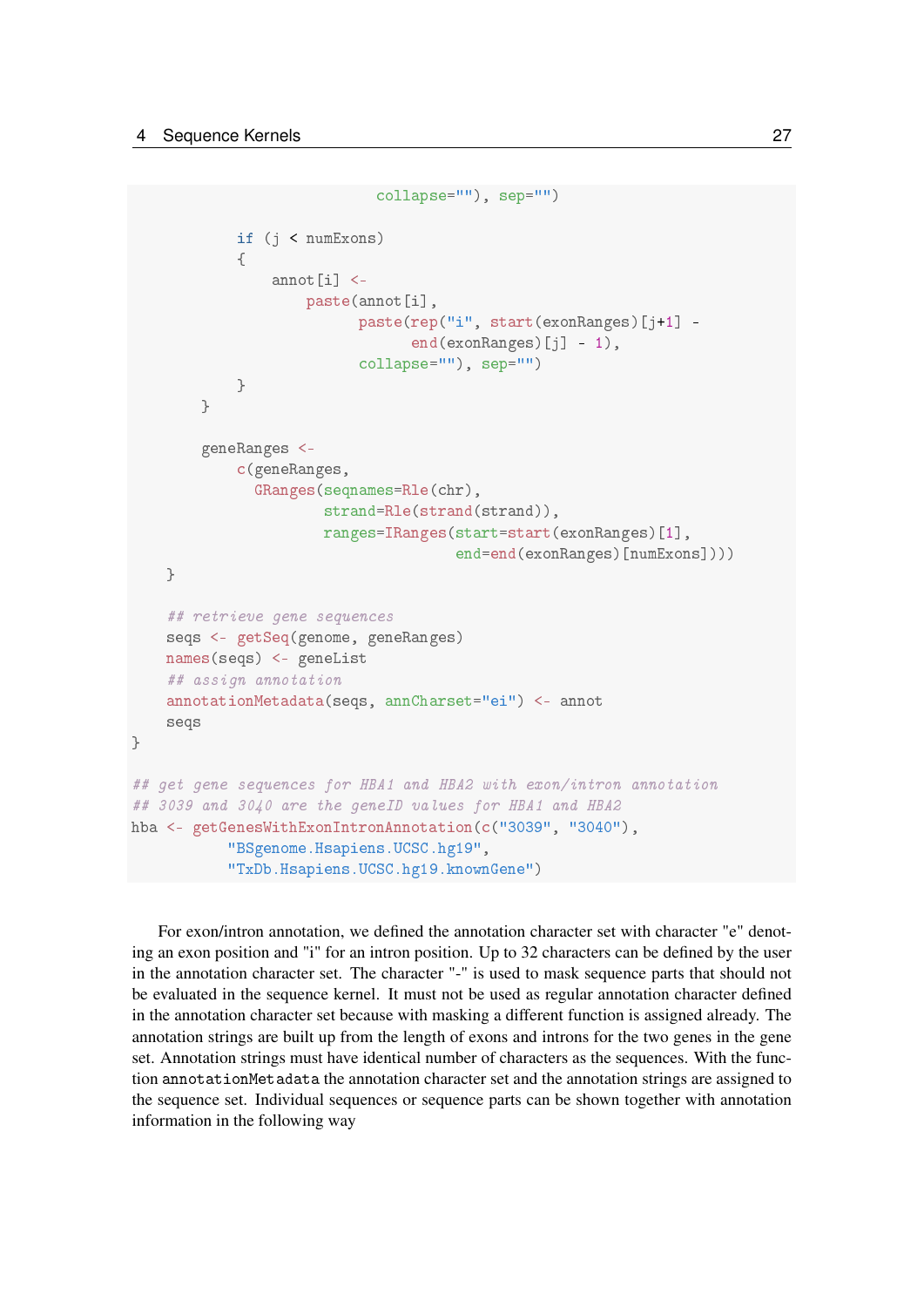```
annotationCharset(hba)
showAnnotatedSeq(hba, sel=1, start=1, end=400)
```
Annotation metadata can be deleted for the sequence set through assignment of NULL. Now we generate an explicit representation with and without annotation. First a kernel object for the standard and the annotation-specific version of the spectrum kernel is created. The annotation metadata is only evaluated in the kernel when the kernel parameter annSpec is set to TRUE, i.e. for the second kernel object which can be used for sequence analysis in the same way as the standard spectrum kernel object.

```
specK2 <- spectrumKernel(k=2)
specK2a <- spectrumKernel(k=2, annSpec=TRUE)
erK2 <- getExRep(hba, specK2, sparse=FALSE)
erK2[, 1:6]
erK2a <- getExRep(hba, specK2a, sparse=FALSE)
erK2a[, 1:6]
```
We create a kernel matrix from the explicit representations via the function linearKernel.

```
km <- linearKernel(erK2)
km
kma <- linearKernel(erK2a)
kma
```
For the normalized sequence kernels, the similarity values have a range from 0 to 1. For 1 the sequences are considered identical for the given similarity measure defined through the kernel. The similarity between HBA1 and HBA2 is close to 1 and the sequences are very similar related to dimer content. For the annotation specific kernel, the similarity between the sequences HBA1 and HBA2 decreases because the dimer content of exonic and intronic regions is considered separately.

The second example for annotation specific kernels predicts the oligomerization state of coiled coil proteins from sequence using a heptad annotation for the amino acid sequences. The sequence data available on the web page for the R package procoil contains amino acid sequences for which the formation of dimers or trimers is known. We first predict the oligomerization state from sequence alone. In a second step a heptad pattern placed along the sequence is used in addition as annotation information. The heptad characters describe position-specificas of the amino acids within the coiled coil structure.

The analysis is done with the gappy pair kernel, first without annotation and then using the annotation specific version of this kernel. The coiled coil data are 477 amino acid sequences with lengths between 8 and 123 amino acids. Roughly 80% of the sequences form dimers and only 20% trimers, which means that the data is very unbalanced. We will see how we can better deal with this unbalancedness. First the data is loaded, the sequences ccseq are stored in an AAStringSet, the annotation ccannot in a character vector and the labels  $\gamma$ CC in a factor. The annotation is already assigned to the sequence set but to show the assignment it is deleted in the first step.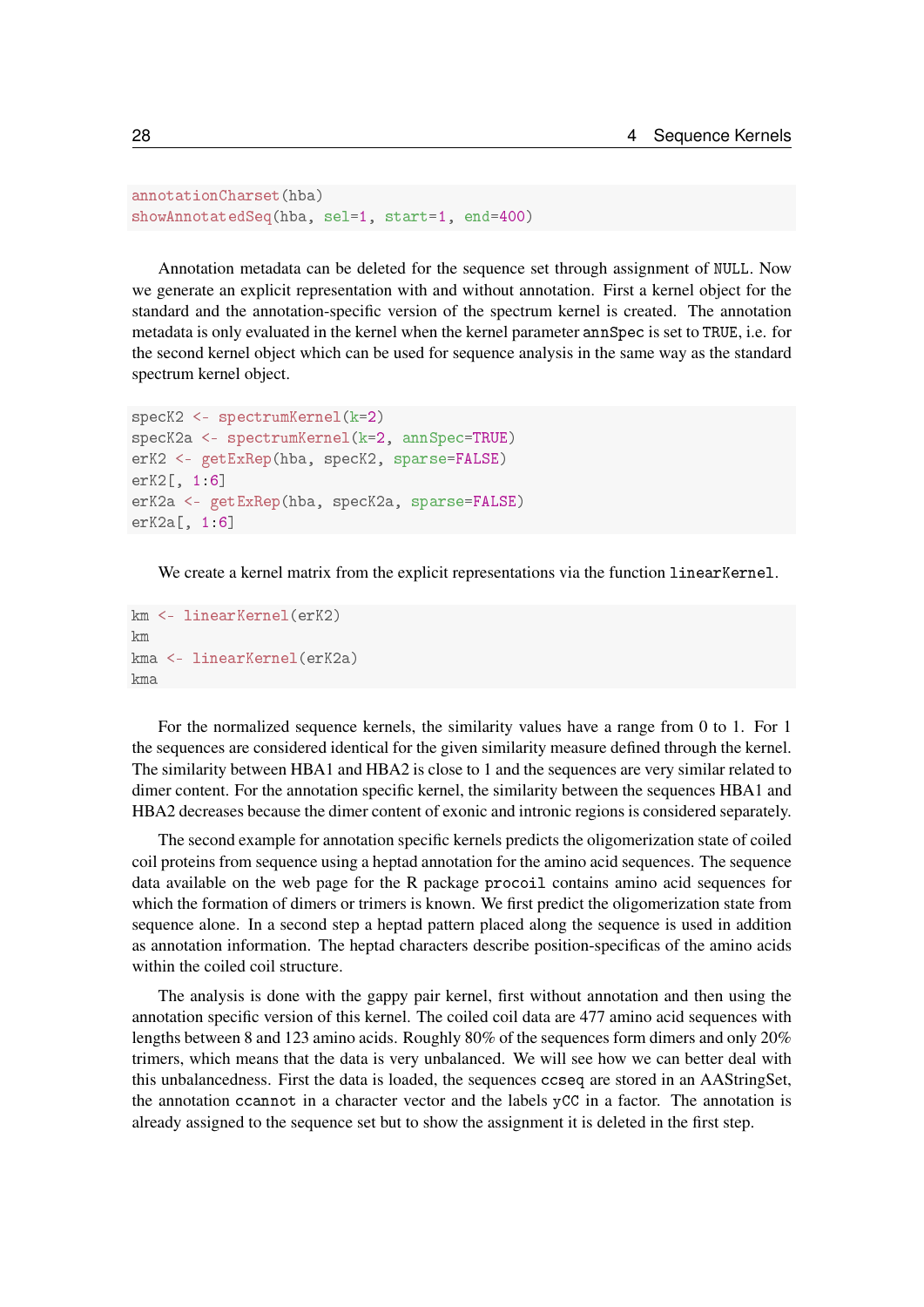data(CCoil) ccseq ## A AAStringSet instance of length 477 ## width seq names ## [1] 57 LRELQEALEEEVLTRQS...ARNRDLEAHVRQLQERM PDB1 ## [2] 50 PLDISQNLAAVNKSLSD...DKIEEILSKIYHIENEI PDB2 ## [3] 50 VMESFAVQNQNIDAQGE...QLILEALQGINKRLDNL PDB3 ## [4] 47 SLVQAQTNARAIAAMKN...EGTQRLAIAVQAIQDHI PDB4 ## [5] 46 LAGIVQQQQQLLDVVKR...KNLQTRVTAIEKYLKDQ PDB5 ## .... ... ... ## [473] 11 AMKLVEKIREE PDB473 ## [474] 11 NLLILYDAIGT PDB474 ## [475] 11 EAACSAFATLE PDB475 ## [476] 10 LAVALHELAS PDB476 ## [477] 123 KKAAEDRSKQLEDELVS...QKDEEKMEIQEIQLKEA PDB477 ccannot<sup>[1:3]</sup> ## [1] "abcdefgabcdefgabcdefgabcdefgabcdefgabcdefgabcdefgad" ## [2] "abcdefgabcdefgabcdefgabcdefgabcdefgabcdefgabcdefga" ## [3] "defgabcdefgabcdefgabcdefgabcdefgabcdefgabcdefgabcd" head(yCC) ## [1] TRIMER TRIMER TRIMER TRIMER TRIMER TRIMER ## Levels: DIMER TRIMER yCC <- as.numeric(yCC) ## delete annotation metadata annotationMetadata(ccseq) <- NULL annotationMetadata(ccseq) ## NULL gappy <- gappyPairKernel(k=1, m=10) train <- sample(1:length(ccseq), 0.8 \* length(ccseq)) test <- c(1:length(ccseq))[-train] model <- kbsvm(ccseq[train], y=yCC[train], kernel=gappy, pkg="LiblineaR", svm="C-svc", cost=100) pred <- predict(model, ccseq[test]) evaluatePrediction(pred, yCC[test], allLabels=unique(yCC))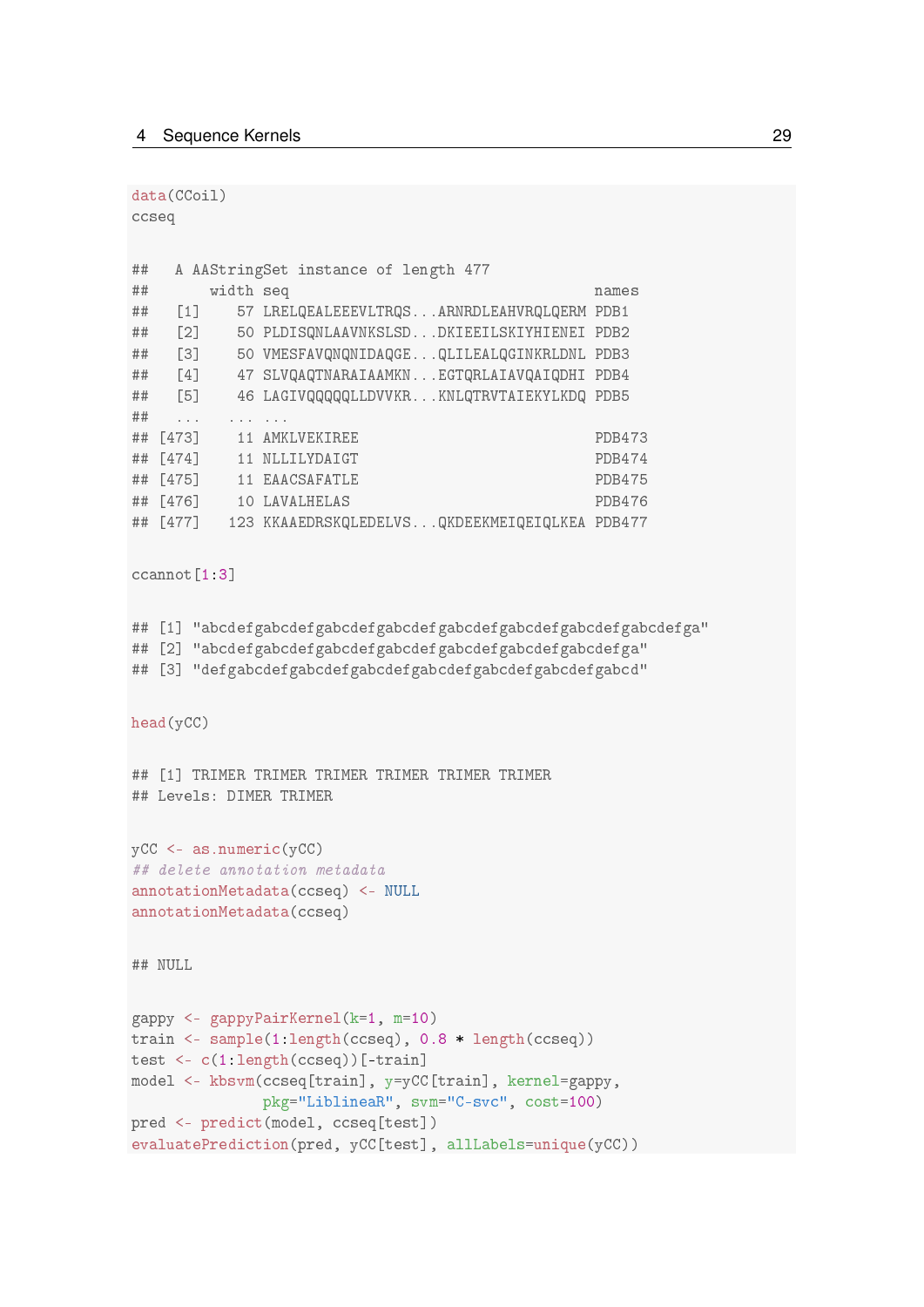```
## 2 1
## 2 1 7
## 1 13 75
##
## Accuracy: 79.167% (76 of 96)
## Balanced accuracy: 49.303% (1 of 14 and 75 of 82)
## Matthews CC: -0.0178
##
## Sensitivity: 7.143% (1 of 14)
## Specificity: 91.463% (75 of 82)
## Precision: 12.500% (1 of 8)
```
The high accuracy is misleading because the larger class is distorting this value. Because of the unbalancedness of the data the balanced accuracy is the relevant performance measure here. Now annotation metadata is assigned to the sequence set and the same test is performed with the annotation specific gappy pair kernel. The annotation sequences are added as metadata to the sequence set together with the annotation character set specified as string containing all characters that appear in the character set. The "-" character must not be used in this character set because it is used for masking sequence parts with the annotation strings.

```
## assign annotation metadata
annotationMetadata(ccseq, annCharset="abcdefg") <- ccannot
annotationMetadata(ccseq)[1:5]
## [1] "abcdefgabcdefgabcdefgabcdefgabcdefgabcdefgabcdefga"
## [2] "abcdefgabcdefgabcdefgabcdefgabcdefgabcdefgabcdefga"
## [3] "defgabcdefgabcdefgabcdefgabcdefgabcdefgabcdefgabcd"
## [4] "defgabcdefgabcdefgabcdefgabcdefgabcdefgabcdefga"
## [5] "abcdefgabcdefgabcdefgabcdefgabcdefgabcdefgabcd"
annotationCharset(ccseq)
## [1] "abcdefg"
showAnnotatedSeq(ccseq, sel=2)
##
## Sequence PDB2 of class AAStringSet
##
## Annotation character set: abcdefg
##
## 0 1 2 3 4
## 1 1 1 1 1
## [1] PLDISQNLAAVNKSLSDALQHLAQSDTYLSAIEDKIEEILSKIYHIENEI
## abcdefgabcdefgabcdefgabcdefgabcdefgabcdefgabcdefga
```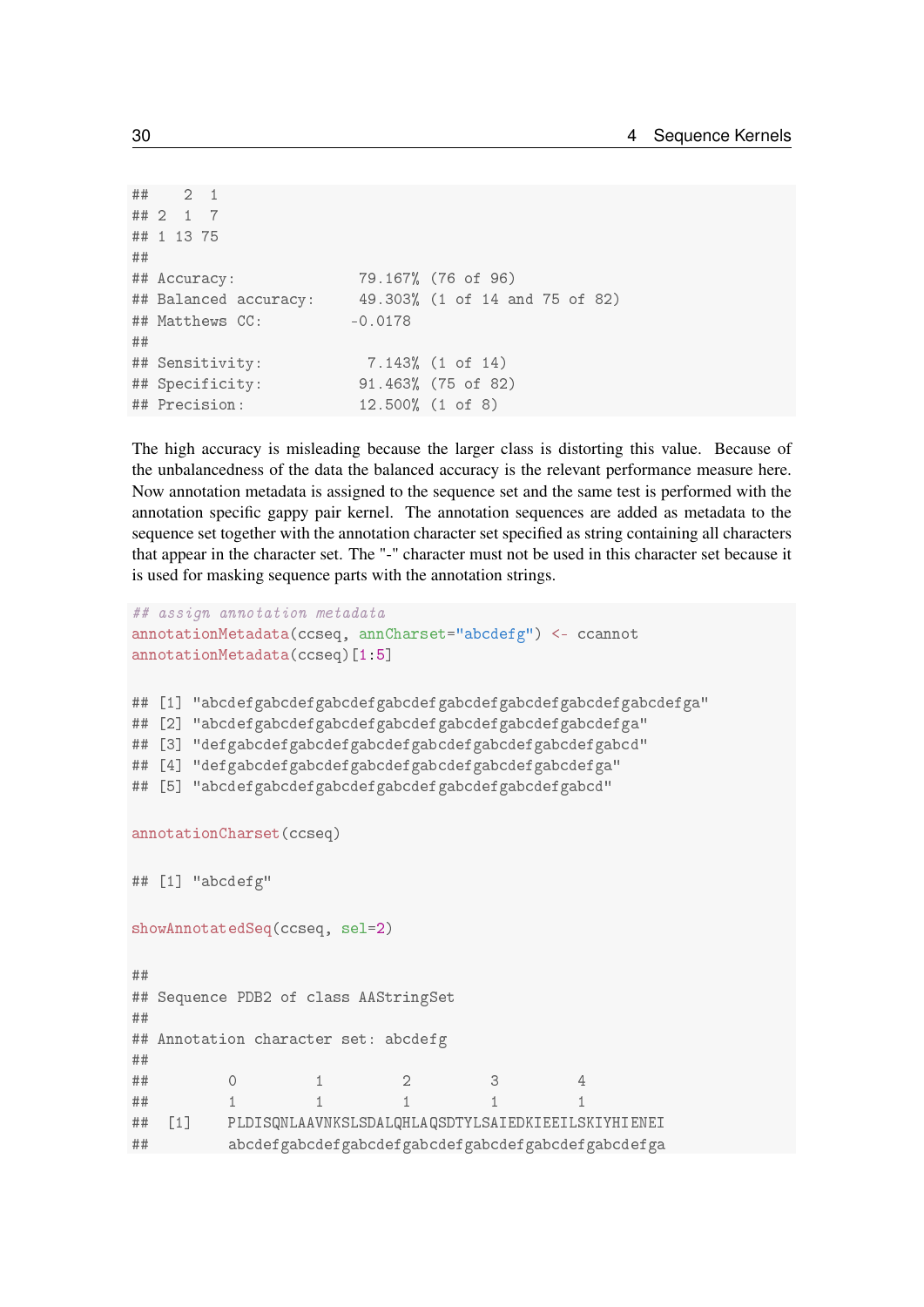```
gappya <- gappyPairKernel(k=1, m=10, annSpec=TRUE)
model <- kbsvm(ccseq[train], y=yCC[train], kernel=gappya,
             pkg="LiblineaR", svm="C-svc", cost=100)
pred <- predict(model, ccseq[test])
evaluatePrediction(pred, yCC[test], allLabels=unique(yCC))
## 2 1
## 2 3 5
## 1 11 77
##
## Accuracy: 83.333% (80 of 96)
## Balanced accuracy: 57.666% (3 of 14 and 77 of 82)
## Matthews CC: 0.196
##
## Sensitivity: 21.429% (3 of 14)
## Specificity: 93.902% (77 of 82)
## Precision: 37.500% (3 of 8)
```
We see that the balanced accuracy decreases which could indicate that the annotation specific kernel with annotation performs worse than the kernel without annotation, but we have silently assumed that the same cost value should be used for the annotated gappy pair kernel. The comparison of different kernels with the same hyperparameter values is usually not adequate because the best performing hyperparameter value might be quite different for the two kernels. Hyperparameter selection must be performed individually for each kernel. Please also note that comparing kernels should be done based on multiple training runs on independent data or cross validation and not from a single training run. In the following example grid search (see section [7.2\)](#page-51-0) is performed with both kernels at the same time with a kernel list and a vector of values for the cost hyperparameter using 5-fold cross validation for each grid point. With the parameter perfObjective the balanced accuracy is set as objective for the parameter search. Multiple performance parameters (accuracy, balanced accuracy and Matthews correlation coefficient) are recorded for each grid point when the parameter perfParameters is set to "ALL".

```
## grid search with two kernels and 6 hyperparameter values
## using the balanced accuracy as performance objective
model <- kbsvm(ccseq[train], y=yCC[train],
               kernel=c(gappy, gappya), pkg="LiblineaR", svm="C-svc",
               cost=c(1, 10, 50, 100, 200, 500), explicit="yes", cross=5,
               perfParameters="ALL", perfObjective="BACC",
               showProgress=TRUE)
##
## Grid Search Progress:
##
## Kernel_1 ......
## Kernel_2 ......
```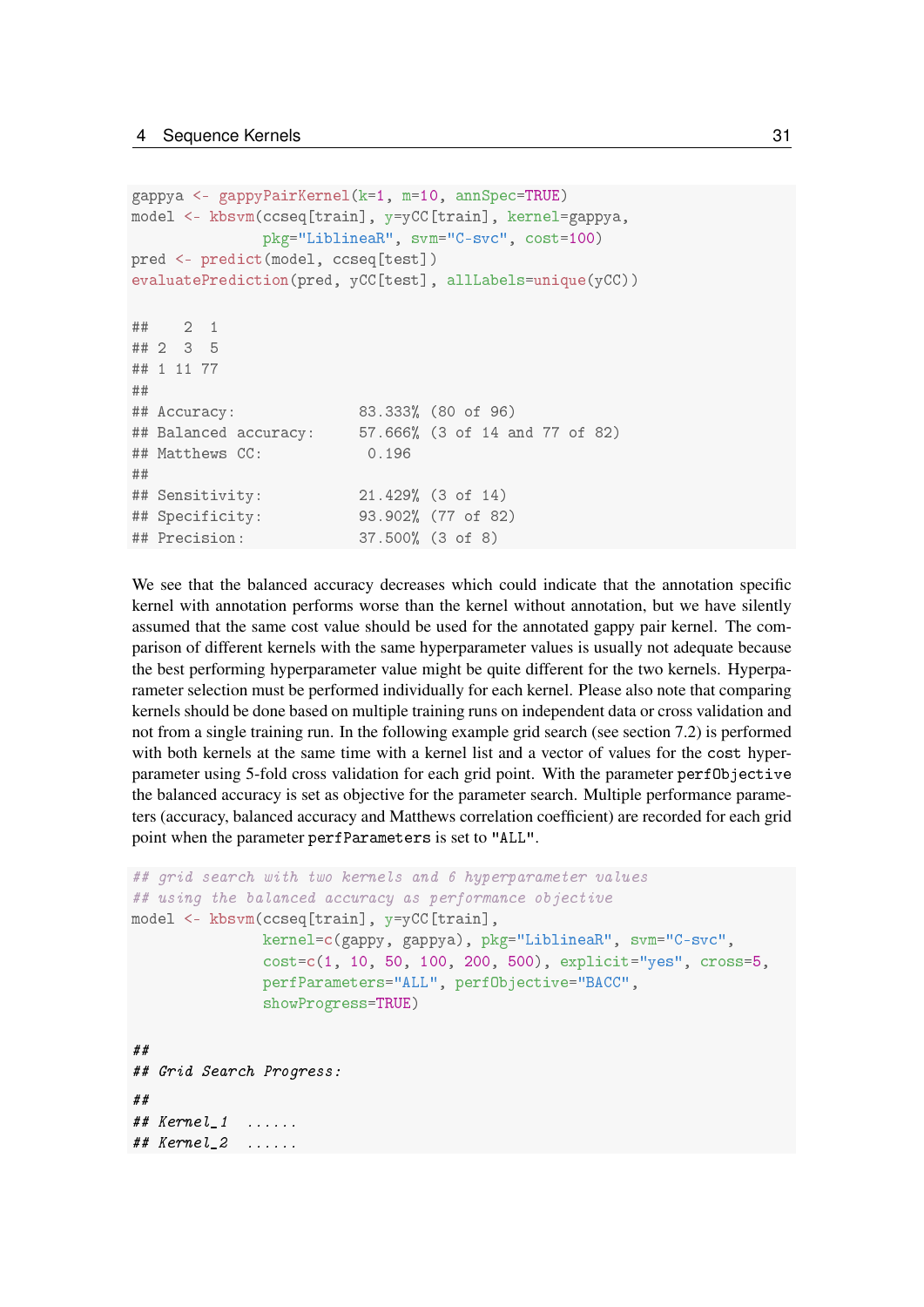```
result <- modelSelResult(model)
result
##
## Grid search result object of class "ModelSelectionResult"
##
## cross : 5
## noCross : 1
## Best bal. accuracy : 0.68951191
##
## Grid Rows:
## Kernel_1 GappyPairKernel: k=1, m=10
## Kernel_2 GappyPairKernel: k=1, m=10, annSpec=TRUE
##
## Grid Columns:
## cost
## GridCol 1 1
## GridCol_2 10
## GridCol_3 50
## GridCol_4 100
## GridCol_5 200
## GridCol_6 500
#H## Grid Balanced Accuracies:
##
## GridCol_1 GridCol_2 GridCol_3 GridCol_4 GridCol_5 GridCol_6
## Kernel 1 0.5770074 0.6664906 0.6299860 0.6459594 0.6366818 0.6716765
## Kernel_2 0.6290805 0.6632027 0.6895119 0.6821025 0.6833749 0.6456827
##
## Selected Grid Row:
## GappyPairKernel: k=1, m=10, annSpec=TRUE
##
## Selected Grid Column:
## cost
## GridCol_3 50
```
In grid search with balanced accuracy as performance objective, the annotated gappy pair kernel shows better performance. The detailed performance information for each grid point can be retrieved in the following way:

```
perfData <- performance(result)
perfData
## $ACC
## GridCol_1 GridCol_2 GridCol_3 GridCol_4 GridCol_5 GridCol_6
```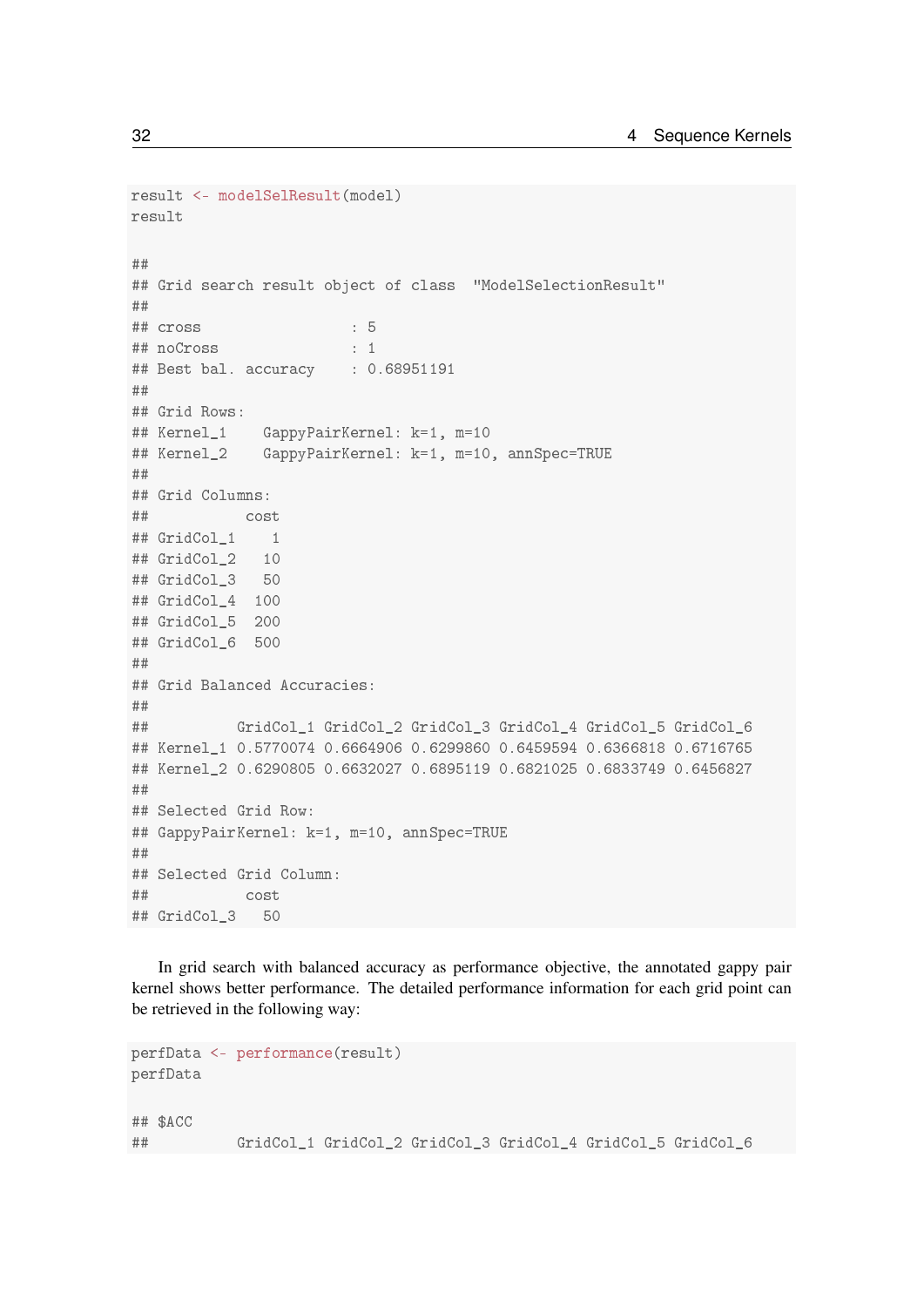```
## Kernel_1 0.8267943 0.8268968 0.8109364 0.8215311 0.8293917 0.8215311
## Kernel_2 0.7846548 0.7899522 0.8167464 0.8081340 0.8161312 0.7924470
### $BACC
## GridCol_1 GridCol_2 GridCol_3 GridCol_4 GridCol_5 GridCol_6
## Kernel_1 0.5770074 0.6664906 0.6299860 0.6459594 0.6366818 0.6716765
## Kernel_2 0.6290805 0.6632027 0.6895119 0.6821025 0.6833749 0.6456827
##
## $MCC
## GridCol_1 GridCol_2 GridCol_3 GridCol_4 GridCol_5 GridCol_6
## Kernel_1 0.3544434 0.4082866 0.3267113 0.3583074 0.3490127 0.3948497
## Kernel 2 0.3680725 0.4014196 0.4337460 0.4332387 0.4593331 0.3795868
##
## $AUC
## GridCol_1 GridCol_2 GridCol_3 GridCol_4 GridCol_5 GridCol_6
## Kernel_1 0.7859519 0.7776636 0.7861351 0.7730261 0.7794224 0.7955857
## Kernel 2 0.8558418 0.8295164 0.8384001 0.8341351 0.8249138 0.8214727
which (perfData$BACC[1, ] == max (perfData$BACC[1, ]))## GridCol_6
## 6
which (perfloata$BACC[2, ] == max (perfloata$BACC[2, ]))## GridCol_3
## 3
```
We see from the balanced accuracy of both kernels that the balanced accuracy of the annotated gappy pair kernel is often higher than that of the kernel without annotation. The best performing hyper parameter value is different for both kernels. This example also shows clearly that the accuracy as performance measure does not help at all. Also the Matthews correlation coefficient can be selected as performance objective for unbalanced datasets and would have delivered similar results. The best value for MCC is observed for the annotated gappy pair kernel for the same cost value of 30. Finally we can plot the grid performance data for one performance measure. This is helpful especially in situations where multiple kernels and a larger number of hyperparameter values should be compared. Then kernels and regions of good or worse performance can be identified more easily.

plot(result, sel="BACC")

The color range in this plot is similar to heatmaps. The annotated kernel, which is K\_2 in the plot, shows higher balanced accuracy in the grid search than the gappy pair kernel without annotation for several values of the hyperparameter.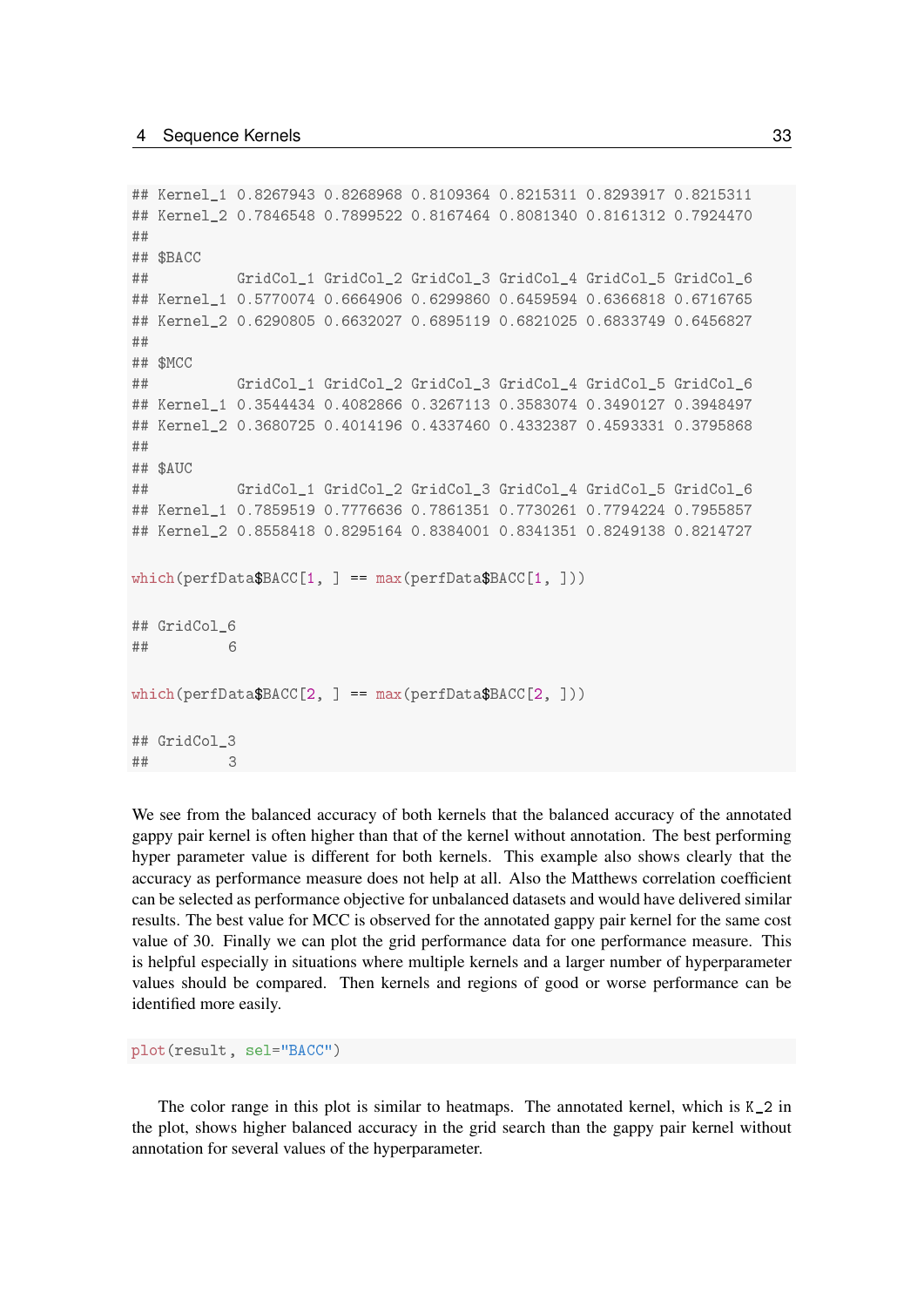

Through user-definable annotation the sequence kernels provide great flexibility for including additional sequence related information in kernel processing. As shown in this example the prediction of coiled-coil interactions in proteins as proposed in [Mahrenholz et al.](#page-72-12) [\[2011\]](#page-72-12) and described in the vignette of the R package  $\text{procoil}^5$  $\text{procoil}^5$  can be performed with KeBABS in a faster and more flexible way. The heptad information is assigned as sequence annotation to the amino acid sequences. The annotation specific gappy pair kernel can be used instead of the PrOCoil kernel with regular and irregular heptad patterns.

## <span id="page-33-0"></span>4.4 List of Spectrum Kernel Variants

In this section the different variants are recapitulated in an exemplary manner for the spectrum kernel. Here only the normalized version is listed. All kernels can be used unnormalized as well.

```
## position-independent spectrum kernel normalized
specK2 <- spectrumKernel(k=3)
#
## annotation specific spectrum normalized
specK2a <- spectrumKernel(k=3, annSpec=TRUE)
#
## spectrum kernel with presence normalized
specK2p <- spectrumKernel(k=3, presence=TRUE)
#
## mixed spectrum normalized
specK2m <- spectrumKernel(k=3, mixCoef=c(0.5, 0.33, 0.17))
#
## position-specific spectrum normalized
specK2ps <- spectrumKernel(k=3, distWeight=1)
#
```
<span id="page-33-1"></span> $^5$ <http://www.bioconductor.org/packages/procoil/>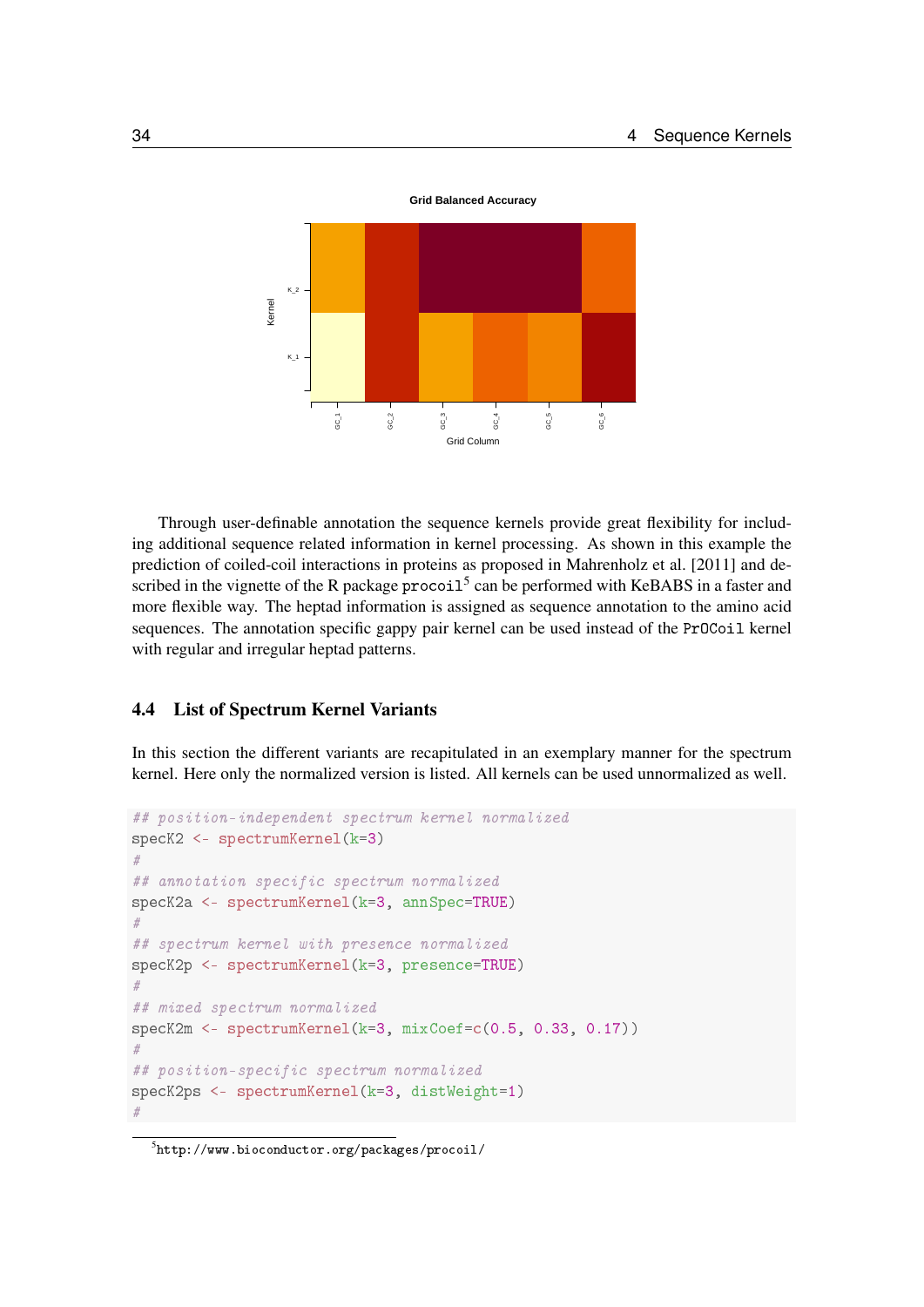```
## mixed position-specific spectrum kernel normalized
## also called weighted degree kernel normalized
specK2wd <- spectrumKernel(k=3, dist=1,
                             mixCoef=c(0.5, 0.33, 0.17))
#
## distance-weighted spectrum normalized
specK2lin <- spectrumKernel(k=3, distWeight=linWeight(sigma=10))
specK2exp <- spectrumKernel(k=3, distWeight=expWeight(sigma=10))
specK2gs <- spectrumKernel(k=3, distWeight=gaussWeight(sigma=10))
#
## shifted weighted degree with equal position weighting normalized
specK2swd <- spectrumKernel(k=3, distWeight=swdWeight(),
                               mixCoef=c(0.5, 0.33, 0.17))
#
## distance-weighted spectrum kernel with user defined distance
## weighting
udWeight <- function(d, base=2)
{
    if (!(is.numeric(base) && length(base==1)))
        stop("parameter 'base' must be a single numeric value\n")
    if (missing(d))
        return(function(d) udWeight(d, base=base))
    if (!is.numeric(d))
        stop("'d' must be a numeric vector\langle n'' \ranglereturn(base^(-d))
}
specK2ud <- spectrumKernel(k=3, distWeight=udWeight(b=2))
```
## <span id="page-34-0"></span>4.5 Kernel Lists

For grid search (see section [7.2\)](#page-51-0) and model selection (see section [7.3\)](#page-54-0) often multiple kernels are relevant. In such cases a list of kernel objects can be passed to kbsvm instead of a single kernel object. Kernel lists are either created implicitly through passing a vector for a single kernel parameter to the kernel constructor or explicitly through the user by putting multiple kernel objects into a list. In the following example we show the first variant in a grid search with hyperparameter cost. The output shows the cross validation error for 5-fold cross validation for each combination of kernel and hyperparameter cost.

```
specK25 <- spectrumKernel(k=2:5)
specK25
## [[1]]
```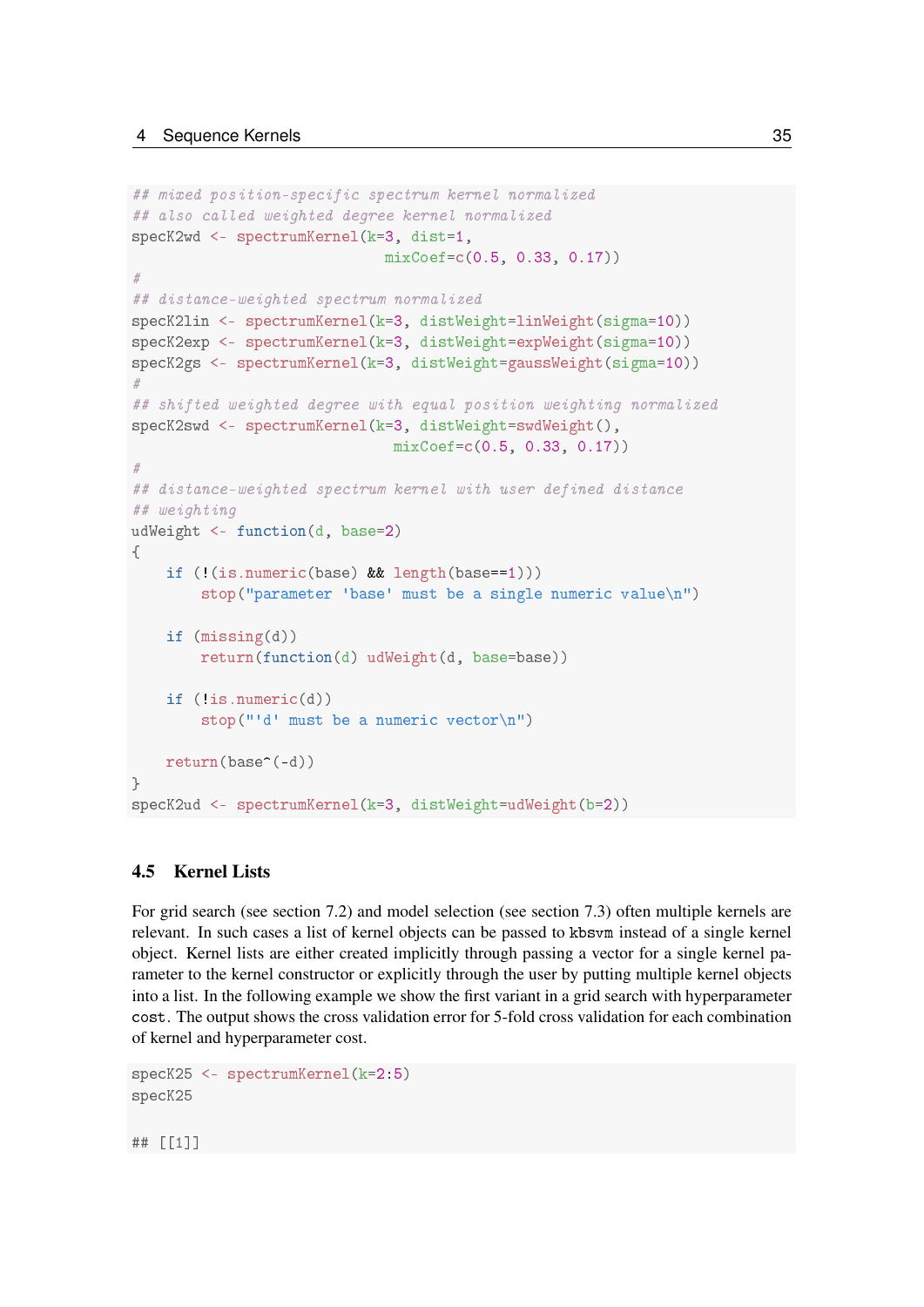```
## Spectrum Kernel: k=2
##
## [[2]]
## Spectrum Kernel: k=3
##
## [[3]]
## Spectrum Kernel: k=4
##
## [[4]]
## Spectrum Kernel: k=5
train <- 1:100
model <- kbsvm(x=enhancerFB[train], y=yFB[train],
             kernel=specK25, pkg="LiblineaR", svm="C-svc",
              cost=c(1, 5, 10, 20, 50, 100), cross=5, explicit="yes",
              showProgress=TRUE)
##
## Grid Search Progress:
##
## Kernel_1 ......
## Kernel_2 ......
## Kernel_3 ......
# Kernel_4 ......
modelSelResult(model)
##
## Grid search result object of class "ModelSelectionResult"
##
## cross : 5
## noCross : 1
## Smallest CV error : 0.23
##
## Grid Rows:
## Kernel_1 SpectrumKernel: k=2
## Kernel_2 SpectrumKernel: k=3
## Kernel_3 SpectrumKernel: k=4
## Kernel_4 SpectrumKernel: k=5
##
## Grid Columns:
## cost
## GridCol_1 1
## GridCol 2 5
## GridCol 3 10
```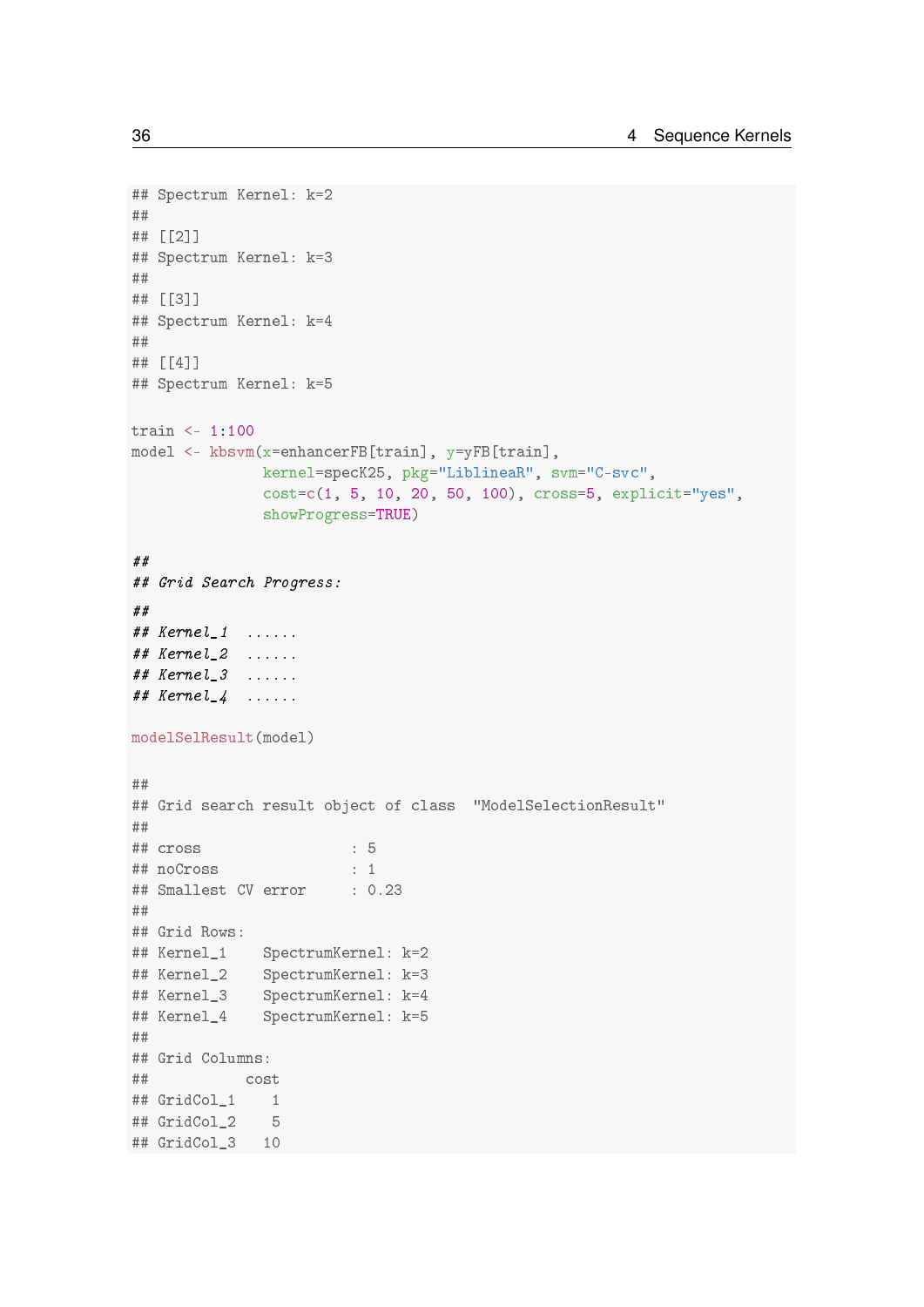```
## GridCol_4 20
## GridCol_5 50
## GridCol_6 100
##
## Grid Errors:
##
## GridCol_1 GridCol_2 GridCol_3 GridCol_4 GridCol_5 GridCol_6
## Kernel_1 0.41 0.35 0.37 0.33 0.35 0.33
## Kernel_2 0.37 0.30 0.30 0.27 0.30 0.39
## Kernel_3 0.30 0.33 0.28 0.27 0.29 0.26
## Kernel_4 0.29 0.23 0.25 0.25 0.25 0.26
##
## Selected Grid Row:
## SpectrumKernel: k=5
##
## Selected Grid Column:
## cost
## GridCol_2 5
```
A value range is supported in the spectrum kernel for the kernel parameter k and in the gappy pair kernel for the parameters k and m. The range of k for the gappy pair kernel is limited because of the exponential decrease of the feature space with an additional factor 2. Kernel lists can also be created by putting multiple kernel objects into a list, for example

```
kernelList1 <- list(spectrumKernel(k=3), mismatchKernel(k=3, m=1),
                    gappyPairKernel(k=2, m=4))
```
or by concatenating existing kernel lists

```
kernelList2 <- c(spectrumKernel(k=2:4), gappyPairKernel(k=1, m=2:5))
```
Apart from grid search and model selection kernel lists cannot be used instead of single kernel objects.

## 5 Data Representations

For SVM based learning, the training and prediction data can either be presented in the form of a numeric kernel matrix or numeric data matrix in which the rows represent the data samples with the features as columns. KeBABS kernels support the generation of both data structures. For position-dependent sequence kernels, the explicit representation is not available. For the supported packages kernlab, e1071 and LiblineaR learning via explicit representation is possible. The learning via kernel matrix is currently only available with package kernlab.

The generation of these data structures is usually performed internally by KeBABS as part of the kbsvm function invisible for the user. For very large datasets, the data structures can be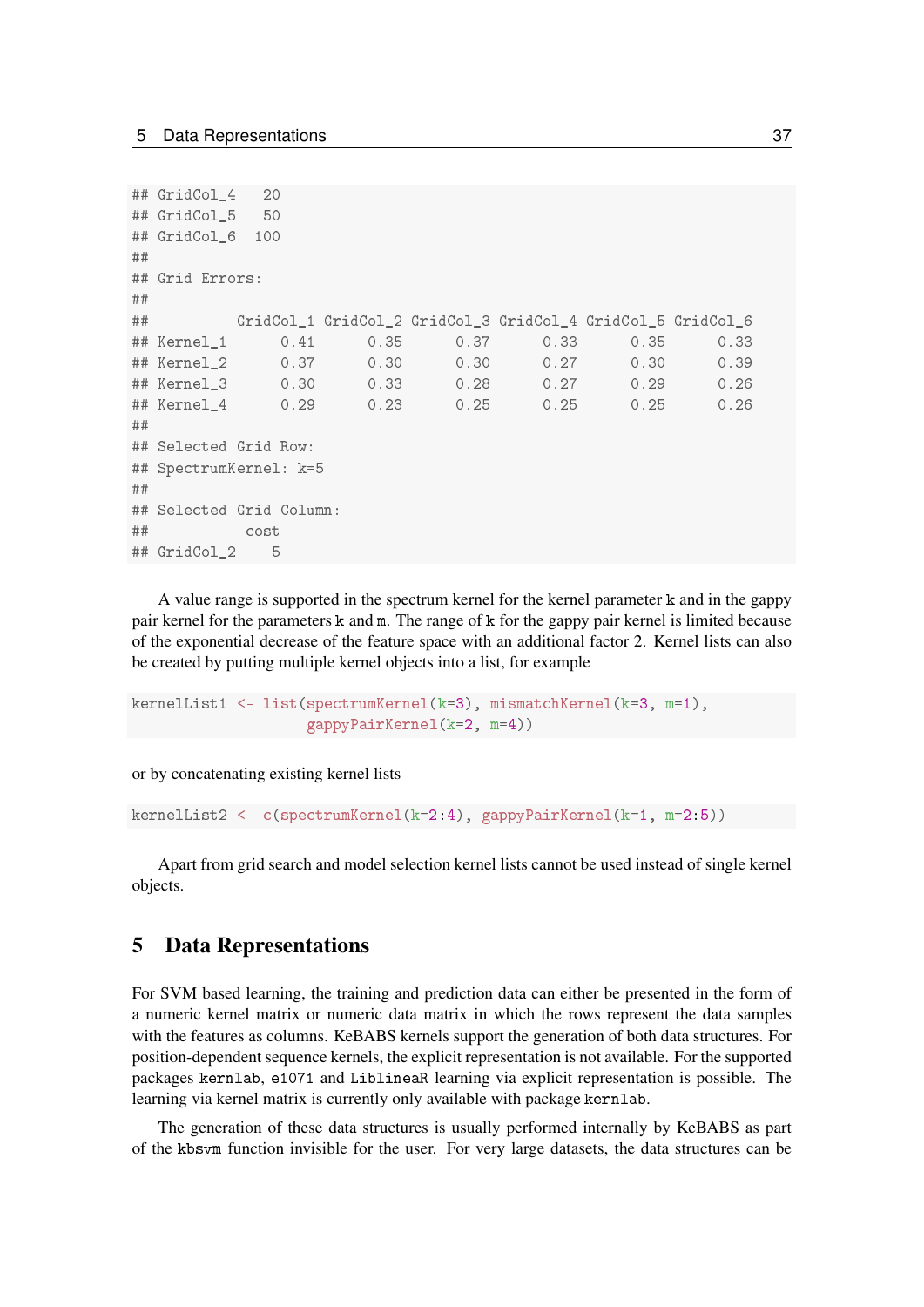precomputed once and saved to file to avoid repeated computation. For precomputing or usage in other machine learning methods or R packages not supported by KeBABS the following sections give a short overview about both data structures and describes how they can be created.

#### 5.1 Kernel Matrix

The kernel matrix contains similarity values between pairs of sequences computed with the kernel. One matrix element describes the similarity between the samples represented by the corresponding row name and column name. Within KeBABS kernel matrices are stored in the class KernelMatrix which is essentially a lightweight wrapper around the standard dense matrix class matrix. KeBABS supports only dense kernel matrices. For usage in other R packages, the kernel matrix must be converted to the format needed in the respective package. A kernel matrix can be created in two ways. We have already seen the first of them in previous sections.

```
specK2 <- spectrumKernel(k=2)
km <- getKernelMatrix(specK2, x=enhancerFB)
class(km)
## [1] "KernelMatrix"
## attr(,"package")
## [1] "kebabs"
dim(km)
## [1] 500 500
km[1:3, 1:3]
## An object of class "KernelMatrix"
## Sample_1 Sample_2 Sample_3
## Sample_1 1.0000000 0.8797649 0.9450536
## Sample_2 0.8797649 1.0000000 0.9176770
## Sample_3 0.9450536 0.9176770 1.0000000
```
If the argument  $y$  is not specified in the call of getKernelMatrix, a quadratic and symmetrical kernel matrix with all samples against all samples is created. For normalized sequence kernels, the range of kernel values in the matrix is between 0 and 1, for unnormalized kernels the values are larger than or equal to 0. A heatmap of the kernel matrix showing a few clusters is plotted with

heatmap(km, symm=TRUE)

An alternative way to generate the kernel matrix through direct invocation of the kernel matrix function via the kernel object is shown below.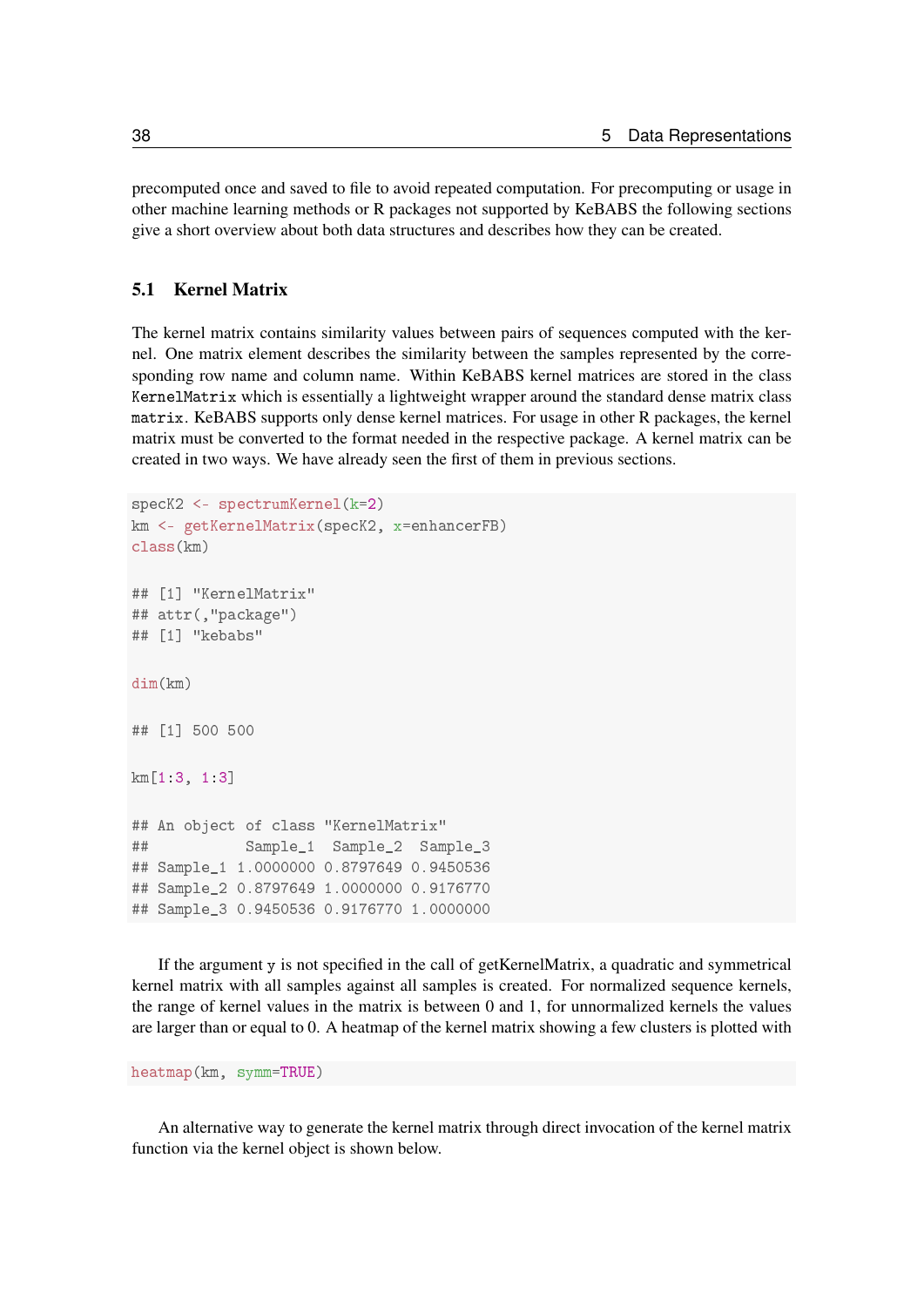

```
specK2 <- spectrumKernel(k=2)
km <- specK2(x=enhancerFB)
km[1:3, 1:3]
## An object of class "KernelMatrix"
## Sample_1 Sample_2 Sample_3
## Sample_1 1.0000000 0.8797649 0.9450536
## Sample_2 0.8797649 1.0000000 0.9176770
## Sample_3 0.9450536 0.9176770 1.0000000
```
The kernel matrix can also be generated for a subset of the sequences without subsetting of the sequence set through using the parameter selx. In the following example we use only 5 sequences

```
km <- getKernelMatrix(specK2, x=enhancerFB, selx=c(1, 4, 25, 137, 300))
km
## An object of class "KernelMatrix"
## Sample_1 Sample_4 Sample_25 Sample_137 Sample_300
## Sample_1 1.0000000 0.9598054 0.9664655 0.9761818 0.9263253
## Sample_4 0.9598054 1.0000000 0.9446113 0.9322925 0.9128547
## Sample_25 0.9664655 0.9446113 1.0000000 0.9700230 0.9244838
```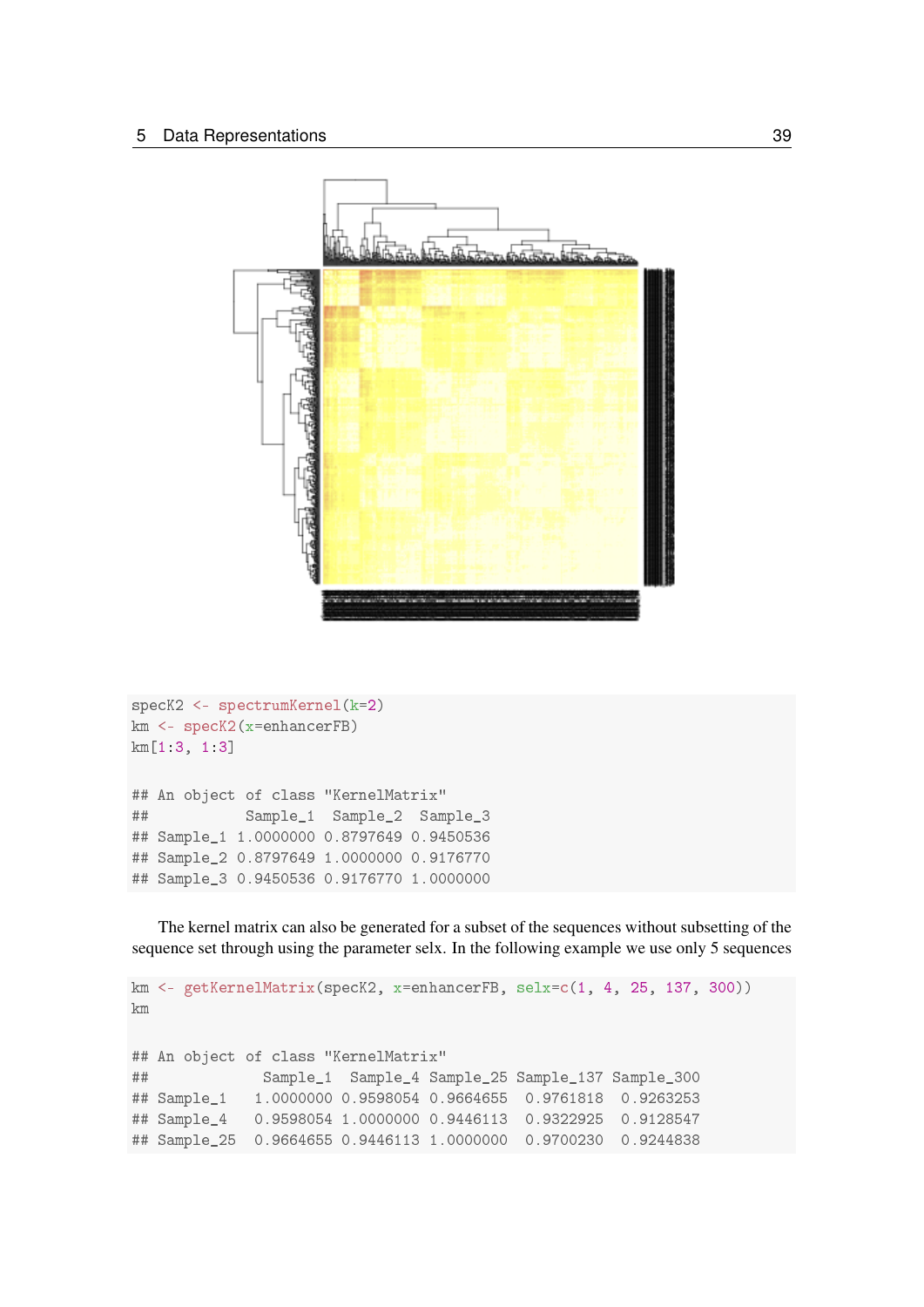```
## Sample_137 0.9761818 0.9322925 0.9700230 1.0000000 0.9448881
## Sample_300 0.9263253 0.9128547 0.9244838 0.9448881 1.0000000
```
In the following example, we create a rectangular kernel matrix with similarity values between two sets of sequences. First we create two sets of sequences from the package provided sequence set and then the kernel matrix

```
seqs1 <- enhancerFB[1:200]
seqs2 <- enhancerFB[201:500]
km <- getKernelMatrix(specK2, x=seqs1, y=seqs2)
dim(km)
## [1] 200 300
km[1:4, 1:5]
## An object of class "KernelMatrix"
## Sample_201 Sample_202 Sample_203 Sample_204 Sample_205
## Sample_1 0.9204162 0.9641722 0.9577941 0.9505347 0.9202454
## Sample_2 0.8945181 0.8964983 0.9646127 0.9334171 0.8897708
## Sample_3 0.9087309 0.9304040 0.9660947 0.9661688 0.9223802
## Sample_4 0.9097372 0.9522583 0.9887571 0.9641908 0.9108740
```
or the same rectangular kernel matrix via parameters selx and sely

```
km <- getKernelMatrix(specK2, x=enhancerFB, selx=1:200,
                      y=enhancerFB, sely=201:500)
dim(km)
## [1] 200 300
```
As mentioned above for normal training and prediction in KeBABS you do not need to compute the kernel matrices explicitly because this is done automatically.

#### 5.2 Explicit Representation

The explicit representation contains the feature counts for all features occurring in the samples. By default, any feature from the feature space which is not present in the sample set is not listed in the explicit representation. From the sequence set an explicit representations can be generated in sparse or dense matrix for all position-independent kernels.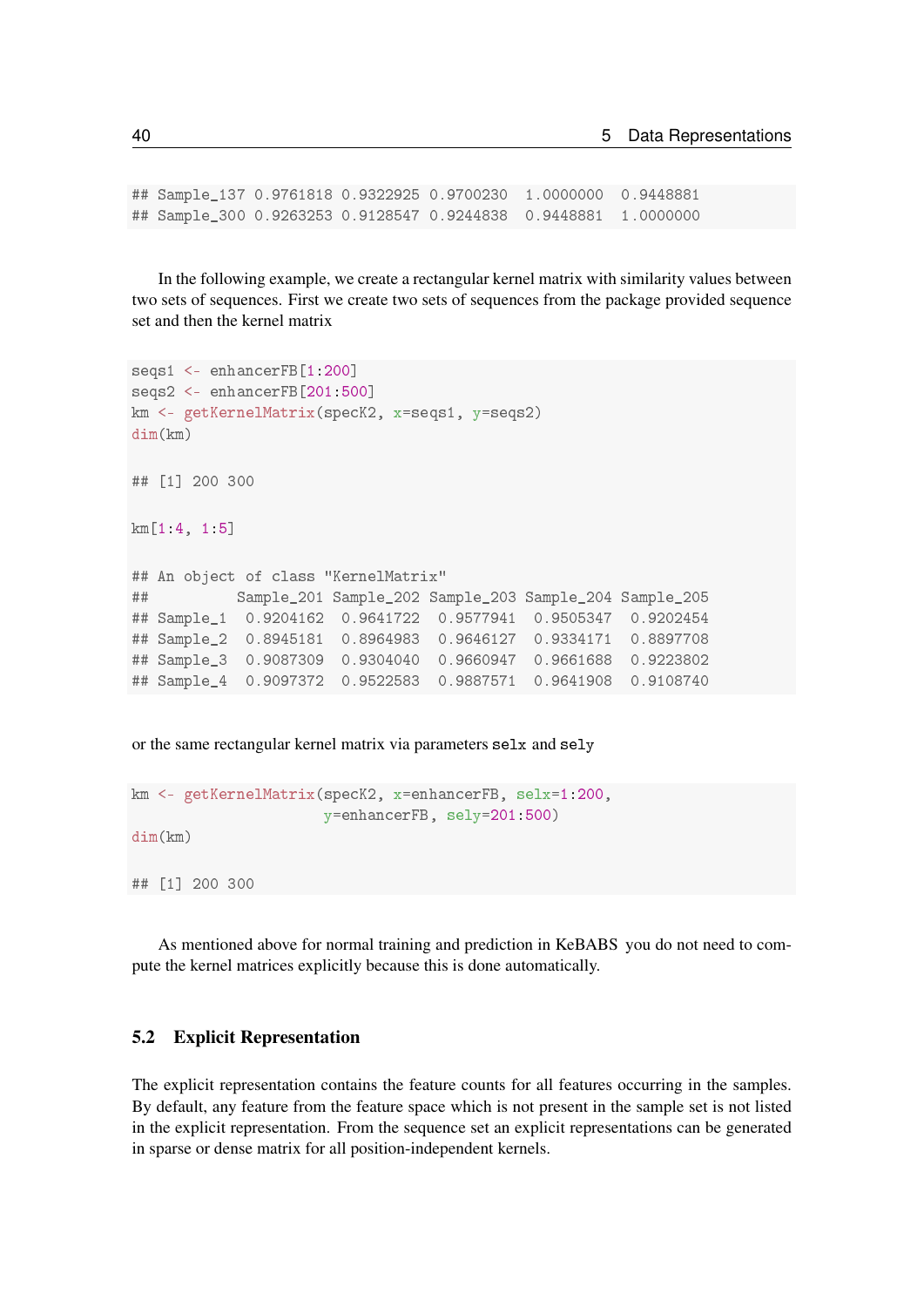#### 5.2.1 Linear Explicit Representation

The explicit representation is stored in an object of class ExplicitRepresentationSparse or ExplicitRepresentationDense. Apart from the feature counts, it also contains the kernel object used for generating the explicit representation and a flag that indicates whether it is a linear or quadratic explicit representation. The feature count matrix can be extracted with a standard coercion to type matrix if needed. In the following example, we generate an explicit representation for the first five package-provided sequences for the unnormalized spectrum kernel with  $k = 2$  in dense format.

```
specK2 <- spectrumKernel(k=2, normalized=FALSE)
erd <- getExRep(enhancerFB, selx=1:5, kernel=specK2, sparse=FALSE)
erd
## Dense explicit representation of class "ExplicitRepresentationDense"
##
## Quadratic : FALSE
## Used kernel
## Spectrum Kernel: k=2, normalized=FALSE
##
## AA AC AG AT CA CC CG CT GA GC GG GT TA TC TG TT
## Sample_1 106 37 77 48 68 54 9 66 49 47 24 38 45 59 48 51
## Sample_2 26 23 33 37 40 57 13 79 22 46 46 36 31 63 57 68
## Sample_3 59 65 59 57 98 75 10 63 49 50 42 41 34 56 71 48
## Sample_4 69 47 70 46 80 73 17 82 56 52 58 40 28 80 61 67
## Sample_5 105 47 81 57 69 49 3 75 64 37 62 39 52 62 57 93
```
Because of the short  $k$ -mer length all features are present in all sequences. If  $k$  is increased to 6, the picture changes.

```
specK6 <- spectrumKernel(k=6, normalized=FALSE)
erd <- getExRep(enhancerFB, selx=1:5, kernel=specK6,
               sparse=FALSE)
dim(erd)
## [1] 5 2243
erd[, 1:6]
## Dense explicit representation of class "ExplicitRepresentationDense"
##
## Quadratic : FALSE
## Used kernel :
## Spectrum Kernel: k=6, normalized=FALSE
##
```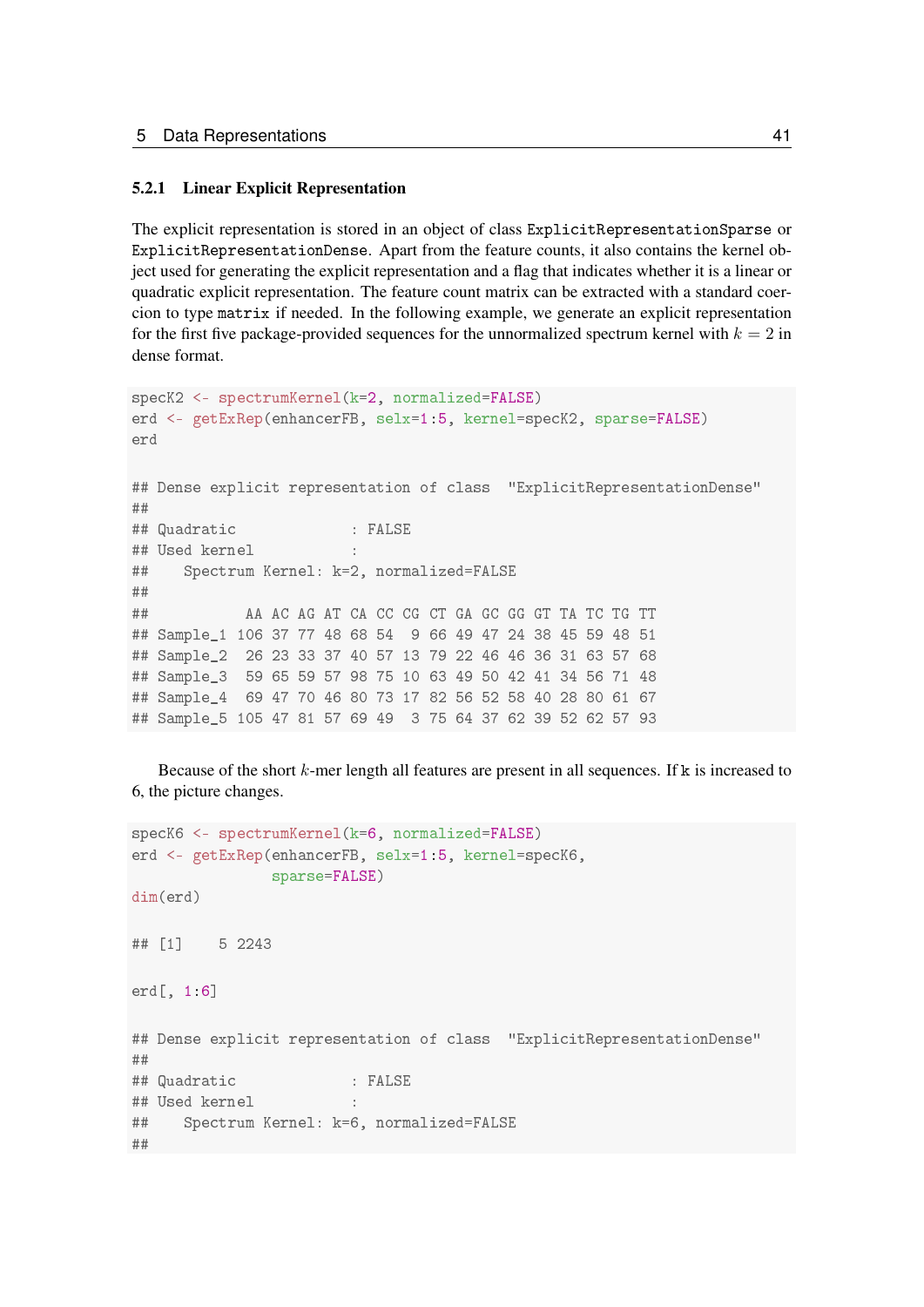| ## |             | AAAAAA |  | AAAAAC AAAAAG AAAAAT AAAACA AAAACC |  |
|----|-------------|--------|--|------------------------------------|--|
| ## | Sample_1    |        |  |                                    |  |
| ## | Sample_2    |        |  |                                    |  |
|    | ## Sample_3 |        |  |                                    |  |
| ## | Sample_4    |        |  |                                    |  |
| ## | Sample_5    |        |  |                                    |  |

Here we see that most features occur in only a few sequences. To save storage space, features that are not present in any sample are removed from the dense explicit representation. In spite of this storage improvement a sparse storage format is much more efficient in this situation. A sparse explicit representation is created through changing parameter sparse to TRUE. Now we create the explicit representation for all sequences both in sparse and dense format to see the space saving of the sparse format.

```
specK6 <- spectrumKernel(k=6, normalized=FALSE)
erd <- getExRep(enhancerFB, kernel=specK6, sparse=FALSE)
dim(erd)
## [1] 500 4095
object.size(erd)
## 16742232 bytes
ers <- getExRep(enhancerFB, kernel=specK6, sparse=TRUE)
dim(ers)
## [1] 500 4095
object.size(ers)
## 4093480 bytes
ers[1:5, 1:6]
## Sparse explicit representation of class "ExplicitRepresentationSparse"
##
## Quadratic : FALSE
## Used kernel :
## Spectrum Kernel: k=6, normalized=FALSE
##
## 5 x 6 sparse Matrix of class "dgRMatrix"
## AAAAAA AAAAAC AAAAAG AAAAAT AAAACA AAAACC
## Sample_1 1 . 1 1 2 .
## Sample_2 . . . . . .
## Sample_3 . . . . . .
## Sample_4 . . . . . . . . 1 .
## Sample_5 . 1 1 . . 1
```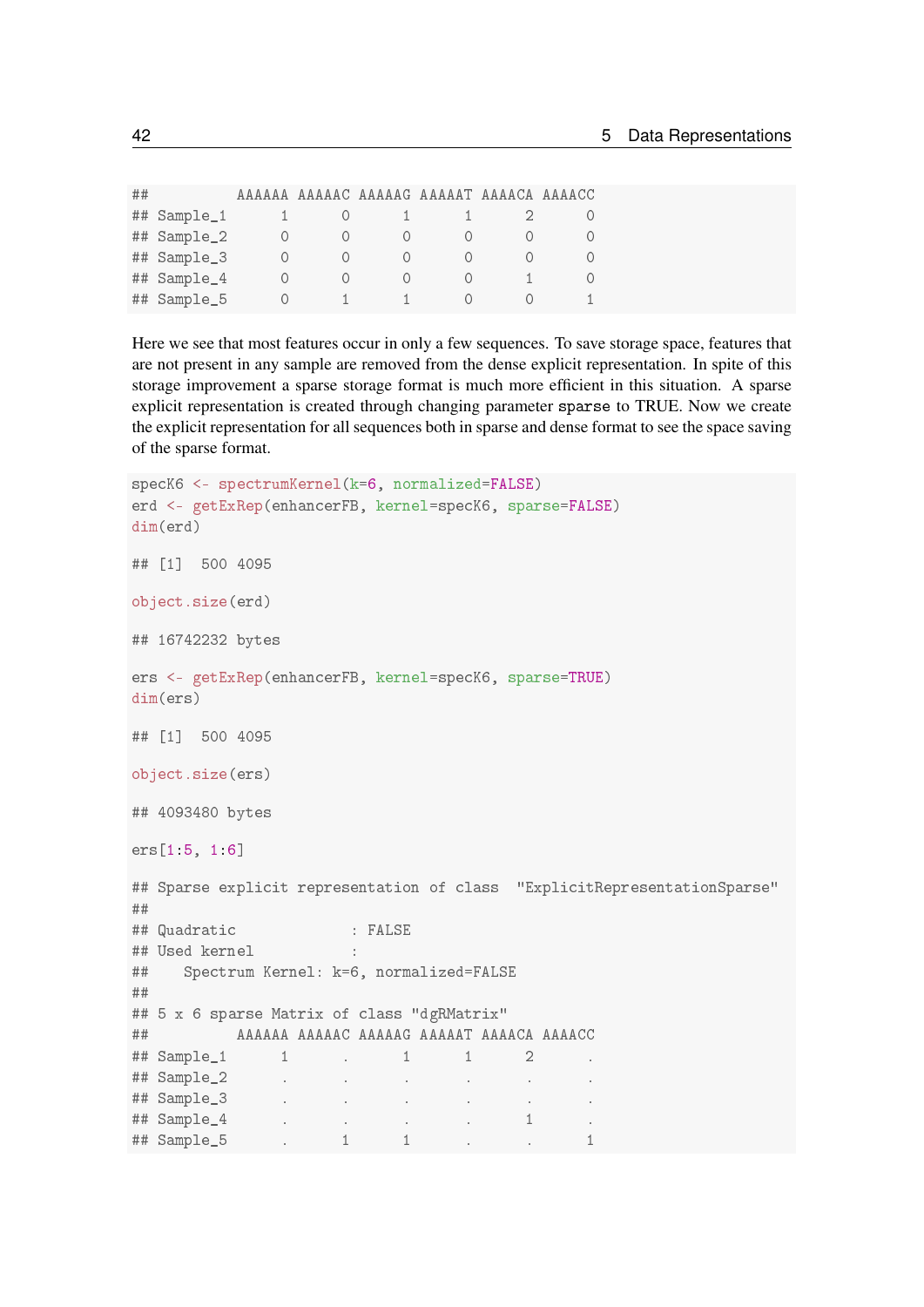#### 5 Data Representations 43

The dense explicit representation is with around 16MB four times as large as the sparse explicit representation with 4MB. The factor of memory efficiency becomes more prominent when the feature space dimension and the number of sequences increase. The sparse format can also lead to considerable speedups in the learning. The SVMs in package kernlab do not support the sparse format for explicit representations, the SVMs in the other packages support both variants. KeBABS internally selects the appropriate format for the used SVM during training and prediction. With the parameter explicitType in kbsvm dense or sparse processing can be enforced.

When setting the kernel flag zeroFeatures zero feature columns remain in the explicit representation and the number of columns increases to the full feature space dimension. For sparse explicit representations, just the names of the features which do not occur are added when the flag is set. This could be necessary when using the explicit representation together with other software.

Please consider that for all kernels except the motif kernel the feature space dimension increases drastically with increasing kernel parameter k with an especially large increase for the gappy pair kernel. For the feature space size, the parameter m is not relevant in the mismatch kernel and the increase is not as drastical for m as for k for the gappyPairKernel allowing also larger values of m.

An explicit representation can be generated for a subset of the features in the feature space. This subset is specified as character vector in the feature argument of the function getExplicitRepresentation. For normalization all features of the feature space are used. Dependent on the setting of the flag zeroFeatures, features from this subset that do not occur in the sequences are included in the explicit representation or not. It should be mentioned that an explicit representation generated from a feature subset in a normalized spectrum kernel or normalized gappy pair kernel is not identical to an explicit representation generated from the same features in a normalized motif kernel because because the feature space and therefore the normalization is different in the two cases.

Finally a small example with clustering shows how a kernel matrix or an explicit representation generated with a KeBABS kernel can be used in other ML methods. We compute a kernel matrix for the 500 samples with the gappy pair kernel and use APCluster [\[Bodenhofer et al., 2011\]](#page-72-0). The package implements affinity propagation clustering to find cluster structures in the data from the similarity matrix.

```
library(apcluster)
##
## Attaching package: 'apcluster'
## The following object is masked from 'package:stats':
##
## heatmap
gappyK1M4 <- gappyPairKernel(k=1, m=4)
km <- getKernelMatrix(gappyK1M4, enhancerFB)
apres <- apcluster(s=km, p=0.8)
length(apres)
## [1] 13
```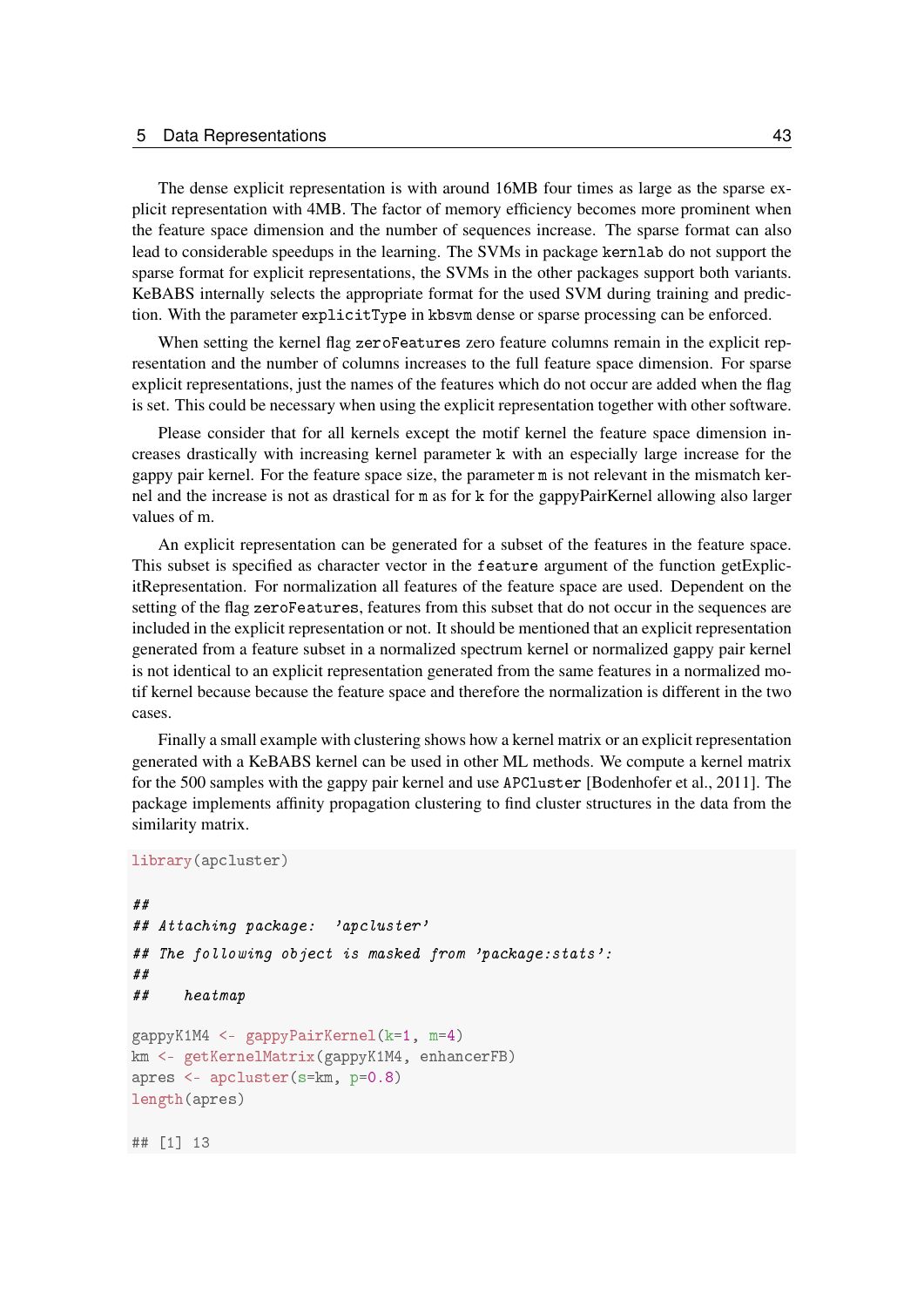With the given setting of the preference parameter  $p=0.8$  thirteen clusters were found. The clustering result is stored in the result object apres. We perform agglomerative clustering starting from the previous clustering result to generate a cluster dendrogram.

```
aggres <- aggExCluster(km, apres)
plot(aggres)
```


The cluster dendrogram shows that either a two or a four cluster solution are quite stable with respect to the preference parameter. Also the explicit representation could have been used for clustering together with one of the similarity measures defined in apcluster. The simplest case of a linear kernel as similarity measure is identical to the clustering with the kernel matrix and with a changed preference value we get four clusters.

```
exrep <- getExRep(enhancerFB, gappyK1M4, sparse=FALSE)
apres1 <- apcluster(s=linearKernel, x=exrep, p=0.1)
length(apres1)
```
## [1] 4

#### 5.2.2 Quadratic Explicit Representation

Learning with a quadratic kernel, i.e. a polynomial kernel of degree 2 without offset, is based on looking at pairs of features instead of single features. An analysis with a quadratic kernel is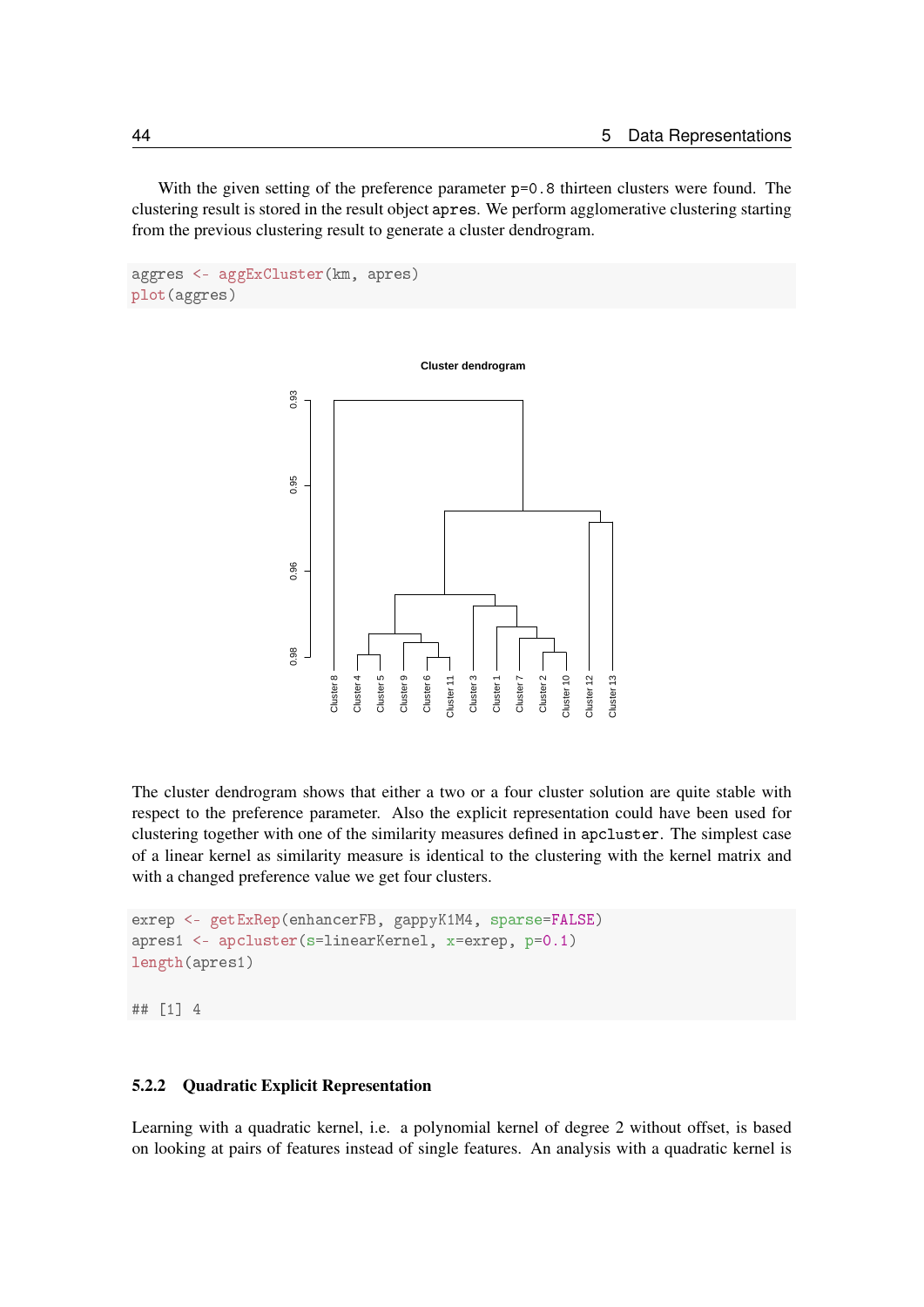performed when the parameter featureType in kbsvm is set to "quadratic". The SVMs in package LiblineaR are linear SVMs. These SVMs do not support non-linear kernels. To allow the usage of the SVMs in LiblineaR for quadratic analysis a quadratic explicit representation can be computed from the linear explicit representation. The features in the quadratic explicit representation are computed from pairs of features of the linear explicit representation. In the feature names of the quadratic explicit representation, the individual features of the pair are separated by the underscore character.

Please note that symmetric feature pairs are combined into a single value to reduce the dimensionality of the quadratic explicit representation. The quadratic explicit representation can be used in training and prediction on LiblineaR in the same way as a linear explicit representation. For the SVMs in other packages the quadratic explicit representation is not needed because the linear explicit representation is combined with a polynomial kernel of degree 2 for quadratic processing.

All of the necessary conversions from linear to quadratic explicit representation are handled within KeBABS automatically. If the quadratic explicit representation is needed for usage in an external software package it can be generated from any linear explicit representation in the following way - in this example again for only five sequences

```
exrep <- getExRep(x=enhancerFB, selx=1:5, gappyK1M4, sparse=FALSE)
dim(exrep)
## [1] 5 80
erquad <- getExRepQuadratic(exrep)
dim(erquad)
## [1] 5 3240
erquad[1:5, 1:5]
## Dense explicit representation of class "ExplicitRepresentationDense"
##
## Quadratic : TRUE
## Used kernel
## gappy pair kernel: k=1, m=4
##
## AA_AA AA_A.A AA_A..A AA_A...A AA_A....A
## Sample_1 0.047622277 0.064806633 0.059723760 0.063535915 0.064171274
## Sample_2 0.004195657 0.005933555 0.004792486 0.006161768 0.006389982
## Sample_3 0.013718389 0.026963728 0.024990773 0.025319599 0.023346643
## Sample 4 0.017229898 0.020835342 0.022601049 0.021541625 0.025426180
## Sample_5 0.036195010 0.044849977 0.042899978 0.043387478 0.043874978
```
The number of features increases drastically in the quadratic explicit representation compared to the linear explicit representation.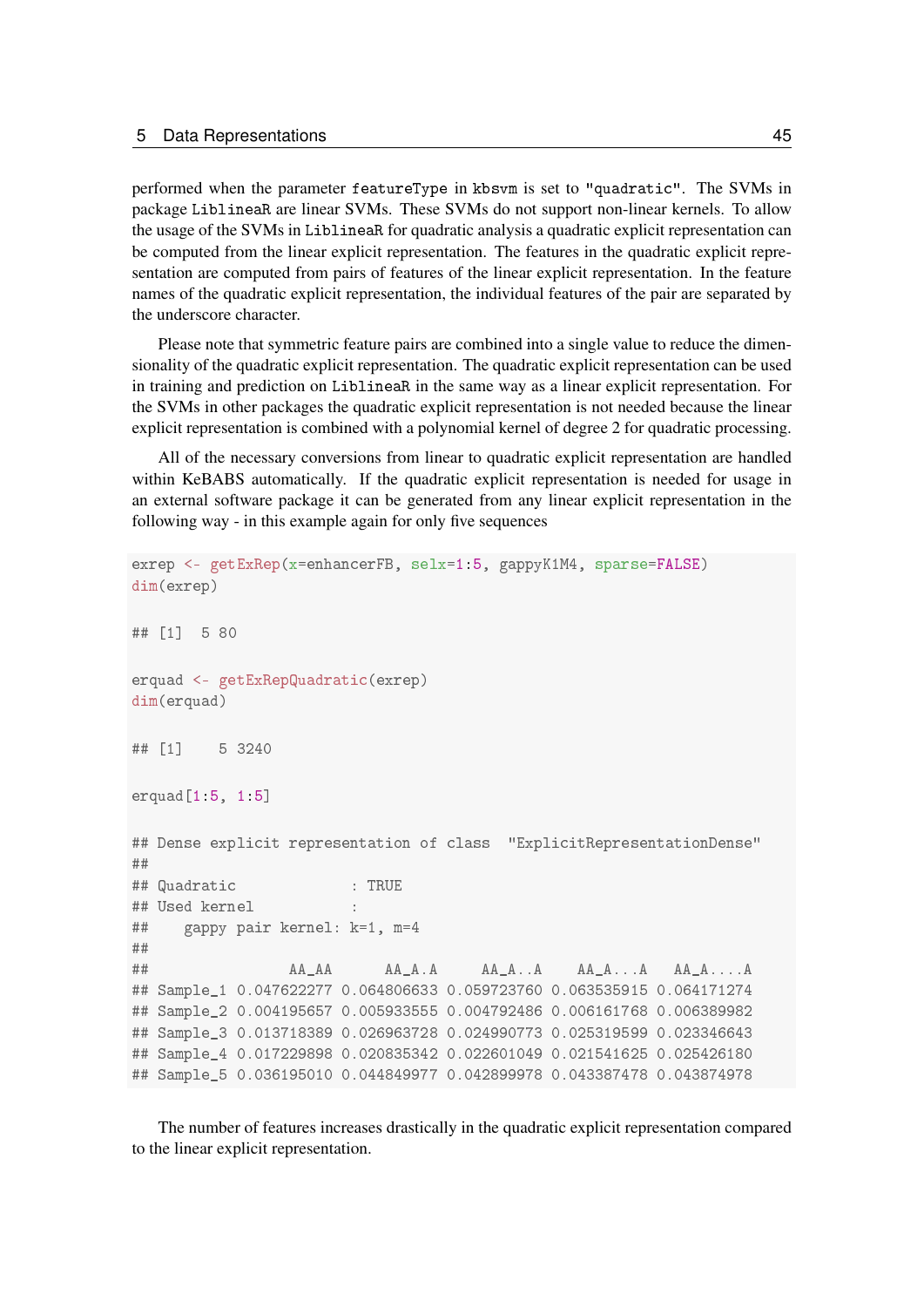## 6 Training and Prediction for Binary Classification

As already seen in the Section [3,](#page-6-0) the KeBABS training method kbsvm follows the usual SVM training logic. In addition to sequences, the label vector and a sequence kernel the function allows for selection of one SVM from the supported packages. SVM parameters passed to the function are dependent on the selected SVM. They are specified in a unified format to avoid changes in parameter names or formats when switching SVM implementations. KeBABS translates the parameter names and formats to the specific SVM which is used in the training run. Details on the supported packages, the available SVMs and the unified SVM parameters for each SVM can be found on the help page for kbsvm. Please be aware that identically named parameters e.g. cost do not have the same values in different SVM formulations. This means that the value of such SVM parameters need to be adapted when changing to an SVM with a different SVM formulation.

Please note that in binary classification the value used for the positive label must be selected in a specific way. For numeric labels in binary classification the positive class must have the larger value, for factor or character based labels the positive label must be at the first position when sorting the labels in descendent order according to the C locale.

Instead of sequences, also a precomputed kernel matrix or an explicit representation can be passed as training data to the method kbsvm. Precomputed kernel matrices can be interesting for large data sets or kernels with higher runtime when multiple training runs should be performed without the overhead of recreating the kernel matrix on each run. A sequence kernel should be passed to kbsvm also in this situation as it might be needed for the computation of feature weights. The following example shows how to train and predict with a precomputed explicit representation. In this example the C-SVM from package kernlab is used and a dense explicit representation is generated because the SVMs in kernlab currently only support dense explicit representations. For the packages e1071 and LiblineaR sparse explicit representations can also be used which are more efficient both statically and dynamically and also reduce the training time, especially for larger feature spaces.

```
gappyK1M4 <- gappyPairKernel(k=1, m=4)
exrep <- getExRep(enhancerFB, gappyK1M4, sparse=FALSE)
numSamples <- length(enhancerFB)
trainingFraction <- 0.8
train <- sample(1:numSamples, trainingFraction * numSamples)
test <- c(1:numSamples)[-train]
model <- kbsvm(x=exrep[train, ], y=yFB[train], kernel=gappyK1M4,
              pkg="kernlab", svm="C-svc", cost=15)
pred <- predict(model, exrep[test, ])
evaluatePrediction(pred, yFB[test], allLabels=unique(yFB))
## 1 -1## 1 42 9
## -1 7 42
##
## Accuracy: 84.000% (84 of 100)
## Balanced accuracy: 84.034% (42 of 49 and 42 of 51)
```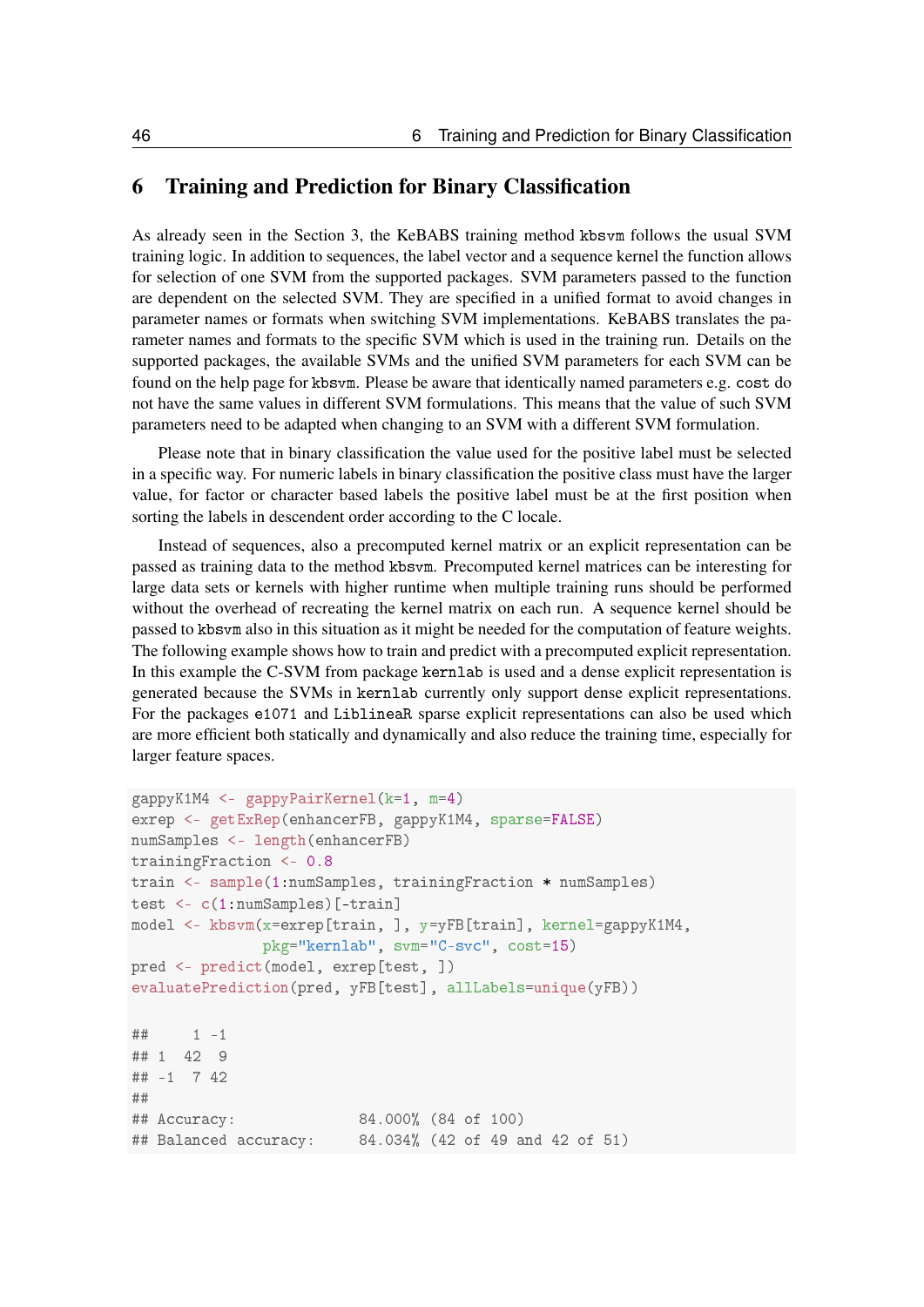|    | ## Matthews CC: | 0.681              |  |
|----|-----------------|--------------------|--|
| ## |                 |                    |  |
|    | ## Sensitivity: | 85.714% (42 of 49) |  |
|    | ## Specificity: | 82.353% (42 of 51) |  |
|    | ## Precision:   | 82.353% (42 of 51) |  |

When the training is performed with a precomputed kernel matrix also in prediction a kernel matrix must be passed to the predict  $()$  method. In this case the kernel matrix is rectangular, the rows of the kernel matrix correspond to the test samples and the columns to the training samples in the training set order. The preferred way of training and prediction via kernel matrix is the dense LIBSVM implementation integrated in kebabs which is addressed when package e1071 is selected for training with a kernel matrix. With a precomputed kernel matrix the repeated effort for kernel matrix computation in multiple training runs can be avoided. However, for training with a precomputed kernel matrix the computation of feature weights is not possible.

```
## compute symmetric kernel matrix for training samples
kmtrain <- getKernelMatrix(gappyK1M4, x=enhancerFB, selx=train)
model1 <- kbsvm(x=kmtrain, y=yFB[train], kernel=gappyK1M4,
               pkg="e1071", svm="C-svc", cost=15)
## compute rectangular kernel matrix of test samples against support vectors
kmtest <- getKernelMatrix(gappyK1M4, x=enhancerFB, y=enhancerFB, selx=test,
                        sely=train)
pred1 <- predict(model1, kmtest)
evaluatePrediction(pred1, yFB[test], allLabels=unique(yFB))
## 1 -1## 1 42 9
## -1 7 42
##
## Accuracy: 84.000% (84 of 100)
## Balanced accuracy: 84.034% (42 of 49 and 42 of 51)
## Matthews CC: 0.681
##
## Sensitivity: 85.714% (42 of 49)
## Specificity: 82.353% (42 of 51)
## Precision: 82.353% (42 of 51)
```
The method kbsvm() returns a KeBABS model of class KBModel which is needed for prediction, calculation of feature weights and generation of prediction profiles. It stores all data needed for these functions in an SVM independent format. It also contains the native model returned by the selected SVM. This model can be retrieved from the KeBABS model with the accessor svmModel. Apart from this data, the KeBABS model also can contain results returned from cross validation, grid search and model selection (see Section [7\)](#page-48-0).

The method predict() is used to predict the class for new sequences from the model. The methods returns the class labels by default. Controlled through the parameter predictionType,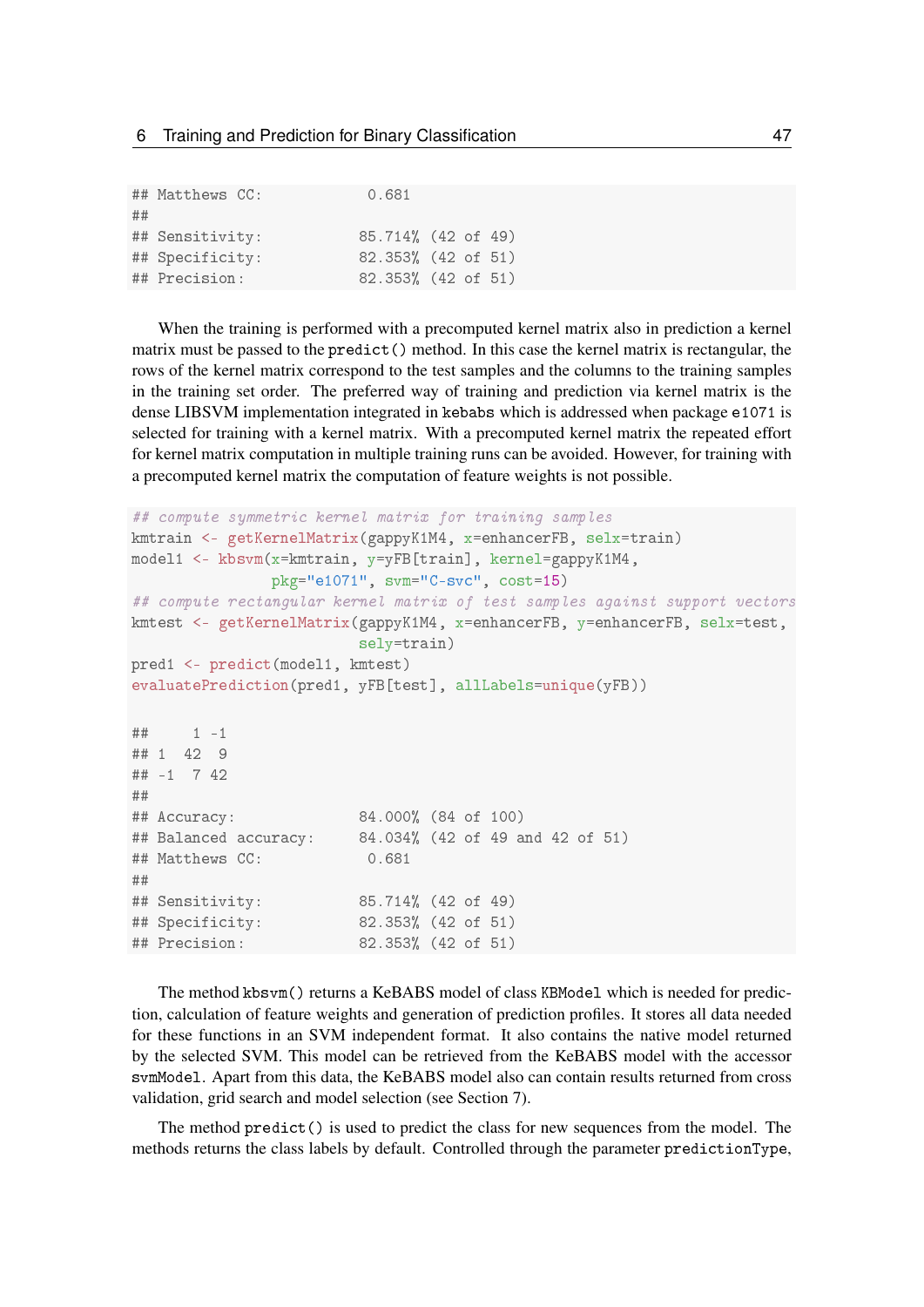the predict() method can also return the decision values or class membership probability values instead of the class label. For class membership probability values, a probability model is necessary which is computed during training when the parameter probModel is set to TRUE. When feature weights (see Section [9\)](#page-60-0) are available in the model, prediction is performed entirely within KeBABS. Native prediction in the selected SVM can be enforced by setting the flag native to TRUE in the predict() method.

Prediction profiles (see Section [10\)](#page-62-0) are computed during prediction for the predicted sequences when the parameter predProfiles is set to TRUE in predict. Prediction profile generation requires the presence of feature weights (see Section [9\)](#page-60-0) in the KeBABS model.

For classification the evaluatePrediction() method can be used to compute the performance parameters accuracy (ACC), balanced accuracy (BACC), Matthews Correlation Coefficient (MCC), area under the ROC curve (AUC), sensitivity (SENS), specificity (SPEC) and precision (PREC) from the predicted values and the true labels as shown in the previous examples. The performance measures are defined in section [12.](#page-68-0) The AUC value is computed when the decision values are passed to the function additionally like in the following example. Currently it is available for binary classification only.

```
preddec <- predict(model, exrep[test, ], predictionType="decision")
evaluatePrediction(pred, yFB[test], allLabels=unique(yFB),
               decValues=preddec)
## 1 -1## 1 42 9
## -1 7 42
##
## Accuracy: 84.000% (84 of 100)
## Balanced accuracy: 84.034% (42 of 49 and 42 of 51)
## Matthews CC: 0.681
## AUC: 0.910
##
## Sensitivity: 85.714% (42 of 49)
## Specificity: 82.353% (42 of 51)
## Precision: 82.353% (42 of 51)
```
Performance values can be stored in a data frame for user-specific processing. The columns of the data frame are explained on the help page of the function evaluatePrediction().

```
perf <- evaluatePrediction(pred, yFB[test], allLabels=unique(yFB),
       decValues=preddec, print=FALSE)
perf
## NUM PBAL TP FP FN TN ACC BAL_ACC SENS SPEC PREC
## 1 100 0.49 42 9 7 42 84 84.03361 85.71429 82.35294 82.35294
## MAT_CC AUC
## 1 0.6806723 0.9095638
```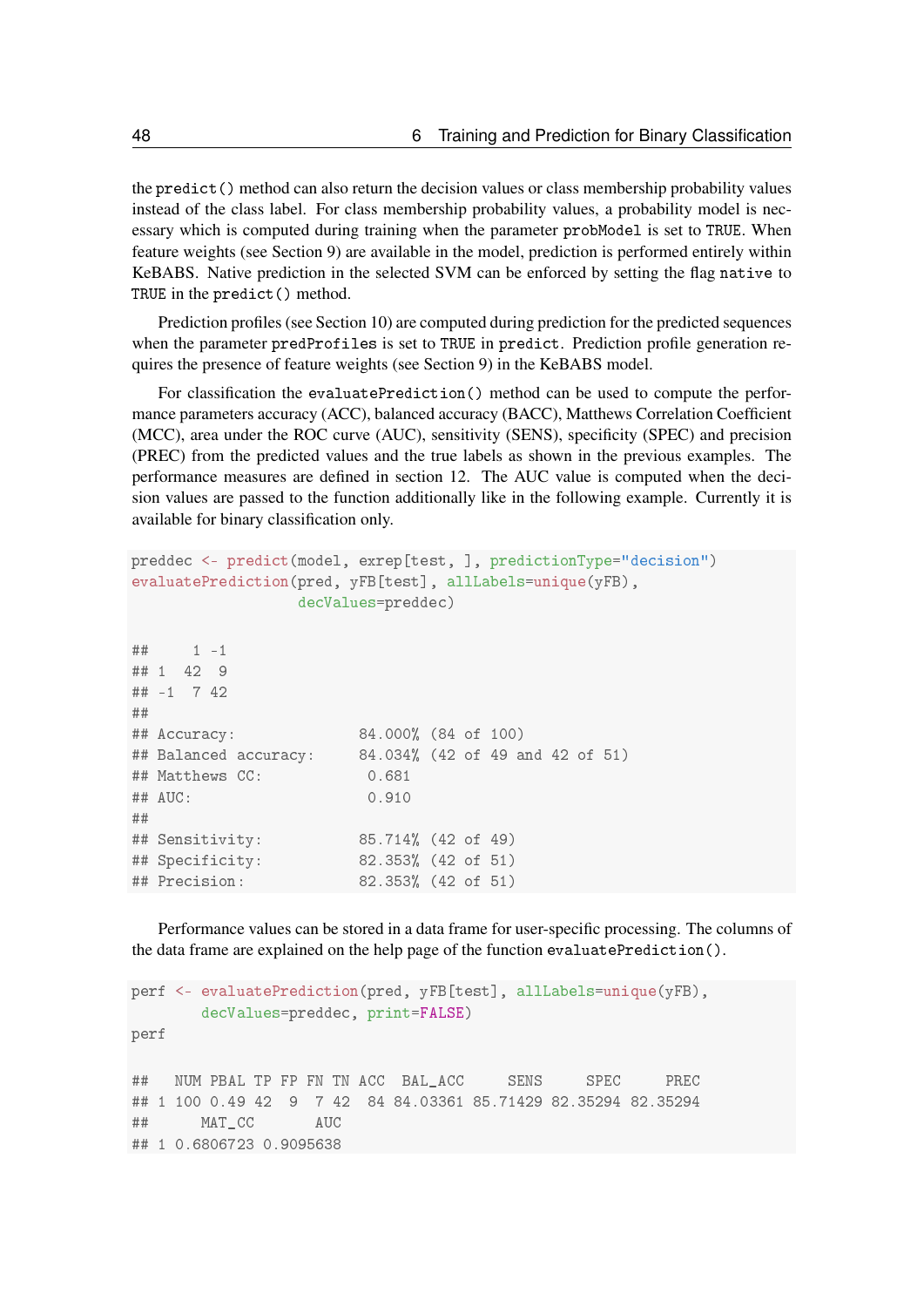The Receiver Operating Characteristics (ROC) curve is supported for binary classification in KeBABS as shown below.

```
rocdata <- computeROCandAUC(preddec, yFB[test], unique(yFB))
plot(rocdata, main="Receiver Operating Characteristics", col="red", lwd=2)
```


**Receiver Operating Characteristics**

# <span id="page-48-0"></span>7 Selection of Kernel Parameters, Hyperparameters and Models

For selection of kernel, kernel parameters, and SVM hyperparameters KeBABS provides cross validation and grid search. Both functionalities are implemented entirely in the kebabs package. They are available for all supported SVMs in a package-independent way for binary and multi-class classification as well as regression. Also model selection is provided by KeBABS for all supported SVMs. All of these functions require repeated training and prediction and, therefore, KeBABS was designed with strong focus on good performance of individual training and prediction runs allowing reasonable number of repetitions.

Under special circumstances, it might make sense to first narrow down the parameter range with the fast SVM implementations in package LiblineaR and then refine the reduced range with the slower but likely slightly more accurate SVMs from package e1071 or kernlab.

#### 7.1 Cross Validation

Cross validation (CV) is provided in KeBABS in three different variants: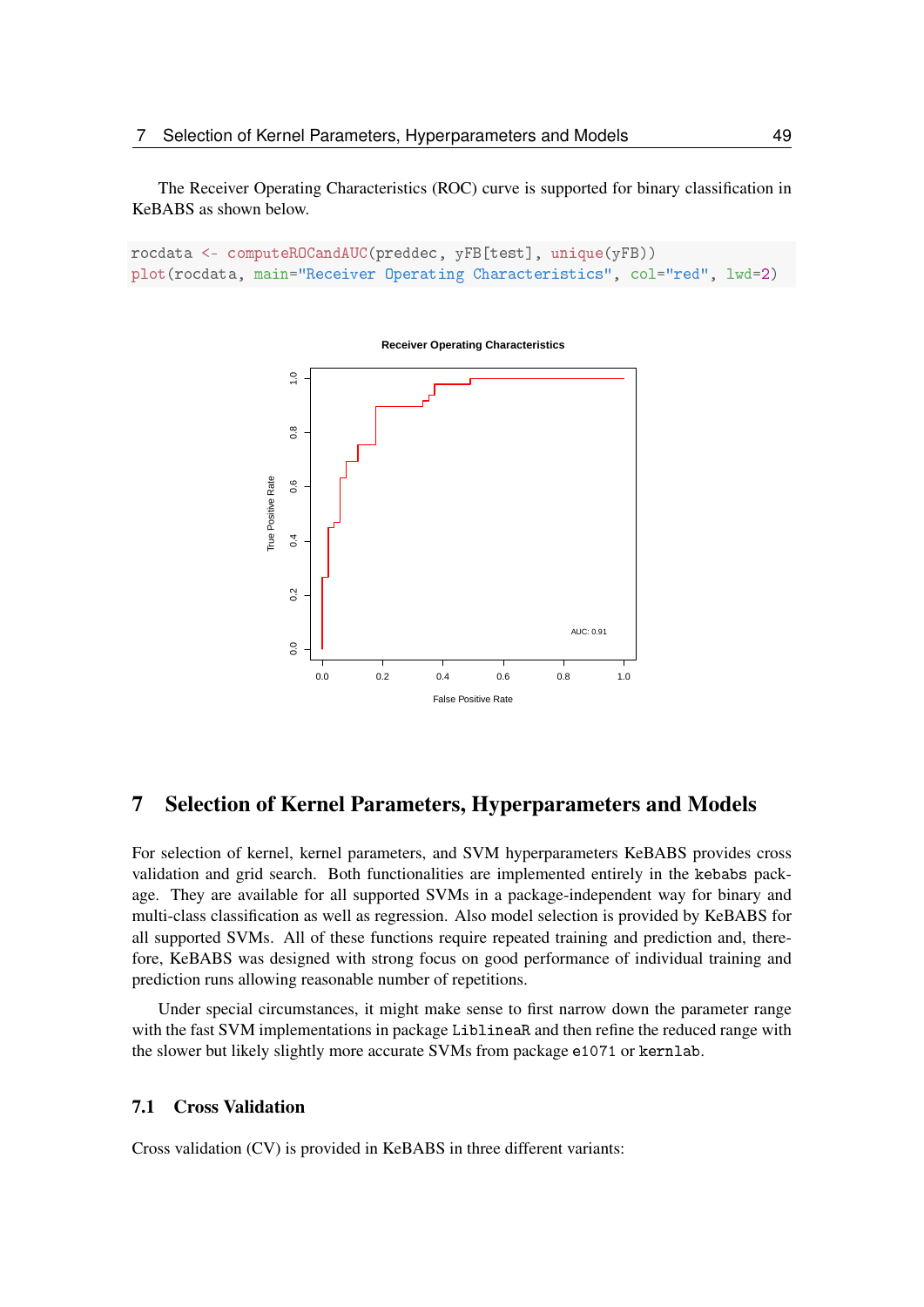- **k-fold cross validation:** For k-fold cross validation the data set is split into  $k$  roughly equally sized parts called folds. One of these folds is used as test set and the other  $k - 1$  folds as training set. In k training runs the test fold is changed cyclically giving k different performance values on different subsets of the data. This variant is selected through setting the parameter cross, which defines the number of folds, to values larger than 1 in kbsvm.
- **Leave-One-Out cross validation (LOOCV):** The LOOCV is  $k$ -fold CV taken to the extreme with a fold size of one sample. This variant is dynamically quite demanding and leads to the same number of training runs as there are samples in the data set. It is selected through setting the parameter cross to -1 in kbsvm.
- Grouped cross validation (GCV): For this variant samples must be assigned to groups before running cross validation. Grouping can be performed in a way that learning can focus on the relevant features and is not distracted by simple features which do not really give adequate information about the classes. GCV is a specialized version of  $k$ -fold CV which respects group membership when splitting the data into folds. This means that one group is never distributed over more than one fold. GCV is performed when passing the group assignment of samples as integer vector or factor with the parameter groupBy to kbsvm together with a value of parameter cross that is smaller or equal to the number of groups.

For all types of CV, the result can be retrieved from the model with the accessor function cvResult. For classification the cross validation error is the mean classification error over all CV runs. For regression, the average of the mean squared errors of the runs is used.

For classification tasks, the collection of additional performance parameters during cross validation runs can be requested with the parameter perfParameters in kbsvm. This could be helpful especially when working with unbalanced datasets. For multiple repetitions of CV, the parameter noCross is used.

In the following example, grid search with grouped CV for the coiled coil sequences is shown as 3-fold grouped cross validation with two repetitions. In this example the groups were determined through single linkage clustering of sequence similarities derived from ungapped heptadspecific pairwise alignment of the sequences. The variable ccgroup contains the pre-calculated group assignments for the individual sequences. The grouping is a measure against over-representation of specific sequences in the PDB and ensures, that no pair of sequences from two different clusters match to a degree of 60% or higher of match positions related to the length of the shorter sequence (see also data Web page of package  $\text{procoil}^6$  $\text{procoil}^6$ ).

```
data(CCoil)
ccseq
## A AAStringSet instance of length 477
## width seq names
## [1] 57 LRELQEALEEEVLTRQS...ARNRDLEAHVRQLQERM PDB1
## [2] 50 PLDISQNLAAVNKSLSD...DKIEEILSKIYHIENEI PDB2
## [3] 50 VMESFAVQNQNIDAQGE...QLILEALQGINKRLDNL PDB3
```
<span id="page-49-0"></span> $^6$ <http://www.bioinf.jku.at/software/procoil/data.html>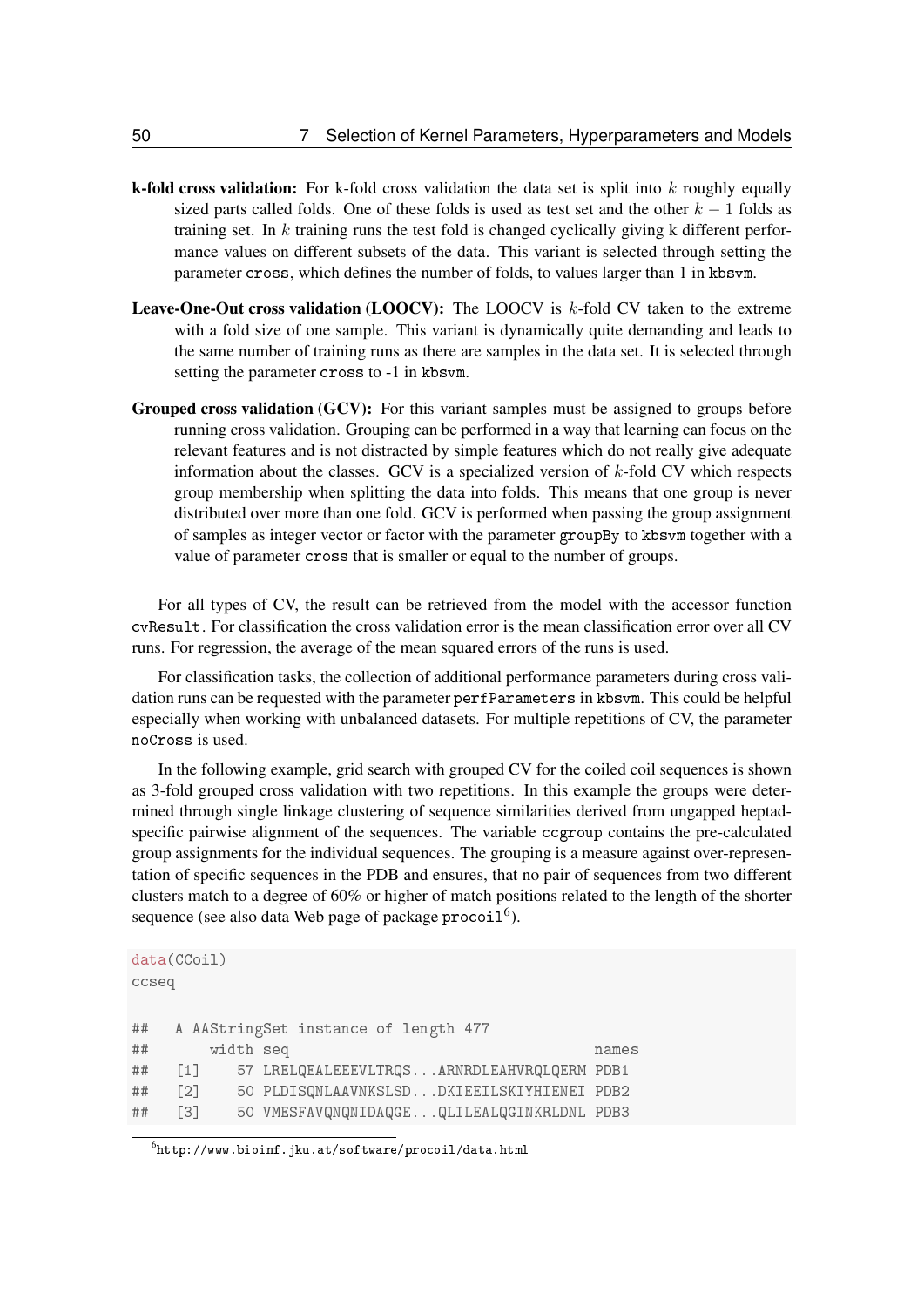```
## [4] 47 SLVQAQTNARAIAAMKN...EGTQRLAIAVQAIQDHI PDB4
## [5] 46 LAGIVQQQQQLLDVVKR...KNLQTRVTAIEKYLKDQ PDB5
## ... . ... ...
## [473] 11 AMKLVEKIREE PDB473
## [474] 11 NLLILYDAIGT PDB474
## [475] 11 EAACSAFATLE PDB475
## [476] 10 LAVALHELAS PDB476
## [477] 123 KKAAEDRSKQLEDELVS...QKDEEKMEIQEIQLKEA PDB477
head(yCC)
## [1] TRIMER TRIMER TRIMER TRIMER TRIMER TRIMER
## Levels: DIMER TRIMER
head(ccgroups)
## PDB1 PDB2 PDB3 PDB4 PDB5 PDB6
## 45 2 44 43 38 42
gappyK1M6 <- gappyPairKernel(k=1, m=6)
model <- kbsvm(x=ccseq, y=as.numeric(yCC), kernel=gappyK1M6,
            pkg="LiblineaR", svm="C-svc", cost=30, cross=3,
            noCross=2, groupBy=ccgroups, perfObjective="BACC",
            perfParameters=c("ACC", "BACC"))
cvResult(model)
##
## Cross validation result object of class "CrossValidationResult"
##
## cross : 3
## noCross : 2
##
## Mean CV error : 0.19400228
## Mean accuracy : 0.80599772
## Mean balanced accuracy: 0.58381786
##
## Run CV errors :
## 0.17791822, 0.21008634
##
## Run accuracies :
## 0.82208178, 0.78991366
##
## Run bal. accuracies :
## 0.60190934, 0.56572639
```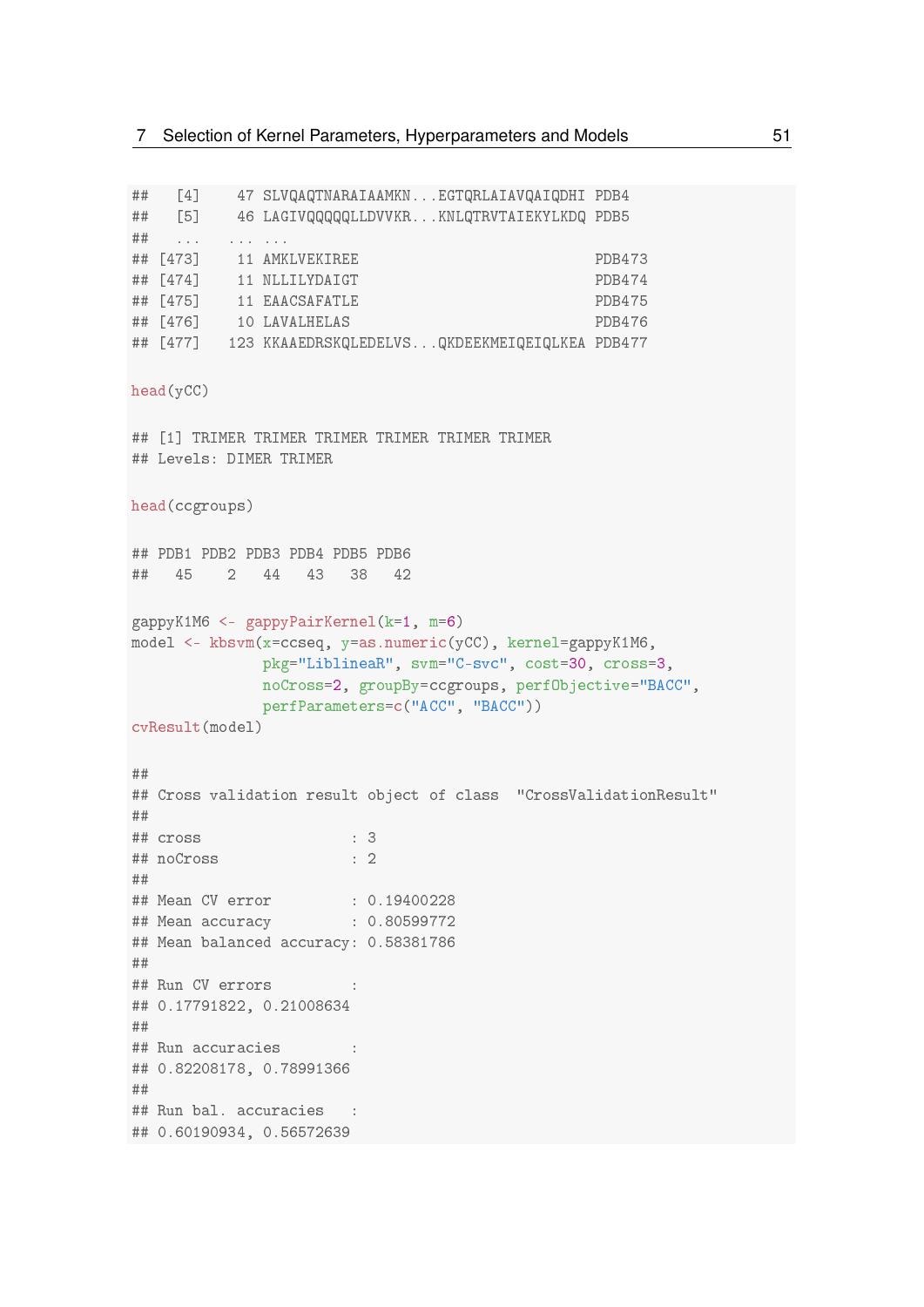### 7.2 Grid Search

The grid search functionality gives an overview of the performance behavior for different parameter settings and supports the user in the selection of the sequence kernel and optimal values for the kernel parameters and SVM hyperparameters. The grid in this functionality is defined as rectangular data structure, where the rows correspond to different sequence kernels including their kernel parameters. Each row corresponds to a single sequence kernel object with a specific setting of the kernel parameters. The columns correspond to the SVM parameters. KeBABS automatically performs cross validations for each of these grid points and returns the CV error as performance measure by default. Also grouped CV can be used for each grid point as shown above. The accessor modelSelResult to the grid search results in the model is identical to the accessor for model selection results.

```
specK24 <- spectrumKernel(k=2:4)
gappyK1M24 <- gappyPairKernel(k=1, m=2:4)
gridKernels <- c(specK24, gappyK1M24)
cost <- c(1, 10, 100, 1000, 10000)
model <- kbsvm(x=enhancerFB, y=yFB, kernel=gridKernels,
              pkg="LiblineaR", svm="C-svc", cost=cost, cross=3,
              explicit="yes", showProgress=TRUE)
##
## Grid Search Progress:
##
## Kernel_1 .....
## Kernel_2 .....
## Kernel_3 .....
## Kernel_4 .....
# Kernel 5 .....
# Kernel 6 .....
modelSelResult(model)
##
## Grid search result object of class "ModelSelectionResult"
##
## cross : 3
## noCross : 1
## Smallest CV error : 0.18793738
##
## Grid Rows:
## Kernel_1 SpectrumKernel: k=2
## Kernel_2 SpectrumKernel: k=3
## Kernel 3 SpectrumKernel: k=4
## Kernel 4 GappyPairKernel: k=1, m=2
## Kernel_5 GappyPairKernel: k=1, m=3
```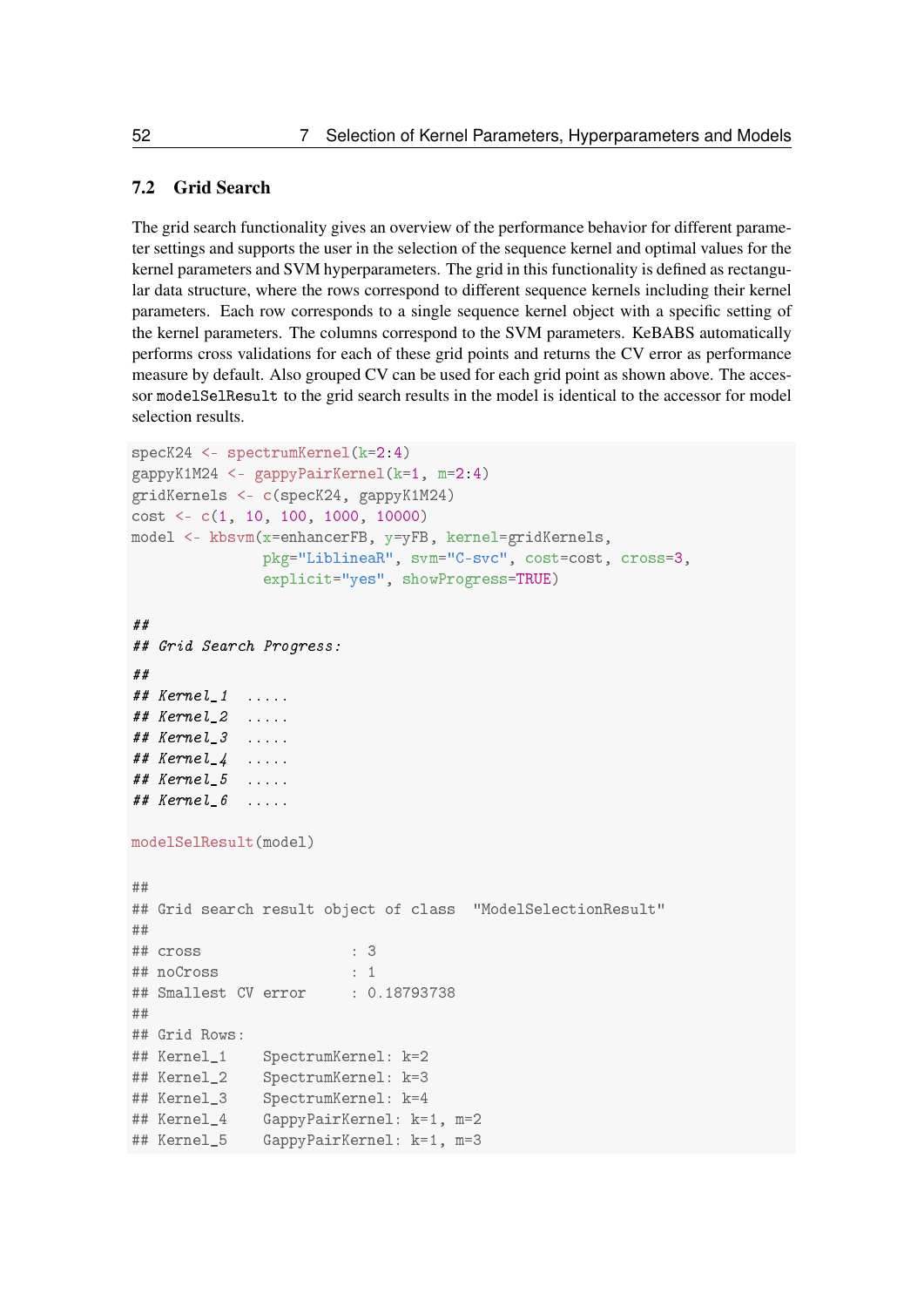```
## Kernel_6 GappyPairKernel: k=1, m=4
##
## Grid Columns:
## cost
## GridCol 1 1
## GridCol 2 10
## GridCol_3 100
## GridCol_4 1000
## GridCol_5 10000
##
## Grid Errors:
##
## GridCol_1 GridCol_2 GridCol_3 GridCol_4 GridCol_5
## Kernel_1 0.3459587 0.2839983 0.2520862 0.3961234 0.3798547
## Kernel_2 0.2500541 0.2260058 0.2400139 0.3019383 0.3320588
## Kernel_3 0.2340379 0.2100257 0.2580622 0.2360340 0.2539740
## Kernel_4 0.3679388 0.2239256 0.2059255 0.3580189 0.3479547
## Kernel_5 0.3619508 0.2220018 0.1879374 0.2882308 0.2899262
## Kernel_6 0.3579107 0.2080898 0.2060097 0.2220138 0.3779790
#H## Selected Grid Row:
## GappyPairKernel: k=1, m=3
##
## Selected Grid Column:
## cost
## GridCol_3 100
```
In this example, only 3-fold CV was used to save time for vignette generation. When using 10 fold CV the differences between the kernels become more prominent because the effect of random splits of the data average out better. When the parameter showProgress is set to TRUE in kbsvm , a progress indication is displayed.

The default performance parameter in grid search is the CV error, as in cross validation. For non-symmetrical datasets other performance parameters set with parameter perfParameters might be more expressive. For grid search, the performance objective can be defined explicitly with the parameter perfObjective as criterion to select the best setting of the grid parameters. The accuracy (ACC), balanced accuracy (BACC), Matthews Correlation Coefficient (MCC) and area under the ROC curve (AUC) can be chosen as performance objective. The AUC is currently only supported for binary classification.

Grid search can also be done over multiple SVMs in the same or in different packages as in the next example. In this case vectors of identical length must be passed for the parameters pkg, svm and the respective SVM parameters. The corresponding entries in these vectors refer to one SVM with its hyperparameter(s) represent one grid column. With the parameter showCVTimes set to TRUE in kbsvm the cross validation runtimes are recorded for each individual grid point and are displayed at the end of the grid search.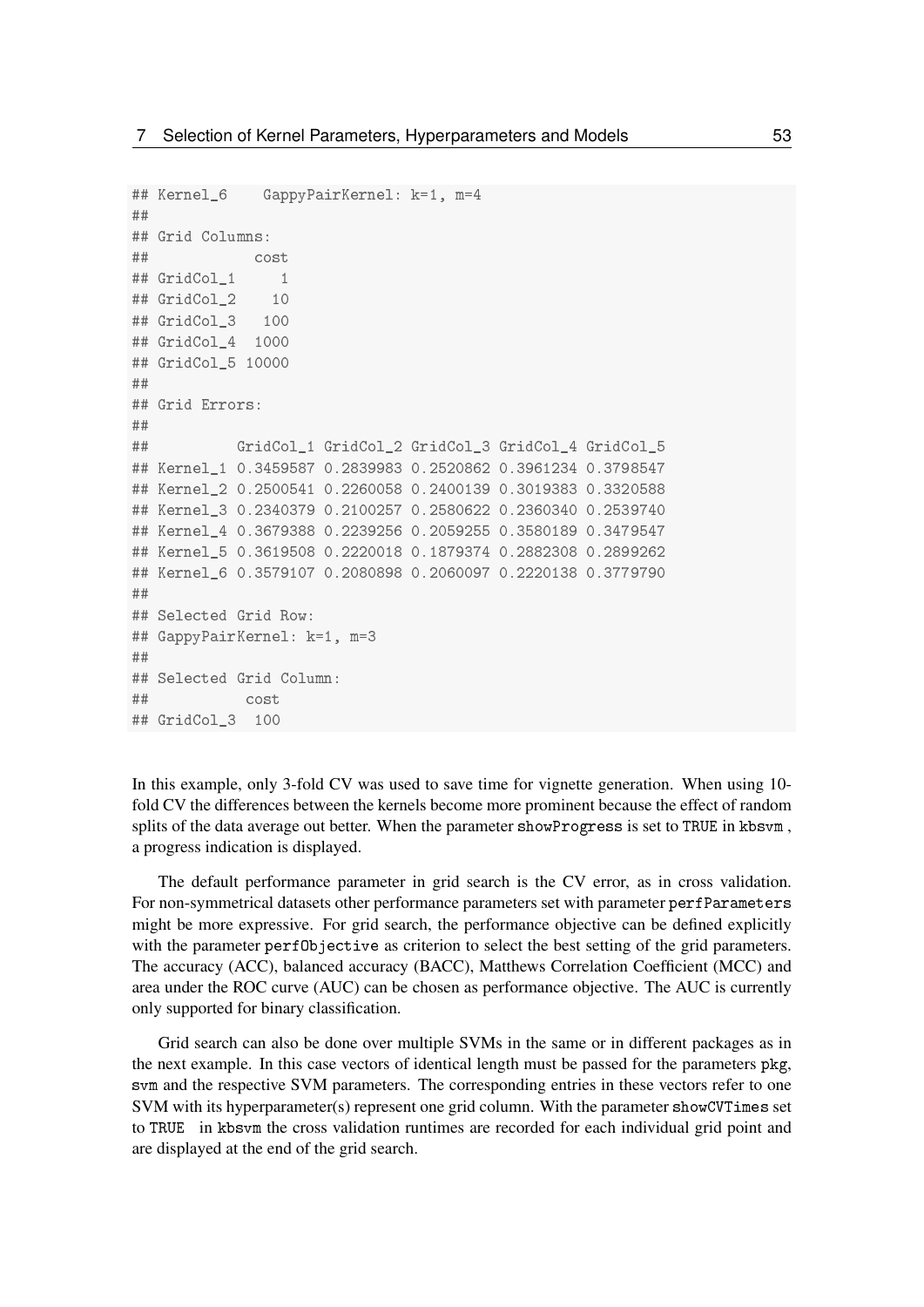```
specK34 <- spectrumKernel(k=3:4)
gappyK1M34 <- gappyPairKernel(k=1, m=3:4)
gridKernels <- c(specK34, gappyK1M34)
pkgs <- c("e1071", "LiblineaR", "LiblineaR")
svms <- c("C-svc","C-svc","l1rl2l-svc")
cost \leftarrow c(50, 50, 12)model <- kbsvm(x=enhancerFB, y=yFB, kernel=gridKernels,
             pkg=pkgs, svm=svms, cost=cost, cross=10,
             explicit="yes", showProgress=TRUE,
             showCVTimes=TRUE)
##
## Grid Search Progress:
##
# Kernel 1 \ldots## Kernel_2 ...
## Kernel_3 ...
# Kernel<sub>-4</sub> ...
##
## Grid Search Times:
##
## GridCol_1 GridCol_2 GridCol_3
## Kernel_1 0.908 2.285 1.823
## Kernel_2 3.271 4.934 4.257
## Kernel_3 0.683 2.307 1.746
## Kernel_4 0.792 2.809 2.786
modelSelResult(model)
##
## Grid search result object of class "ModelSelectionResult"
##
## cross : 10
## noCross : 1
## Smallest CV error : 0.172
##
## Grid Rows:
## Kernel_1 SpectrumKernel: k=3
## Kernel_2 SpectrumKernel: k=4
## Kernel_3 GappyPairKernel: k=1, m=3
## Kernel_4 GappyPairKernel: k=1, m=4
##
## Grid Columns:
## pkg svm cost
```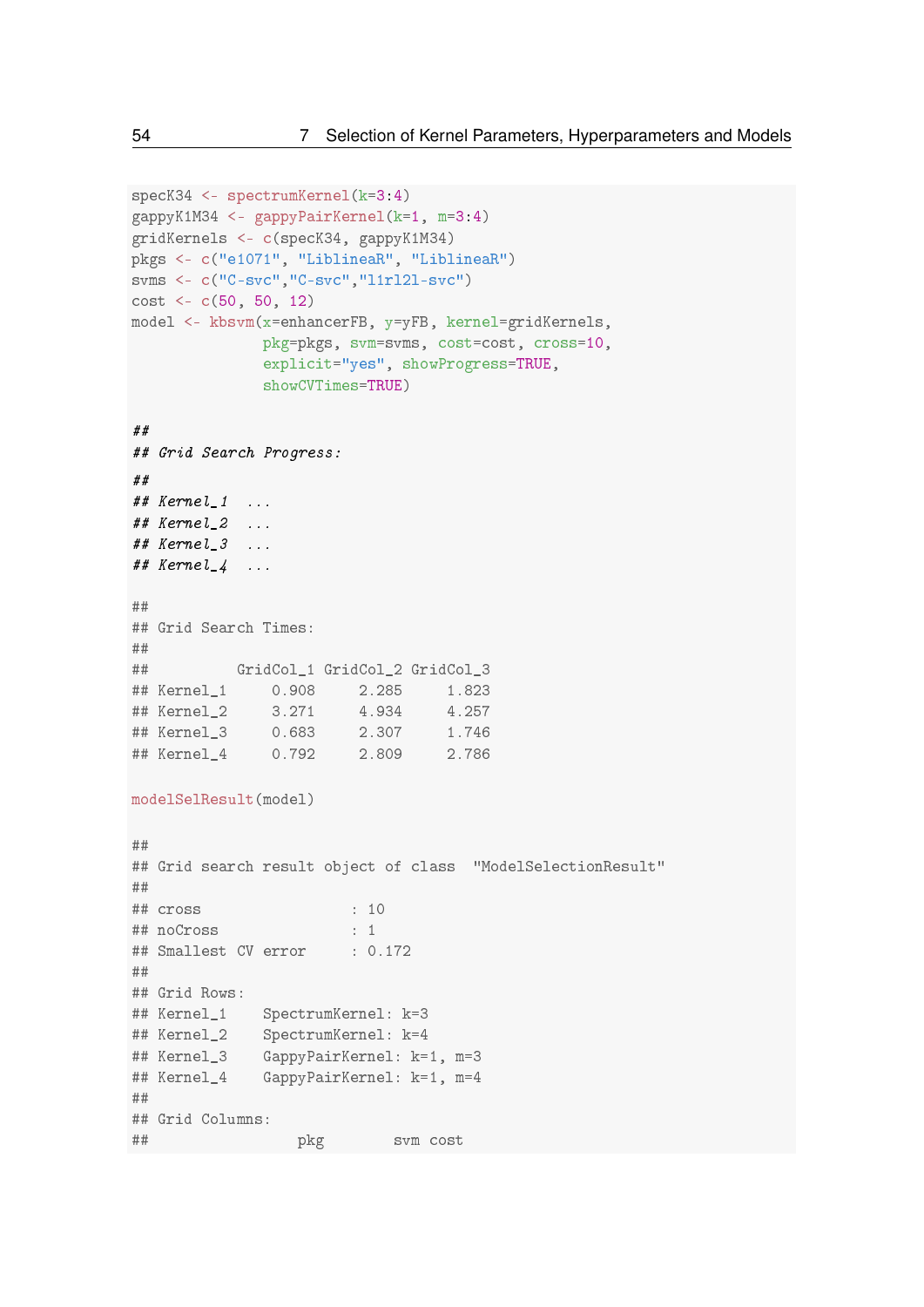```
## GridCol_1 e1071 C-svc 50
## GridCol_2 LiblineaR C-svc 50
## GridCol_3 LiblineaR l1rl2l-svc 12
##
## Grid Errors:
##
## GridCol_1 GridCol_2 GridCol_3
## Kernel_1 0.208 0.204 0.212
## Kernel_2 0.236 0.252 0.248
## Kernel_3 0.190 0.172 0.194
## Kernel_4 0.186 0.188 0.198
##
## Selected Grid Row:
## GappyPairKernel: k=1, m=3
##
## Selected Grid Column:
## pkg svm cost
## GridCol_2 LiblineaR C-svc 50
```
#### 7.3 Model Selection

In KeBABS model selection is performed very similar to grid search. It is based on nested cross validation with an inner cross validation loop that determines the best setting of the hyper parameters and an outer cross validation loop to test the performance of the model with the best parameter settings on independent test sets. The result of model selection is the performance of the complete model selection process, not that of a single best model.

Model selection is triggered when the parameter nestedCross in kbsvm is set to a value larger than 1. This parameter defines the number of folds in the outer cross validation. The number of folds in the inner cross validation is defined through the parameter cross as usual. Multiple repetitions of model selection can be requested with the parameter noNestedCross.

In the following example, model selection is performed with 4-fold outer cross validation and 10-fold inner cross validation. The parameters of the best models selected in the inner cross validation are shown in the model selection result object and the results of the outer cross validation in the CV result object extracted from the model.

```
specK34 <- spectrumKernel(k=3:4)
gappyK1M34 <- gappyPairKernel(k=1, m=3:4)
gridKernels <- c(specK34, gappyK1M34)
cost <- c(10, 50, 100)
model <- kbsvm(x=enhancerFB, y=yFB, kernel=gridKernels,
               pkg="LiblineaR", svm="C-svc", cost=cost, cross=10,
               explicit="yes", nestedCross=4)
modelSelResult(model)
```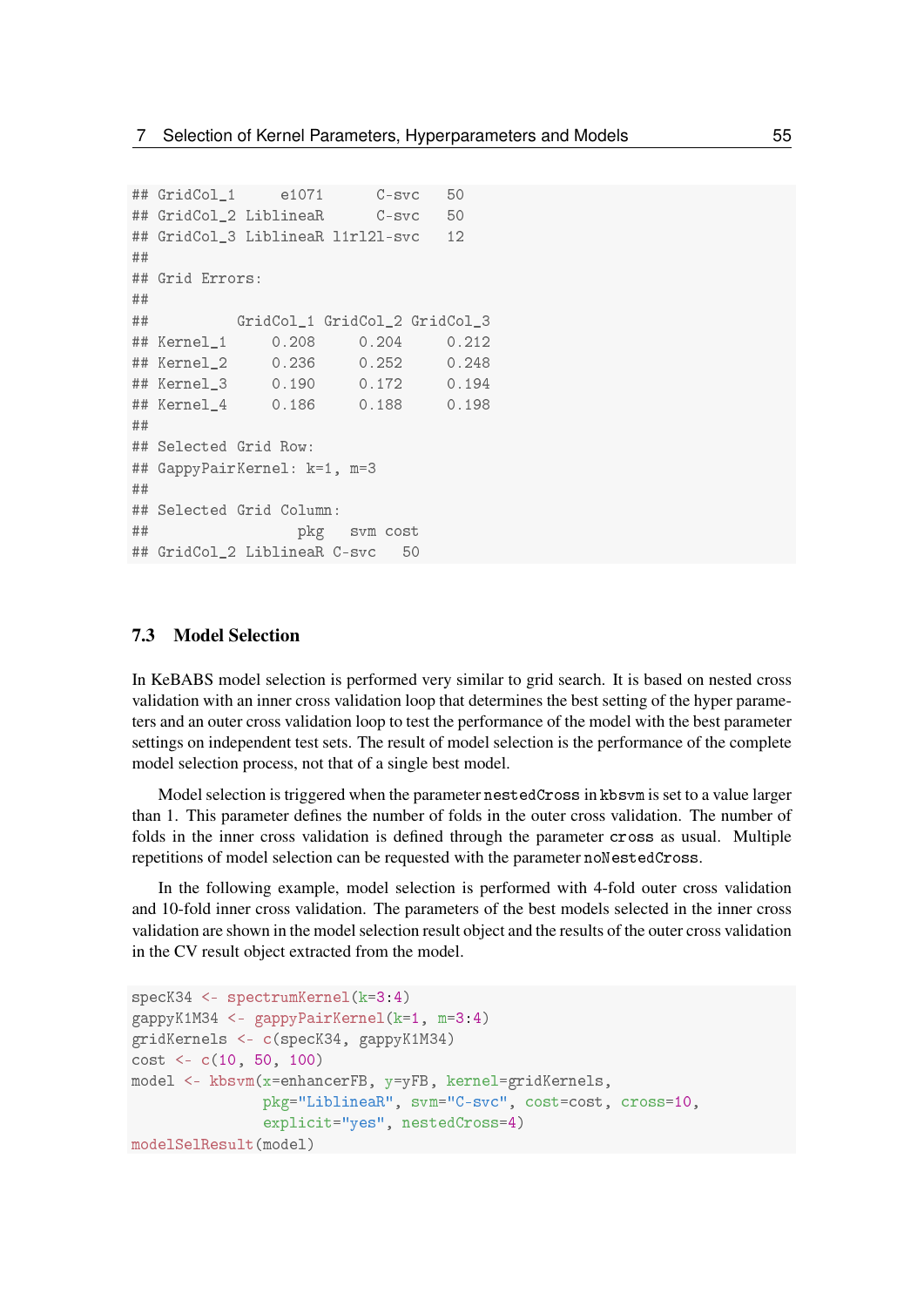```
##
## Model selection result object of class "ModelSelectionResult"
##
## cross : 10
## noCross : 1
## nestedCross : 4
## noNestedCross : 1
##
## Grid Rows:
## Kernel_1 SpectrumKernel: k=3
## Kernel 2 SpectrumKernel: k=4
## Kernel_3 GappyPairKernel: k=1, m=3
## Kernel_4 GappyPairKernel: k=1, m=4
##
## Grid Columns:
## cost
## GridCol 1 10
## GridCol_2 50
## GridCol_3 100
##
## Selected Grid Row:
## 1 GappyPairKernel: k=1, m=4
## 2 GappyPairKernel: k=1, m=3
## 3 GappyPairKernel: k=1, m=3
## 4 SpectrumKernel: k=4
##
## Selected Grid Column:
## selGridCol cost
## 1 GridCol_2 50
## 2 GridCol_3 100
## 3 GridCol_3 100
## 4 GridCol 1 10
cvResult(model)
##
## Outer cross validation result object of class "CrossValidationResult"
##
## nestedCross : 4
## noNestedCross : 1
## CV error: : 0.208
```
The accuracy of the model selection procedure is the average of the results from the outer CV runs. The performance for the best model is pretty similar and the gappy pair kernel together with a cost parameter value of 50 is selected as best model in most cases. This result shows that the best model with the gappy pair kernel is pretty stable for different splits of the data. Please also consider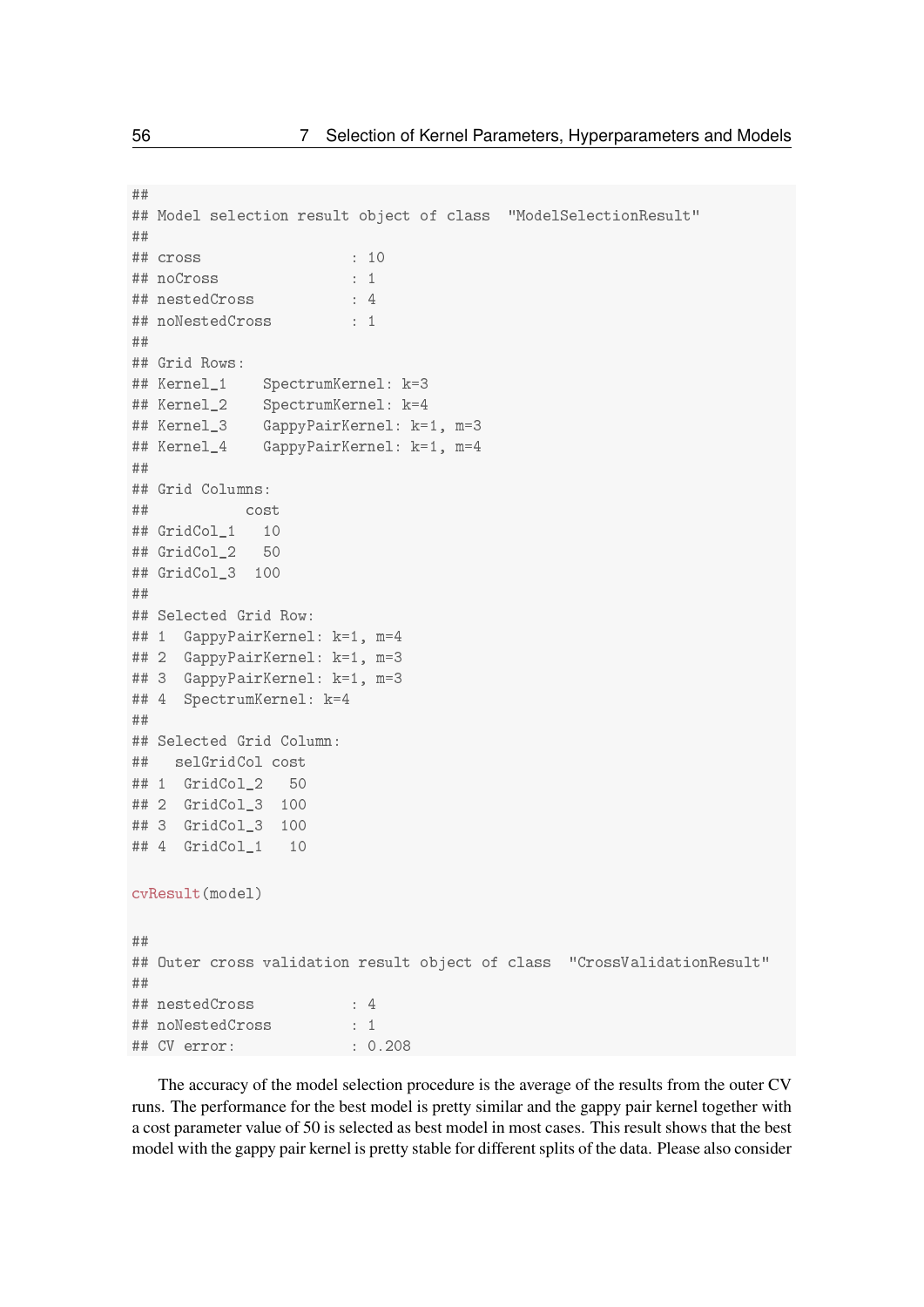the small amount of data that is used for model selection in this example. Usually a larger number of samples should be used. Even under these unfavorable conditions, the performance is very reasonable. The fold performance can be displayed through the accessor foldPerformance() for the CrossValidationResult object which returns the run performance and fold performance as list.

```
performance(cvResult(model))$foldErrors
```
## [,1] [,2] [,3] [,4] ## [1,] 0.2 0.184 0.216 0.232

## 8 Regression

The classification examples shown up to now were based on real world data for transcription factor binding. For regression, no real-world data exists for the sequences provided in the package. We use a toy dataset with an artificial set of real values as target values for the regression example through linear combination of feature values for the features A.A, CC, C.G, GG, G.G, TG and T.G plus added noise. The vector with the target values is called yReg. We perform grid search with the gappy pair kernel on the nu support vector regression in e1071 for hyperparameter nu.

```
head(yReg)
```

```
\sharp # [, 1]
## chr19.21240050.21240876 1.017952
## chr2.144463827.144464504 1.341635
## chr7.38525408.38526285 1.268669
## chr4.90747075.90748001 1.426697
## chr4.9148679.9149631 1.116384
## chr5.113189184.113189986 1.459810
gappyK1M2 <- gappyPairKernel(k=1, m=2)
model <- kbsvm(x=enhancerFB, y=yReg, kernel=gappyK1M2,
              pkg="e1071", svm="nu-svr", nu=c(0.5, 0.6, 0.7, 0.8),
              cross=10, showProgress=TRUE)
##
## Grid Search Progress:
##
## Kernel_1 ....
modelSelResult(model)
```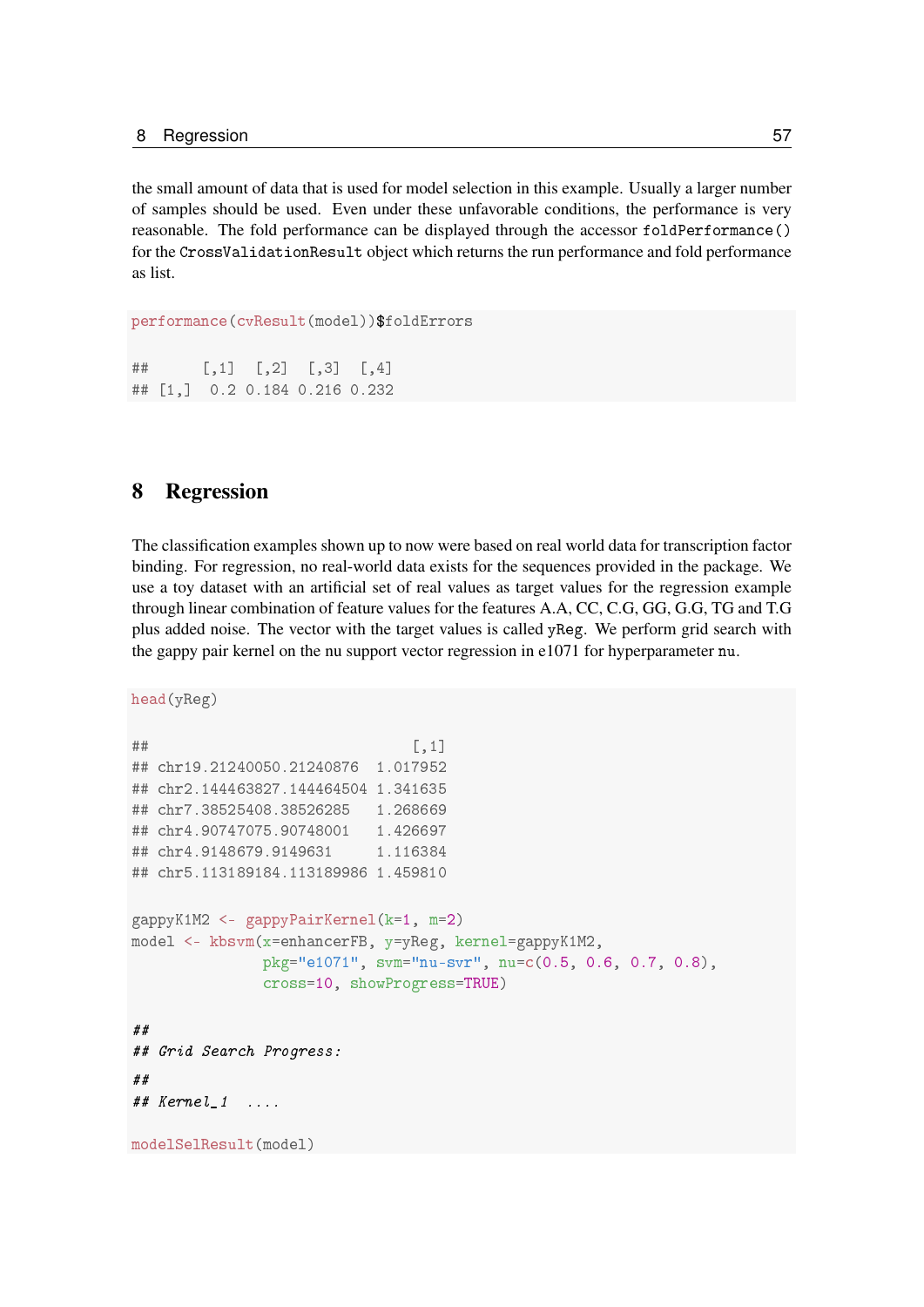```
##
## Grid search result object of class "ModelSelectionResult"
##
## cross : 10
## noCross : 1
## Smallest CV error : 0.0030517152
#H## Grid Rows:
## Kernel_1 GappyPairKernel: k=1, m=2
##
## Grid Columns:
\# \# nu
## GridCol_1 0.5
## GridCol_2 0.6
## GridCol_3 0.7
## GridCol_4 0.8
##
## Grid Errors:
##
## GridCol_1 GridCol_2 GridCol_3 GridCol_4
## Kernel_1 0.003104235 0.003062301 0.003051715 0.003095905
##
## Selected Grid Column:
## nu
## GridCol_3 0.7
```
Now a model is trained on a training set with the best performing hyperparameters nu=0.7 and the target value for the remaining sequences is predicted. Usually the hyperparameters should be selected on independent data which is not used for verification of the performance of the selected hyperparameter set. Because of the small size of the dataset we could not perform hyperparameter selection on independent data. In the regression scenario the mean squared error is used as performance measure. Finally we check the feature weights (see section [9\)](#page-60-0) which were computed by default.

```
numSamples <- length(enhancerFB)
trainingFraction <- 0.7
train <- sample(1:numSamples, trainingFraction * numSamples)
test <- c(1:numSamples)[-train]
model <- kbsvm(x=enhancerFB[train], y=yReg[train],
               kernel=gappyK1M2, pkg="e1071", svm="nu-svr",
               nu=0.7pred <- predict(model, enhancerFB[test])
mse <- sum((yReg[test] - pred)^2)/length(test)
mse
## [1] 0.003378353
```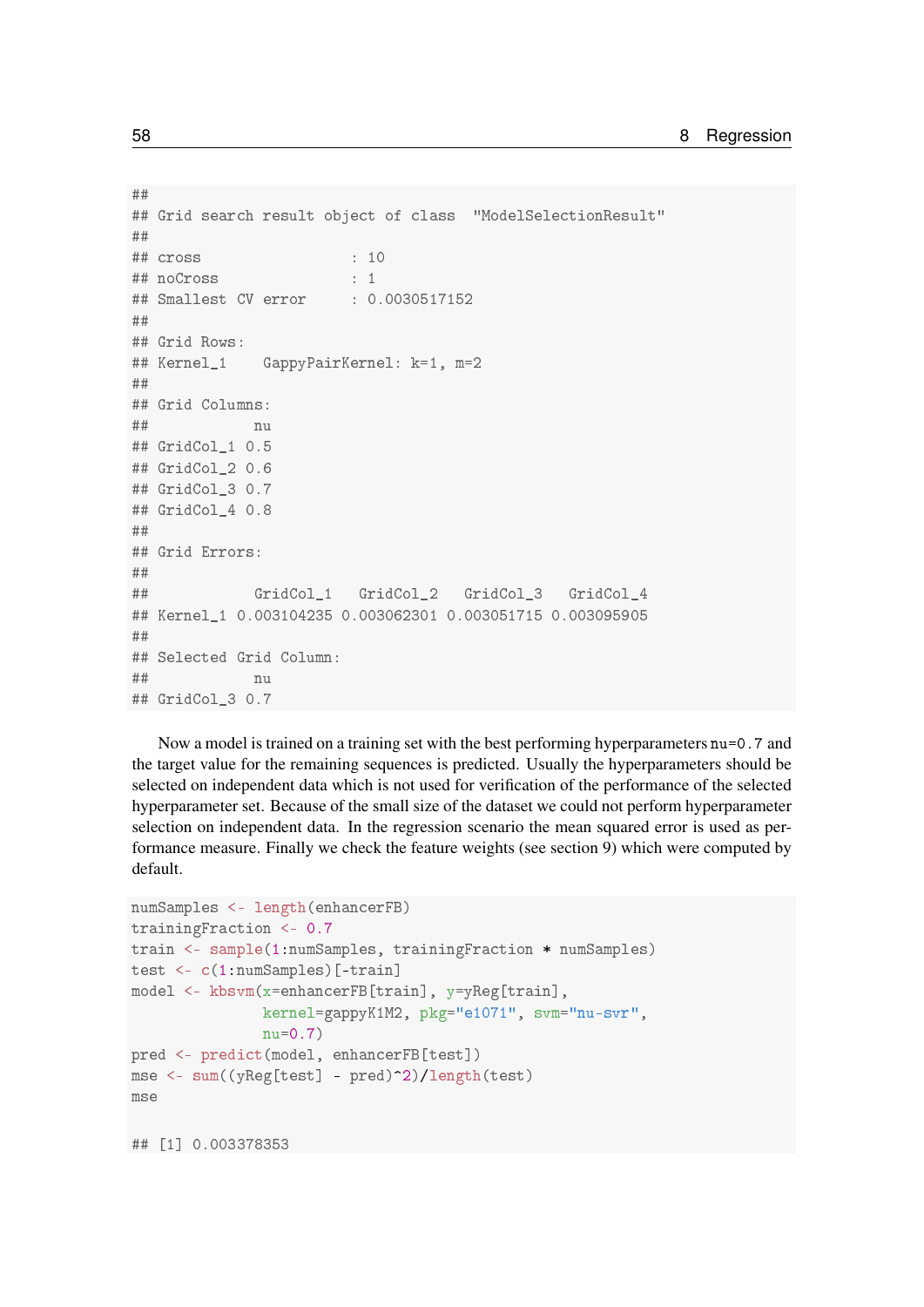```
featWeights <- featureWeights(model)
colnames(featWeights)[which(featWeights > 0.4)]
```
## [1] "CC" "C..G" "G.C" "GG" "G.G" "G..G" "TG" "T.G"

We see that the strongest features in the model were extracted correctly even in the presence of 30% noise on the target. The feature A.A had the smallest contribution to the target value. As the target values were created from the features of a gappy pair kernel a spectrum kernel is not able to extract the same amount of high weight features but those present in the feature space of the spectrum kernel are found.

```
model <- kbsvm(x=enhancerFB[train], v=vReg[train],
               kernel=spectrumKernel(k=2), pkg="e1071", svm="nu-svr",
               nu=0.7)
pred <- predict(model, enhancerFB[test])
featWeights <- featureWeights(model)
colnames(featWeights)[which(featWeights > 0.4)]
```

```
## [1] "CC" "GG" "TG"
```
Comparing the performance with model selection for parameter nu the gappy pair kernel shows the better performance as expected. Please note the different parameter ranges for the hyperparameter nu between spectrum kernel and gappy pair kernel.

```
model <- kbsvm(x=enhancerFB[train], y=yReg[train],
             kernel=spectrumKernel(k=2), pkg="e1071", svm="nu-svr",
             nu=c(0.5, 0.55, 0.6), cross=10, nestedCross=5)
modelSelResult(model)
##
## Model selection result object of class "ModelSelectionResult"
##
## cross : 10
## noCross : 1
## nestedCross : 5
## noNestedCross : 1
##
## Grid Rows:
## Kernel_1 SpectrumKernel: k=2
##
## Grid Columns:
## nu
## GridCol_1 0.50
## GridCol_2 0.55
## GridCol_3 0.60
```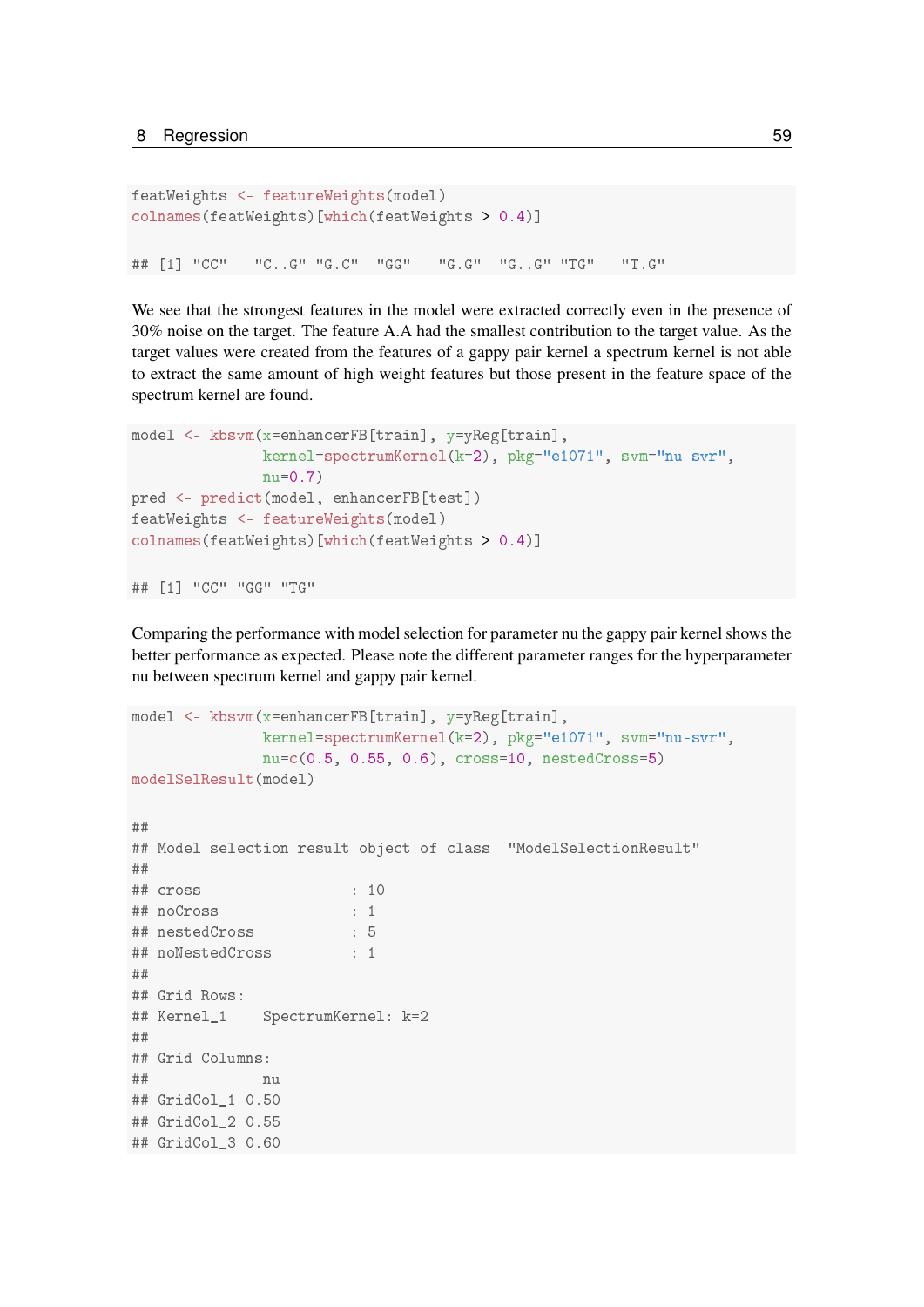```
##
## Selected Grid Column:
## selGridCol nu
## 1 GridCol_2 0.55
## 2 GridCol_2 0.55
## 3 GridCol_3 0.60
## 4 GridCol_1 0.50
## 5 GridCol_1 0.50
cvResult(model)
##
## Outer cross validation result object of class "CrossValidationResult"
##
## nestedCross : 5
## noNestedCross : 1
## CV error: : 0.0045920275
model <- kbsvm(x=enhancerFB[train], y=yReg[train],
             kernel=gappyPairKernel(k=1,m=2), pkg="e1071",
             svm="nu-svr", nu=c(0.6, 0.65, 0.7), cross=10,
             nestedCross=5)
modelSelResult(model)
##
## Model selection result object of class "ModelSelectionResult"
##
## cross : 10
## noCross : 1
## nestedCross : 5
## noNestedCross : 1
##
## Grid Rows:
## Kernel_1 GappyPairKernel: k=1, m=2
##
## Grid Columns:
## nu
## GridCol_1 0.60
## GridCol_2 0.65
## GridCol_3 0.70
##
## Selected Grid Column:
## selGridCol nu
## 1 GridCol_1 0.60
## 2 GridCol_2 0.65
```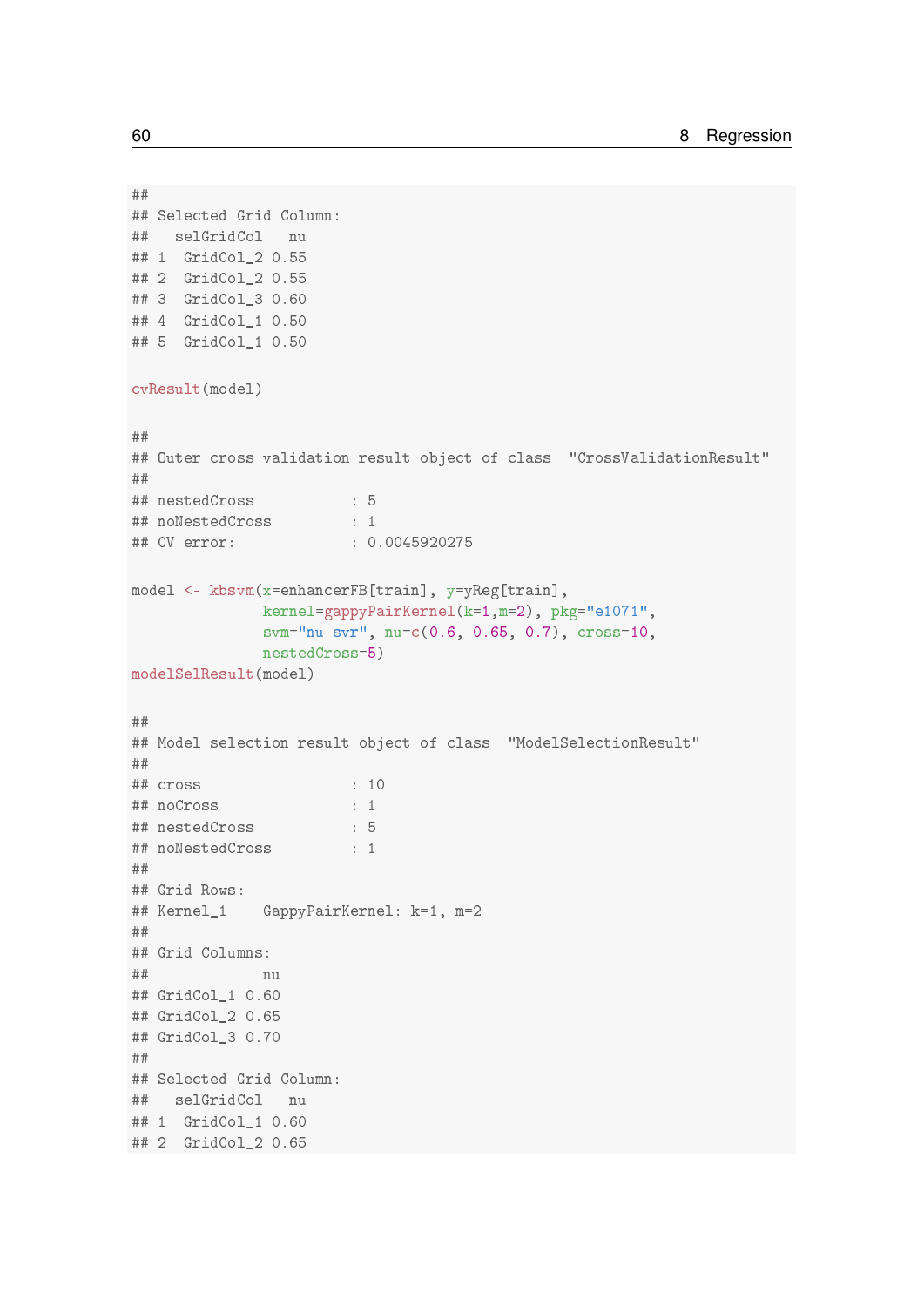```
## 3 GridCol_3 0.70
## 4 GridCol_3 0.70
## 5 GridCol_2 0.65
cvResult(model)
##
## Outer cross validation result object of class "CrossValidationResult"
##
## nestedCross : 5
## noNestedCross : 1
## CV error: : 0.0035631955
```
## <span id="page-60-0"></span>9 Feature Weights

For the position-independent kernel the kernel was expressed as

$$
k(x,y) = \sum_{m \in \mathcal{M}} N(m,x) \cdot N(m,y) \tag{11}
$$

The discrimination function of a support vector machine with the Langrange multipliers  $\alpha_1, \ldots, \alpha_l$ is given as

$$
g(x) = b + \sum_{i}^{l} \alpha_{i} \cdot y_{i} \cdot k(x, x_{i})
$$
  

$$
= b + \sum_{i}^{l} \alpha_{i} \cdot y_{i} \cdot \sum_{m \in \mathcal{M}} N(m, x) \cdot N(m, x_{i})
$$
  

$$
= b + \sum_{m \in \mathcal{M}} N(m, x) \cdot \sum_{i}^{l} \alpha_{i} \cdot y_{i} \cdot N(m, x_{i})
$$
  

$$
= w(m)
$$
 (12)

Through rearrangement of the sums, terms that are not dependent on the current sample can be split off and can be computed in advance from the Lagrange multipliers and the explicit representation of the support vectors. These precomputed terms are called feature weights because they give the weight for each feature with which the feature counts are weighted.

The feature weight values give the contribution of each occurrence of a pattern to the discrimination value. As mentioned before, this gives some rough hint on the relevance of a pattern but does not describe the importance of a pattern exactly because of overlapping features and substring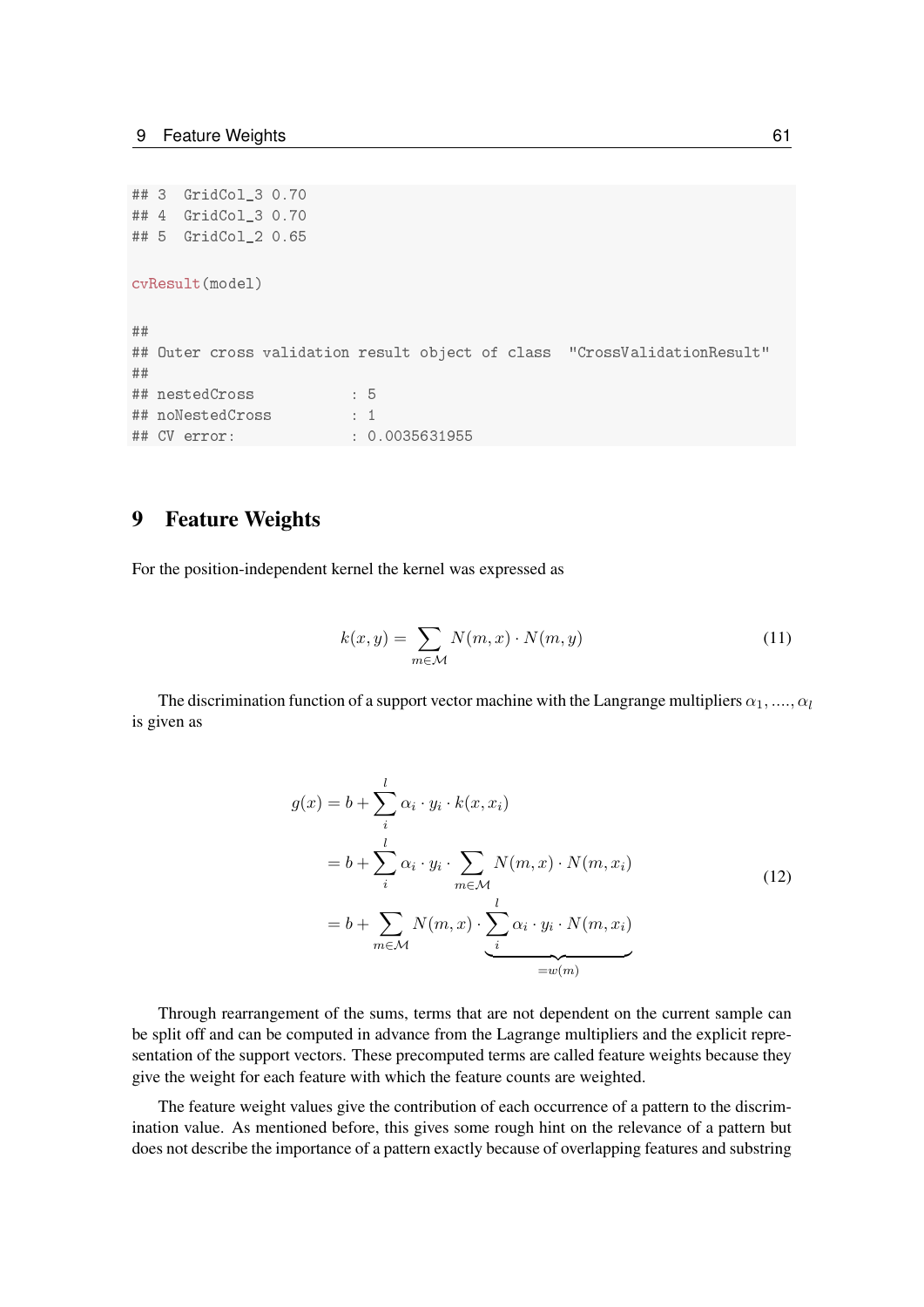features. We will see in the Section [10](#page-62-0) how to get a clearer picture about the relevance of specific positions in the sequence.

Feature weights are computed by default if possible during training. With the parameter featureWeights set to FALSE in kbsvm the generation of feature weights can be suppressed. When a pre-computed kernel matrix for a sequence kernel is passed to KeBABS training feature weights cannot be computed. Feature weights are used for prediction and they are a prerequisite for the generation of feature profiles.

For the position-dependent kernel, a similar representation of the feature weights can be derived. The position-dependent kernel in its most general form can be described as

$$
k(x,y) = \sum_{m \in \mathcal{M}} \sum_{p=1}^{L_x} \sum_{q=1}^{L_y} \mathbf{1}(m, x, p) \cdot E(p, q) \cdot \mathbf{1}(m, y, q)
$$
 (13)

The discrimination function of a support vector machine with the Lagrange multipliers  $\alpha_1, \ldots, \alpha_l$ is given for the position-dependent kernel as

$$
g(x) = b + \sum_{i=1}^{l} \alpha_{i} \cdot y_{i} \cdot k(x, x_{i})
$$
  
\n
$$
= b + \sum_{i=1}^{l} \alpha_{i} \cdot y_{i} \cdot \sum_{m \in \mathcal{M}} \sum_{p=1}^{L_{x}} \sum_{q=1}^{L_{xi}} \mathbf{1}(m, x, p) \cdot E(p, q) \cdot \mathbf{1}(m, x_{i}, q)
$$
  
\n
$$
= b + \sum_{m \in \mathcal{M}} \sum_{p=1}^{L_{x}} \mathbf{1}(m, x, p) \cdot \sum_{i=1}^{l} \sum_{q=1}^{L_{xi}} \mathbf{1}(m, x_{i}, q) \cdot \alpha_{i} \cdot y_{i} \cdot E(p, q)
$$
  
\n
$$
= \tilde{w}(m, p)
$$
 (14)

In a similar way as in the position-independent case a part that is independent of the current sample can be split off through exchange of sums and rearrangement. In the case of positionspecific kernels the feature weights are dependent both on patterns and positions. For more details see [Bodenhofer et al.](#page-72-1) [\[2009\]](#page-72-1).

As feature weights for the position-dependent kernel are dependent on the positions, they are not computed fully during the training. Only a first step of feature weight computation is performed during training allowing faster computation of full feature weights during prediction or computation of feature profiles when the actual sequences are available.

Feature weights can be extracted from the model with the accessor featureWeights. For pairwise multiclass the feature weights of multiple pairwise SVMs are stored as list in the model. When feature weights are present in the model the prediction is performed via feature weights in KeBABS except for multiclass classification where always native prediction is used.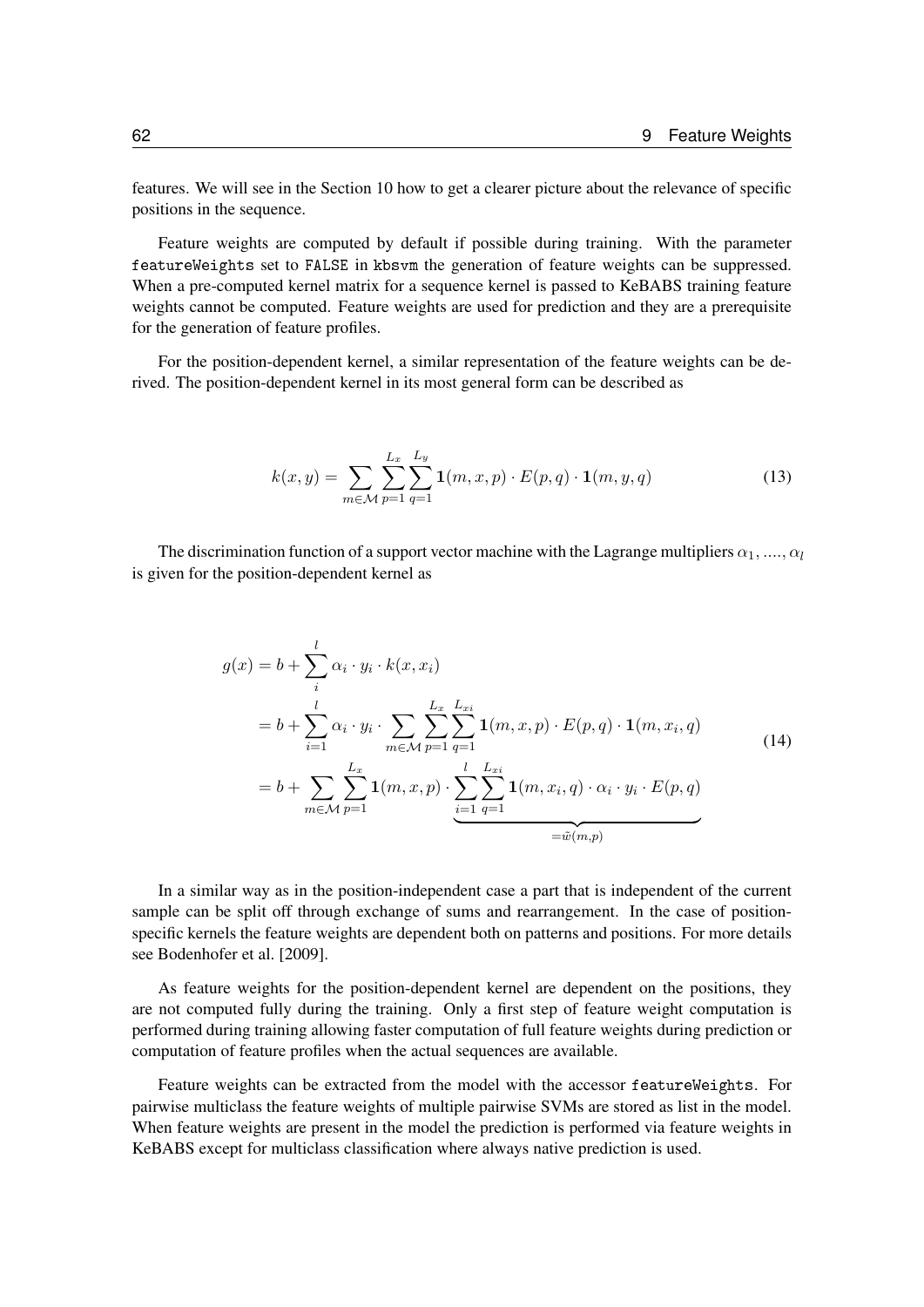## <span id="page-62-0"></span>10 Prediction Profiles

Prediction profiles are computed from feature weights to show the contribution of each sequence position to the decision value. If stretches of the DNA sequence show a clear positive or negative contribution they are likely relevant for the biological function underlying the learning task.

Prediction profiles can be computed for all KeBABS provided sequence kernels. Feature weights are a prerequisite for computation of feature profiles and must either be computed during training (see parameter featureWeights in method kbsvm) or added later to the model with the function getFeatureWeights(). Prediction profiles can either be generated during prediction (see parameter predProf in predict()) or specifically for a given set of sequences from a given model with getPredictionProfile. Finally the predicition profiles for a single sequence or a pair of sequences can be plotted. Usually only plotting to a PDF file makes sense to get a reasonable resolution for longer sequences.

The example for prediction profiles is based on the sequence data for coiled coiled proteins that we used earlier already. A more detailed description is presented in [\[Mahrenholz et al., 2011\]](#page-72-2). We train a model on the full dataset and compute prediction profiles for the wild-type yeast protein GCN4. Finally the prediction profile for this sequence is generated.

```
data(CCoil)
gappya <- gappyPairKernel(k=1,m=11, annSpec=TRUE)
model <- kbsvm(x=ccseq, y=as.numeric(yCC), kernel=gappya,
             pkg="e1071", svm="C-svc", cost=15)
featureWeights(model)[,1:5]
## A......Aa......a AAab A.......Aa.......b
## 0.11453726 0.11933186 0.04043841
## A.Aa.c A........Aa........c
## -0.08263644 0.05626802
GCN4 <- AAStringSet(c("MKQLEDKVEELLSKNYHLENEVARLKKLV",
                    "MKQLEDKVEELLSKYYHTENEVARLKKLV"))
names(GCN4) <- c("GCN4wt", "GCN_N16Y,L19T")
annCharset <- annotationCharset(ccseq)
annot <- c("abcdefgabcdefgabcdefgabcdefga",
          "abcdefgabcdefgabcdefgabcdefga")
annotationMetadata(GCN4, annCharset=annCharset) <- annot
predProf <- getPredictionProfile(GCN4, gappya,
                              featureWeights(model),
                              modelOffset(model))
predProf
## An object of class "PredictionProfile"
##
## Sequences:
```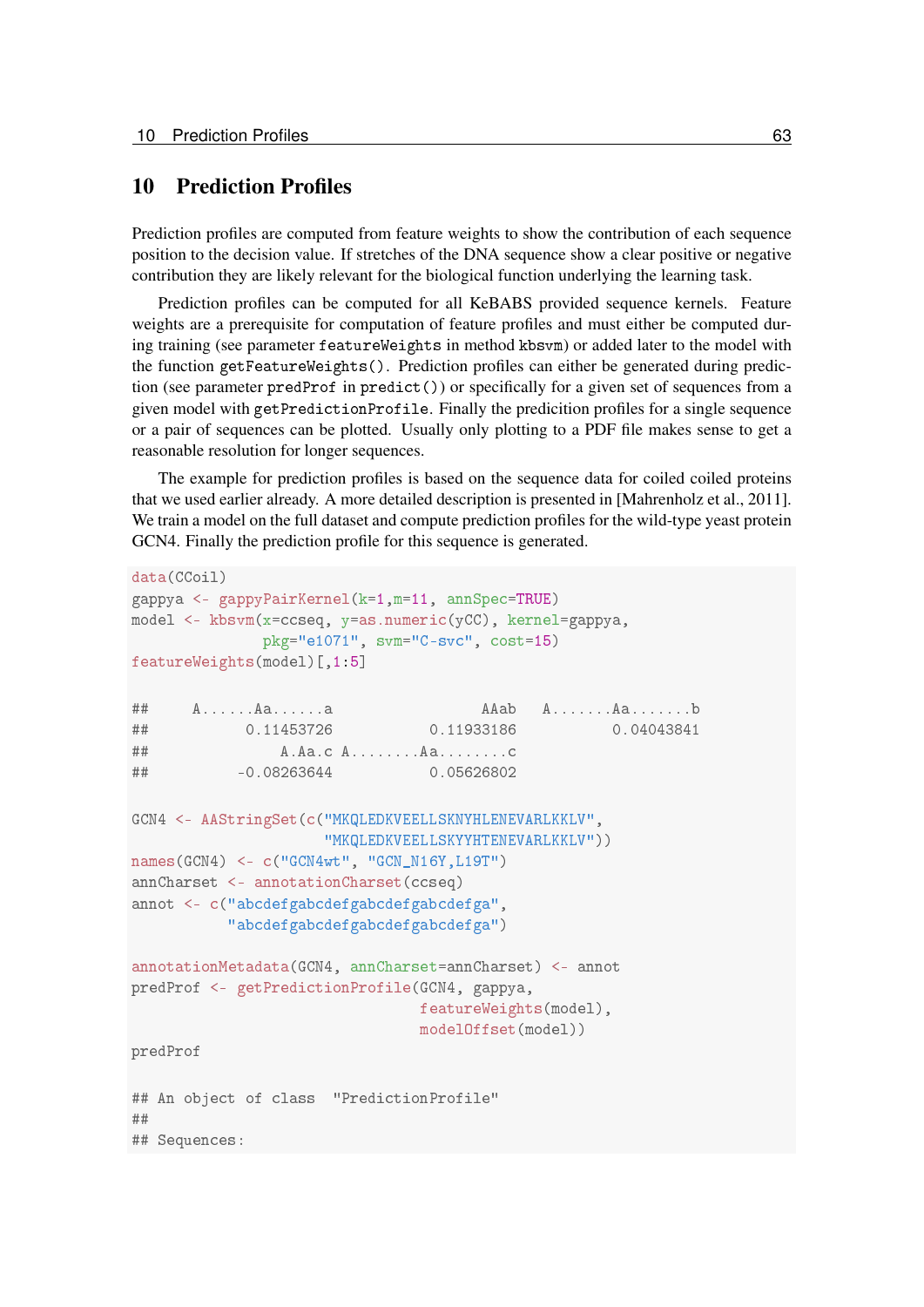```
##
## A AAStringSet instance of length 2
## width seq names
## [1] 29 MKQLEDKVEELLSKNYHLENEVARLKKLV GCN4wt
## [2] 29 MKQLEDKVEELLSKYYHTENEVARLKKLV GCN_N16Y, L19T
##
## gappy pair kernel: k=1, m=11, annSpec=TRUE
##
## Baselines: 0.02365245 0.02365245
##
## Profiles:
## Pos 1 Pos 2 Pos 28 Pos 29
## GCN4wt 0.111889252 -0.140135744 ... 0.063537667 0.130766121
## GCN_N16Y,L19T 0.115429679 -0.144569953 ... 0.059671695 0.122502550
```
The prediction profiles are contained in a data structure together with the sequences and the sequence kernel used for model training and profile generation. Each row in a profile is associated with one sample, each entry corresponds to the contribution of the specific position in the sample to the decision value. As all patterns relevant at a position are included in the profile values the relevance of positions for prediction results become visible. The prediction profile of the wild-type GCN4 protein which builds dimers is plotted with

plot(predProf, sel=1, ylim=c(-0.4, 0.2), heptads=TRUE, annotate=TRUE)



We see that especially position 16 has a strong negative contribution, i.e. a contribution for prediction as dimer. In the trimeric second protein  $GCN4_{N16Y, L19T}$  with a mutation at this lo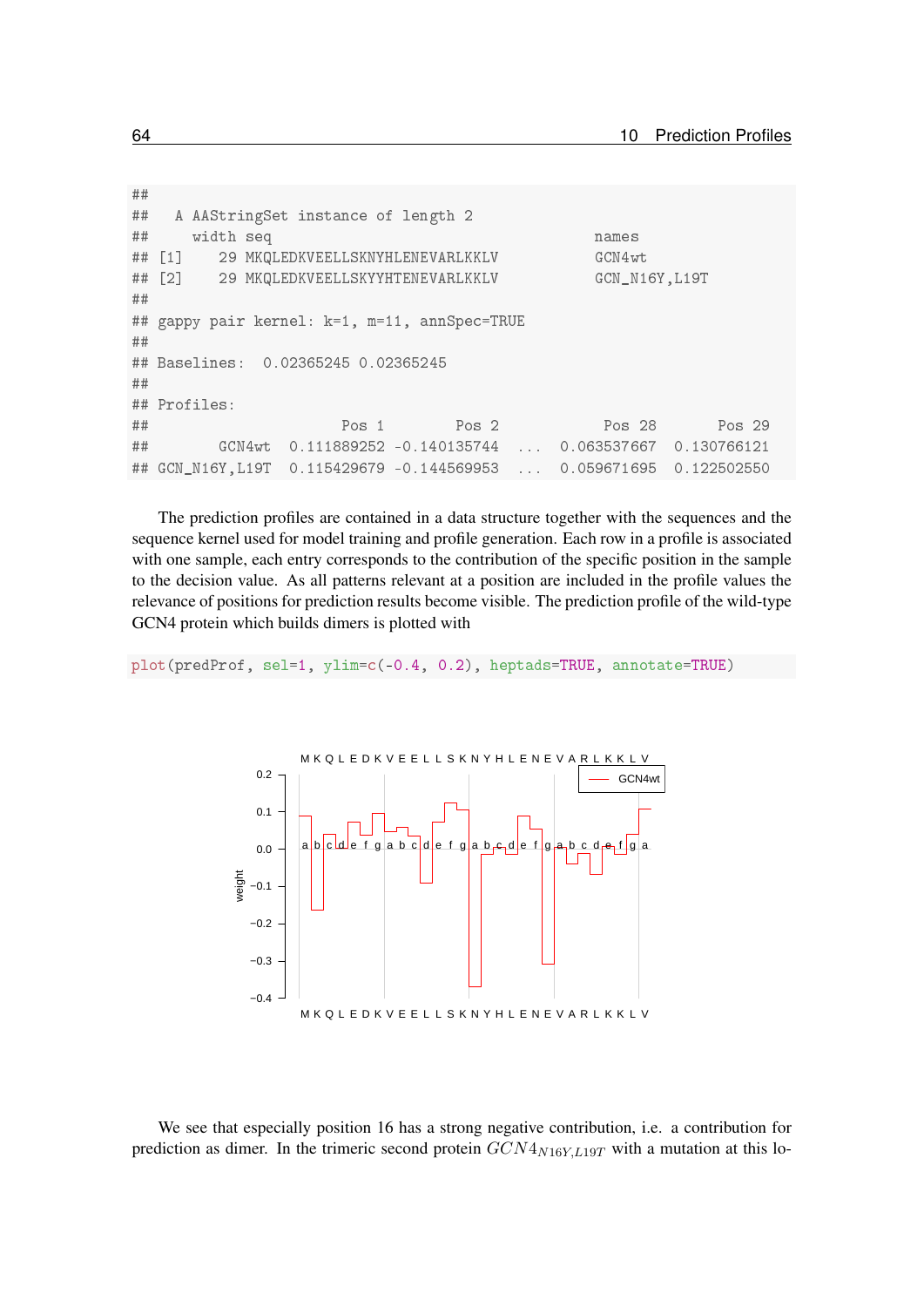cation the prediction profile shows the difference. The next plot shows both prediction profiles overlayed. The strong contribution of position 16 to dimeric oligomerization prediction is lost.

plot(predProf, sel=c(1, 2), ylim=c(-0.4, 0.2), heptads=TRUE, annotate=TRUE)



In this simple example with short sequences the plot can easily be displayed. When using longer sequences plotting to PDF file is necessary. The help page for plot() in KeBABS shows an example. The plotting function also provides the possibility for smoothing the profile with a sliding window average. This could be interesting in situations where regions of interest should be identified.

In contrast to feature weights which show the individual contribution of a single feature occurrence but are not as clearly indicative because of overlaps with other features and substring features in prediction profiles the contribution of all features present at a single position is summed up showing the full contribution of each position to the decision value. In this way prediction profiles provide much better biological interpretability of the learning results because individual positions as in this example or stretches of the sequence containing the driving patterns become visible.

The sequence patterns driving the microbiological mechanism which is studied might be more complex than the patterns available in a specific kernel. Therefore the high contributing feature weights / sequence positions might be part of a larger pattern that is not fully captured by the used kernel and additional analysis steps might be necessary once the relevant sections of the sequences are identified. Considering these aspects the results of such an analysis need to be taken with a grain of salt. If some biological understanding of the underlying pattern(s) is available already especially the motif kernel provides high flexibility to define the features according to this knowledge.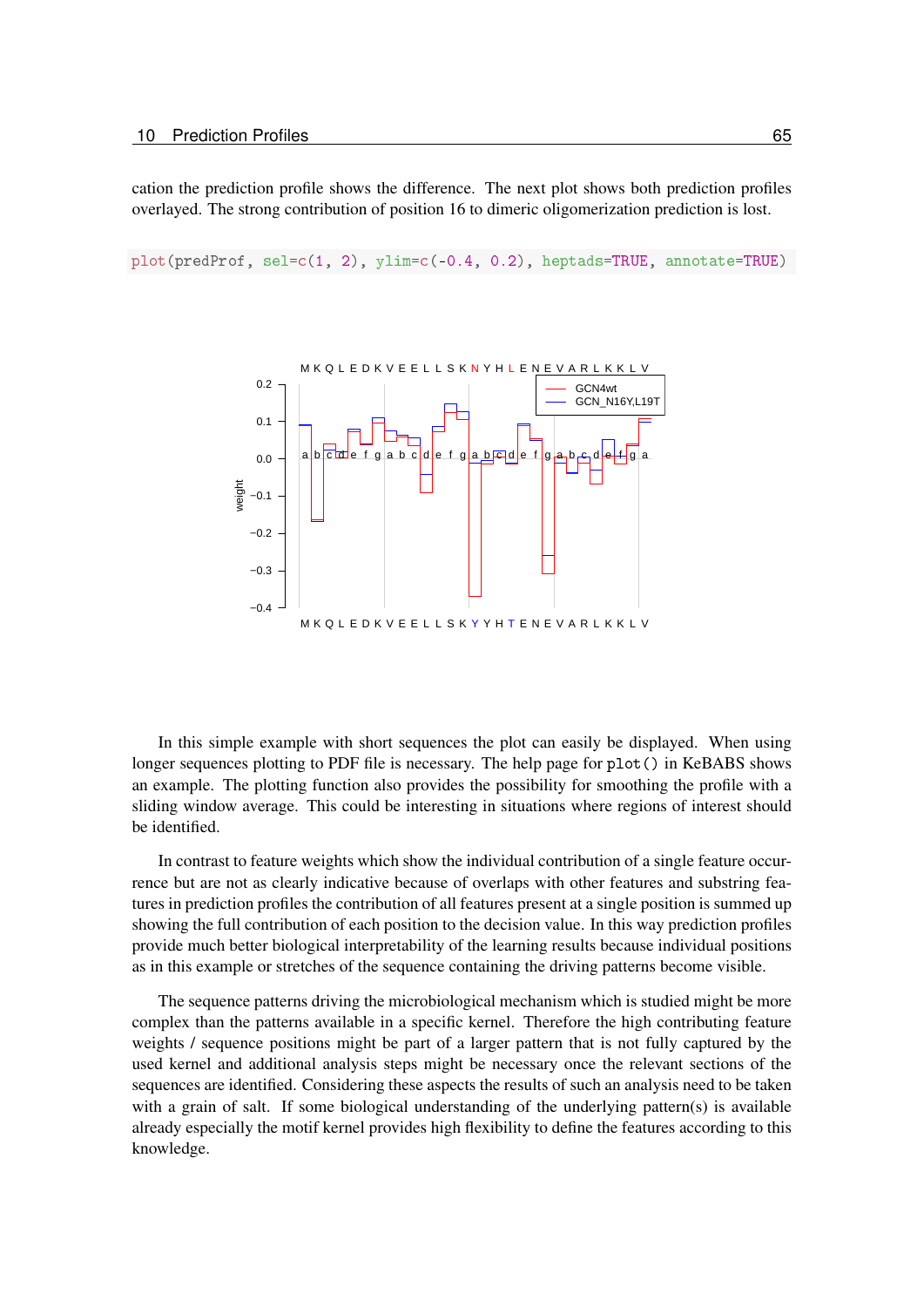# 11 Multiclass Classification

As in the regression case, no real-wold multi-class labels are available for the sequences provided with the package. We create synthetic labels by splitting the value range of the regression target into three similar sized intervals. The multiclass label vector provided with the package is called yMC. Different types of multiclass are implemented for the non-native multiclass variants in the supported packages. In LiblineaR all non-native multiclass implementations are based on One-Against-The-Rest which is used in the following example of multiclass training and prediction.

```
table(yMC)
## yMC
## 1 2 3
## 137 193 170
gappyK1M2 <- gappyPairKernel(k=1, m=2)
model <- kbsvm(x=enhancerFB[train], y=yMC[train],
             kernel=gappyK1M2, pkg="LiblineaR",
             svm="C-svc", cost=300)
pred <- predict(model, enhancerFB[test])
evaluatePrediction(pred, yMC[test], allLabels=unique(yMC))
## 1 2 3
## 1 28 10 0
## 2 3 47 6
## 3 0 11 45
##
## Accuracy: 80.000% (120 of 150)
## Balanced accuracy: 82.559%
## Matthews CC: 0.698
##
## Class 1:
## Sensitivity: 90.323% (28 of 31)
## Specificity: 77.311% (92 of 119)
## Precision: 73.684% (28 of 38)
##
## Class 2:
## Sensitivity: 69.118% (47 of 68)
## Specificity: 89.024% (73 of 82)
## Precision: 83.929% (47 of 56)
##
## Class 3:
## Sensitivity: 88.235% (45 of 51)
## Specificity: 75.758% (75 of 99)
## Precision: 80.357% (45 of 56)
```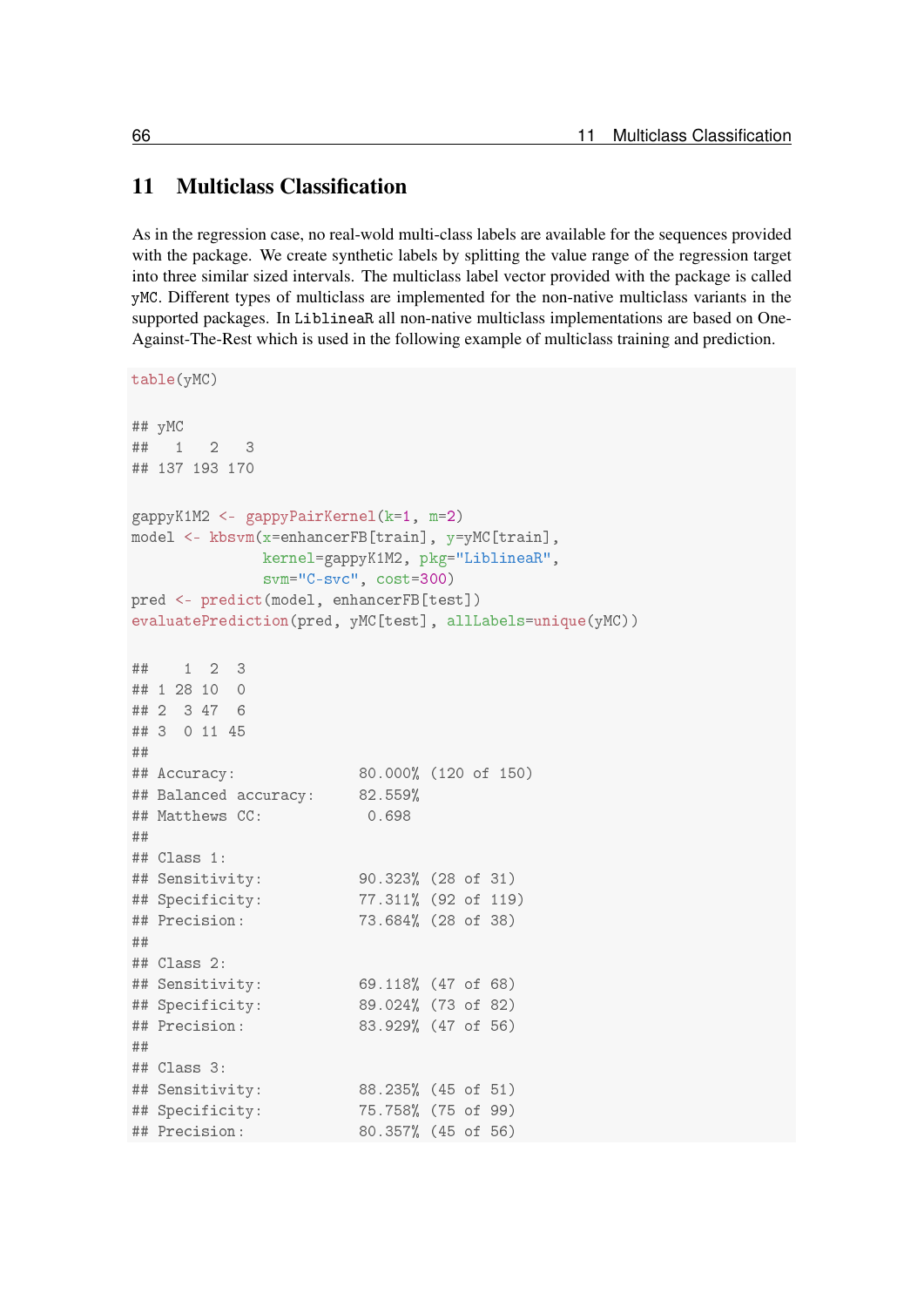In the One-Against-The-Rest approach with  $k$  classes multi-class training consists of  $k$  binary classification training runs using in each run one class and the union of all other classes as second class. As for binary classification the performance measures can be determines with the function evalualuatePrediction(). For multi class classification the performance measures sensitivity (SENS), specificity (SPEC) and precision (PREC) are class specific. The performance measures are defined in section [12.](#page-68-0) When feature weights are computed, the model also contains the feature weights for these  $k$  binary classifiers structured as list.

```
featWeights <- featureWeights(model)
length(featWeights)
## [1] 3
featWeights[[1]][1:5]
## [1] 6.4671549 0.8779336 -0.5394951 -9.5434563 1.3600091
featWeights[[2]][1:5]
## [1] -3.1135218 -17.8941203 -0.6575665 -4.7880668 9.9201483
featWeights[[3]][1:5]
## [1] 4.307738 14.842611 9.102977 5.027274 4.427793
```
Multiclass prediction is always performed natively in the package used for training. Prediction profiles can be generated in the multiclass case for the individual binary SVMs with the function getPredictionProfiles by passing the respective element from feature weights and from the model offset vector as in the following example.

```
predProf <- getPredictionProfile(enhancerFB, gappyK1M2,
                             featureWeights(model)[[2]],
                             modelOffset(model)[2])
predProf
## An object of class "PredictionProfile"
##
## Sequences:
##
## A DNAStringSet instance of length 500
## width seq names
## [1] 827 ACTAAACAACATCAATC...TAGGCAAAATCCTGACA Sample 1
## [2] 678 GAATATAGACCCTTGGT...AAGTTATATTAATTTAT Sample 2
## [3] 878 CACCCACATGGTGGCTC...TCCCCACTGTATCACTC Sample_3
```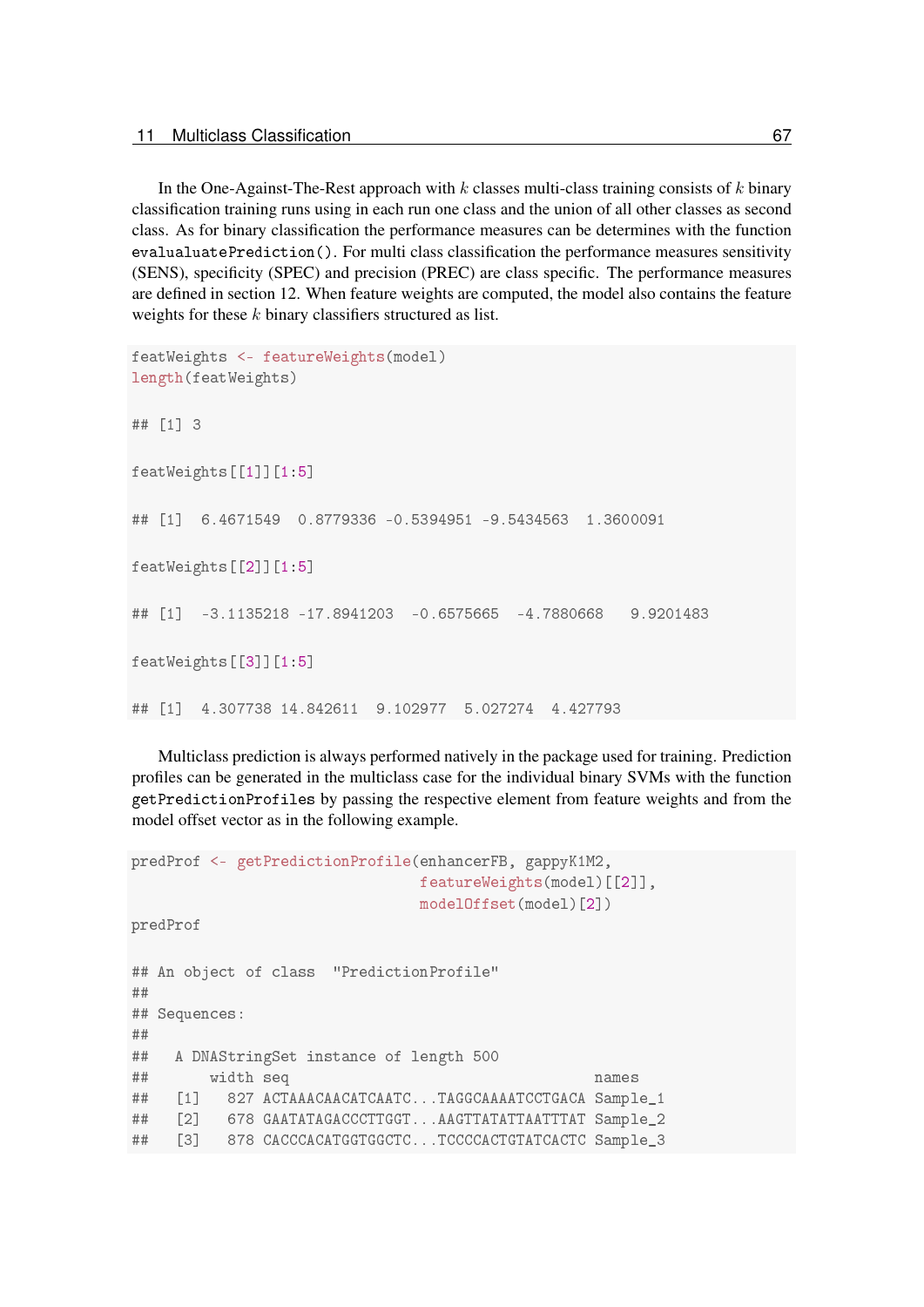| ## | [4]                                                                   |                                                                          | 927 TGCCGTAGTGTGCCAGCTGATTCTCCTGGATCAA Sample_4                          |                         |               |                                                                                    |
|----|-----------------------------------------------------------------------|--------------------------------------------------------------------------|--------------------------------------------------------------------------|-------------------------|---------------|------------------------------------------------------------------------------------|
| ## | [5]                                                                   |                                                                          | 953 CTTCATATACCTATTAACCTAATTTAAAAAGGGG Sample_5                          |                         |               |                                                                                    |
| ## | $\ddot{\phantom{a}}$<br>$\sim$ $\sim$                                 |                                                                          |                                                                          |                         |               |                                                                                    |
| ## | $[496]$                                                               |                                                                          | 478 ACGAGAATGAGGGAAAGGTCTGCCTTCCGAGTGA Sample_496                        |                         |               |                                                                                    |
| ## | $[497]$                                                               |                                                                          | 1552 AGGGGACTGGAAGAAAGTCTCTTCTAAGCGAGCA Sample_497                       |                         |               |                                                                                    |
| ## | $[498]$                                                               |                                                                          | 503 GATGAACGTAAAATGCATAATGACTCCCTTCTGA Sample_498                        |                         |               |                                                                                    |
| ## | $[499]$                                                               |                                                                          | 1577 ACCCCTCTGAGACCAAGGTAGGTCTGTATTCCTG Sample_499                       |                         |               |                                                                                    |
| ## | $[500]$                                                               |                                                                          | 778 CACTGTCATAACTTGCTGTAGAGTAGCTGCTCTC Sample_500                        |                         |               |                                                                                    |
| ## |                                                                       |                                                                          |                                                                          |                         |               |                                                                                    |
|    |                                                                       | ## gappy pair kernel: k=1, m=2                                           |                                                                          |                         |               |                                                                                    |
| ## |                                                                       |                                                                          |                                                                          |                         |               |                                                                                    |
| ## |                                                                       | Baselines: -0.02345264 -0.02860669                                       |                                                                          | $\sim 100$ km s $^{-1}$ |               | $-0.01229888 - 0.02492974$                                                         |
| ## |                                                                       |                                                                          |                                                                          |                         |               |                                                                                    |
| ## | Profiles:                                                             |                                                                          |                                                                          |                         |               |                                                                                    |
| ## |                                                                       | Pos <sub>1</sub>                                                         | Pos 2                                                                    |                         | Pos 2327      | Pos 2328                                                                           |
| ## |                                                                       |                                                                          |                                                                          |                         |               | 0.000000000                                                                        |
|    |                                                                       | Sample_1 -0.015141495 0.001546340                                        |                                                                          | $\mathbf{1}$            | 0.000000000   |                                                                                    |
| ## |                                                                       | Sample_2 0.006366786 -0.022538365                                        |                                                                          | $\mathbf{1}$            | 0.000000000   | 0.000000000                                                                        |
| ## |                                                                       | Sample_3 -0.021985633                                                    | 0.023788683                                                              | $\cdots$                | 0.000000000   | 0.000000000                                                                        |
| ## |                                                                       | Sample_4 -0.020404423 -0.073324215                                       |                                                                          | $\mathbf{1}$            | 0.000000000   | 0.000000000                                                                        |
| ## |                                                                       | Sample_5 -0.024391076                                                    | 0.001298602                                                              | $\sim$ $\sim$           | 0.000000000   | 0.000000000                                                                        |
| ## | $\mathbf{r}$ , and $\mathbf{r}$ , and $\mathbf{r}$ , and $\mathbf{r}$ | $\mathbf{r}$ , $\mathbf{r}$ , $\mathbf{r}$ , $\mathbf{r}$ , $\mathbf{r}$ | $\mathbf{r}$ , $\mathbf{r}$ , $\mathbf{r}$ , $\mathbf{r}$ , $\mathbf{r}$ |                         | and a series. | $\overline{a}$ , $\overline{a}$ , $\overline{a}$ , $\overline{a}$ , $\overline{a}$ |
| ## | Sample_496                                                            |                                                                          | 0.010694699 -0.056572739                                                 | $\mathbf{1}$            | 0.000000000   | 0.000000000                                                                        |
| ## | Sample_497                                                            |                                                                          | 0.004791484 -0.040465218                                                 | $\mathbf{r}$            | 0.000000000   | 0.000000000                                                                        |
| ## | Sample_498                                                            |                                                                          | $-0.033337689$ 0.015431451                                               | $\cdots$                | 0.000000000   | 0.000000000                                                                        |
| ## | Sample_499                                                            |                                                                          | 0.009933820 -0.032097076                                                 | $\mathbf{r}$            | 0.000000000   | 0.000000000                                                                        |

The non-native multiclass implementation in packages kernlab and e1071 are based on pairwise binary classifications. For k classes  $k * (k - 1)/2$  binary classifications are performed and the feature weights and model offsets of these models are stored in the KeBABS model. For larger numbers of classes the number of binary training runs is considerably higher than for the One-Against-The-Rest approach which was chosen in LiblineaR because this package is especially aiming at large feature spaces and large number of samples. If the performance is not an issue, usually pairwise multiclass is considered as the preferred method. The native multiclass approach according to Crammer and Singer is available in packages kernlab and LiblineaR by selecting the value mc-natC for the parameter svm. The Weston/Watkins native multiclass approach is only available in kernlab and is selected with the parameter value mc-natW. For Weston/Watkins multiclass no feature weights and prediction profiles are available. As KeBABS supports all of the variants via the supported packages and as switching between implementations is simple the performance of all methods can be compared easily if the data size allows it.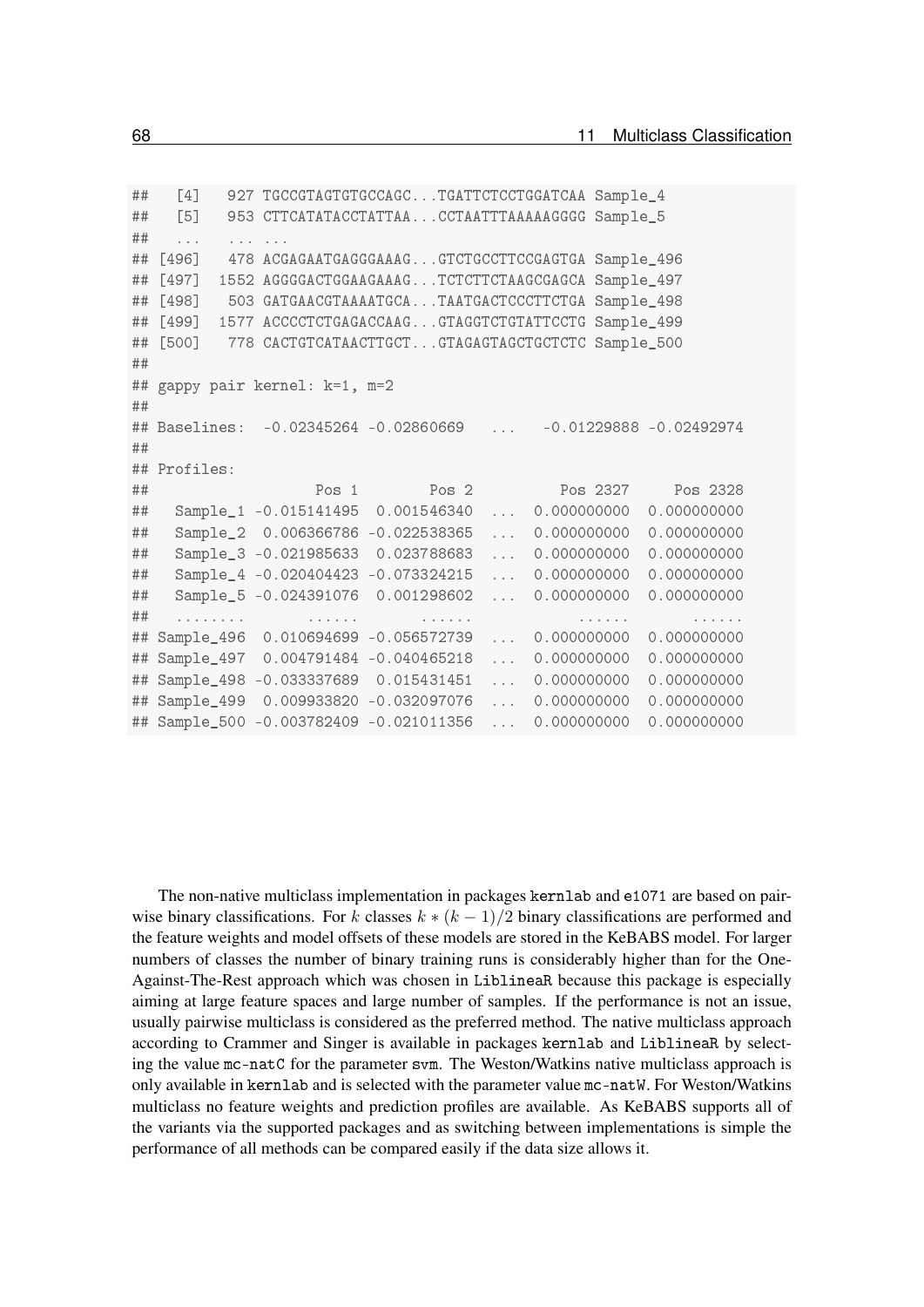# <span id="page-68-0"></span>12 Definition of Performance Measures for Binary and Multiclass Classification

Several performance measures are computed in KeBABS to estimate the performance behavior of a model on future data. With L as the total number of samples, TP as true positives, FP as false positives, TN as true negatives and FN as false negatives the performance measures for binary classification are defined as

Accuracy (ACC)

$$
ACC = \frac{TP + TN}{TP + FP + FN + TN}
$$
\n<sup>(15)</sup>

Sensitivity (SENS)

$$
SENS = \frac{TP}{TP + FN} \tag{16}
$$

Specificity (SPEC)

$$
SPEC = \frac{TN}{TN + FP}
$$
\n<sup>(17)</sup>

Precision (PREC)

$$
PREC = \frac{TP}{TP + FP}
$$
\n<sup>(18)</sup>

Balanced Accuracy (BACC)

$$
BACC = \frac{SENS + SPEC}{2} = \frac{1}{2}(\frac{TP}{TP + FN} + \frac{TN}{TN + FP})
$$
(19)

Matthews Correlation Coefficient (MCC)

$$
MCC = \frac{TP * TN - FP * FN}{\sqrt{(TP + FP) * (TP + FN) * (TN + FP) * (TN + FN)}}
$$
(20)

Using M as the  $m \times m$  confusion matrix for m classes with rows as predictions and columns as true labels the performance parameters for multi class are defined as follows

Accuracy (ACC)

$$
ACC = \frac{\sum_{i=1}^{m} M_{ii}}{\sum_{i,j=1}^{m} M_{ij}}
$$
(21)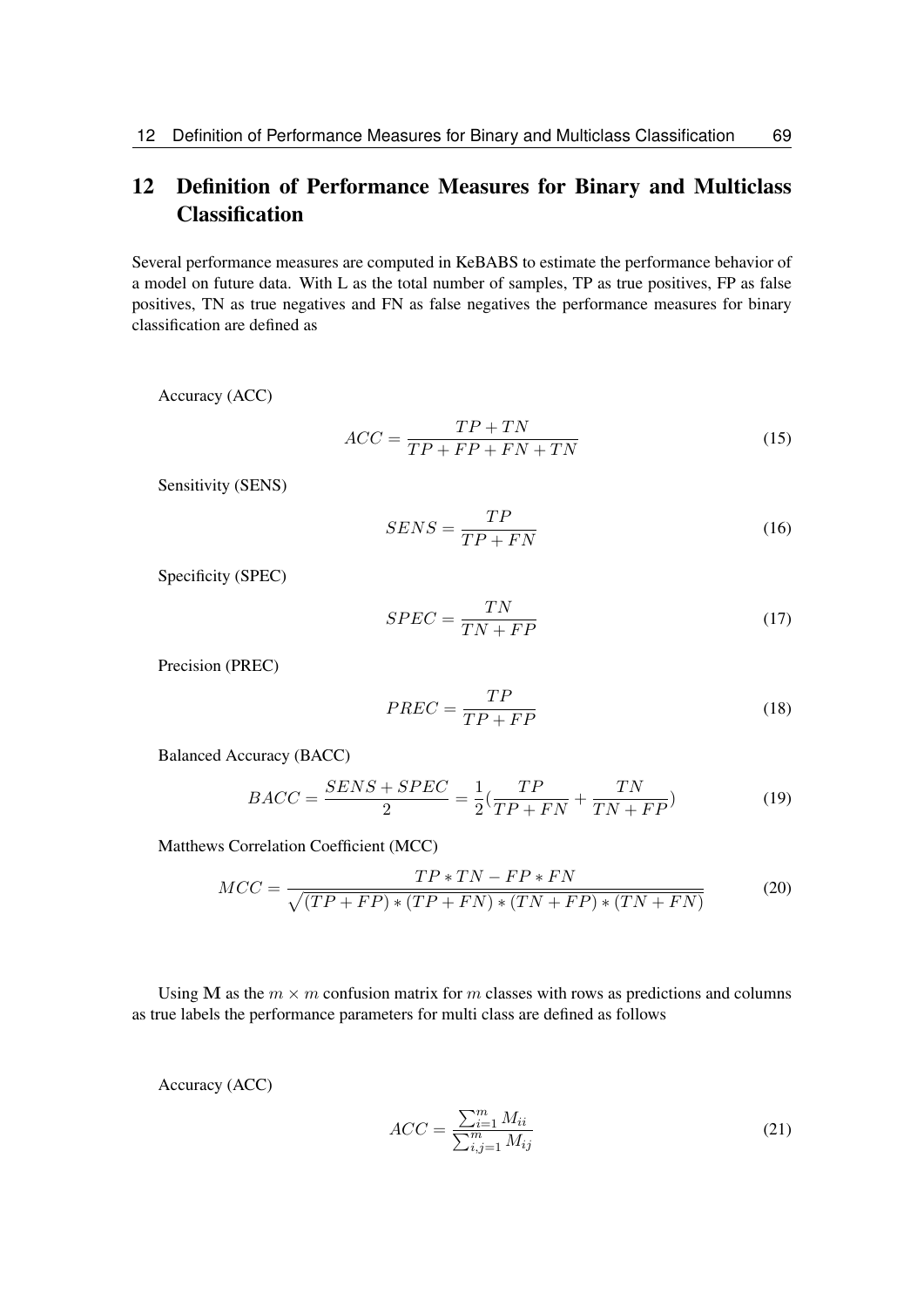Balanced Accuracy (BACC)

$$
BACC = \frac{1}{m} \sum_{j=1}^{m} \frac{M_{jj}}{\sum_{i=1}^{m} M_{ij}}
$$
 (22)

Matthews Correlation Coefficient (MCC) according to [Gorodkin](#page-72-3) [\[2004\]](#page-72-3)

$$
MCC = \frac{\sum_{i,j,k=1}^{m} M_{ii} M_{jk} - M_{ij} M_{ki}}{\sqrt{\sum_{i=1}^{m} (\sum_{j=1}^{m} M_{ij}) (\sum_{k,l=1}^{m} M_{kl})} \sqrt{\sum_{i=1}^{m} (\sum_{j=1}^{m} M_{ji}) (\sum_{k,l=1}^{m} M_{lk})}}
$$
(23)

In the multi class scenario sensitivity, specificity and precision are defined as class specific measures.

Sensitivity (SENS)

$$
SENS_i = \frac{M_{ii}}{\sum_{j=1}^{m} M_{ji}}\tag{24}
$$

Specificity (SPEC)

$$
SPEC_{i} = \frac{\sum_{j=1}^{m} M_{jj}}{\sum_{\substack{j=1 \ k \neq i}}^{m} M_{jk}}
$$
(25)

Precision (PREC)

$$
PREC_i = \frac{M_{ii}}{\sum_{j=1}^{m} M_{ij}}
$$
\n(26)

## 13 User-Defined Sequence Kernels

The KeBABS SVM framework gives the users the possibility to work with user-defined sequence kernels. The definition of the kernel is loaded from an R source file before the analysis is started. Following definitions are needed for a user-defined sequence kernel

- kernel class definition a kernel class for the new kernel must be defined as subclass of the generic kebabs sequence kernel class SequenceKernel.
- kernel constructor the constructor function takes kernel parameters as input and returns a kernel object

kernel processing function this function performs the actual computation of the kernel matrix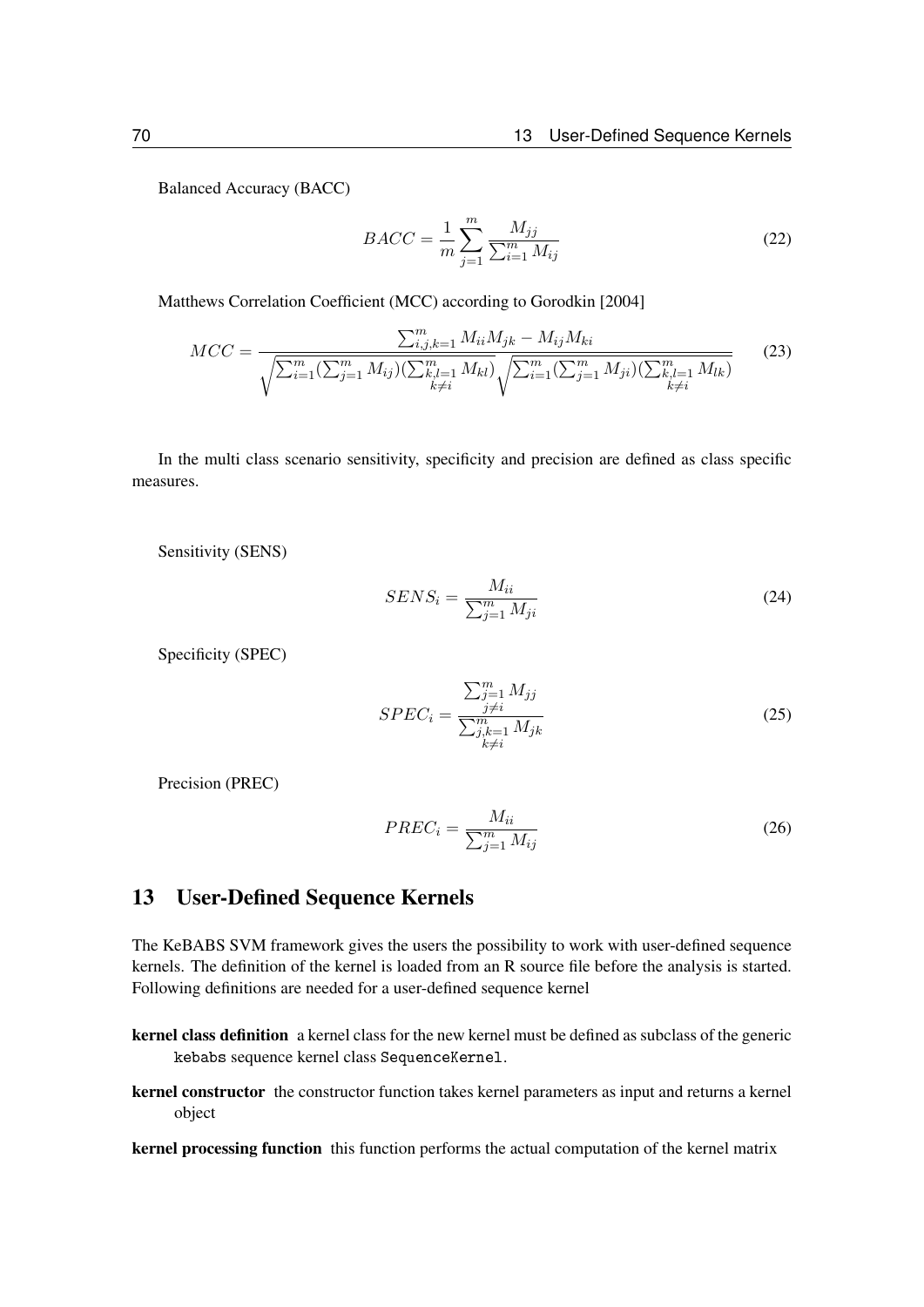show method a method to display the kernel object

- coercion method to character a method that coerces the sequence kernel object to a character string
- kernel parameter getter the getter reads the kernel parameters of a given kernel object and returns them as list

An example for a user-defined sequence kernel containing all of these elements can be found in the directory inst/example/UserDefinedSequenceKernel/SpectrumKernlabKernel of the kebabs package source tar ball. This example makes the spectrum kernel in package kernlab available as user-defined sequence kernel. The file SpectrumKernlabKernel.R contains the R definitions for the new sequence kernel which internally in the kernel matrix processing routine invokes the kernlab kernel matrix generation using the string dot spectrum kernel. The file RunKernel.R shows an example analysis with the user-defined sequence kernel. The new kernel can be used in the analysis like any kebabs sequence kernel. In this example no additional C/C++ code is necessary. If the new sequence kernel requires code parts in  $C/C++$  a shared library must be prebuilt and loaded. Building of the shared library is done on the command line with R CMD SHLIB, the loading of the shared library in the R session through dyn.load().

For user-defined sequence kernels an explicit representation, feature weights and prediction profiles are not supported. The new kernel cannot be used as single instance kernel in the symmetric pair kernel.

## 14 Future Extensions

The current version of the package is single threaded and does not make use of multiprocessing infrastructures. The performance of this framework can further be improved by parallelization of various functions in the package for multicore machines.

To restrict the effort the current implementation only considers SVMs in the packages kernlab, e1071 and LiblineaR. In the future additional SVMs should be included in the framework, e.g.

- Potential Support Vector Machine (PSVM) [\[Hochreiter and Obermayer, 2006\]](#page-72-4)
- Relevance Vector Machine (RVM) [\[Tipping, 2001\]](#page-73-0)
- Least Squares Support Vector Machine (LS-SVM) [\[Suykens and Vandewalle, 1999\]](#page-73-1)
- $\blacksquare$  . . .

Additional sequence kernels like the local alignment kernel, Fisher kernel and TOP kernel should be considered for implementation.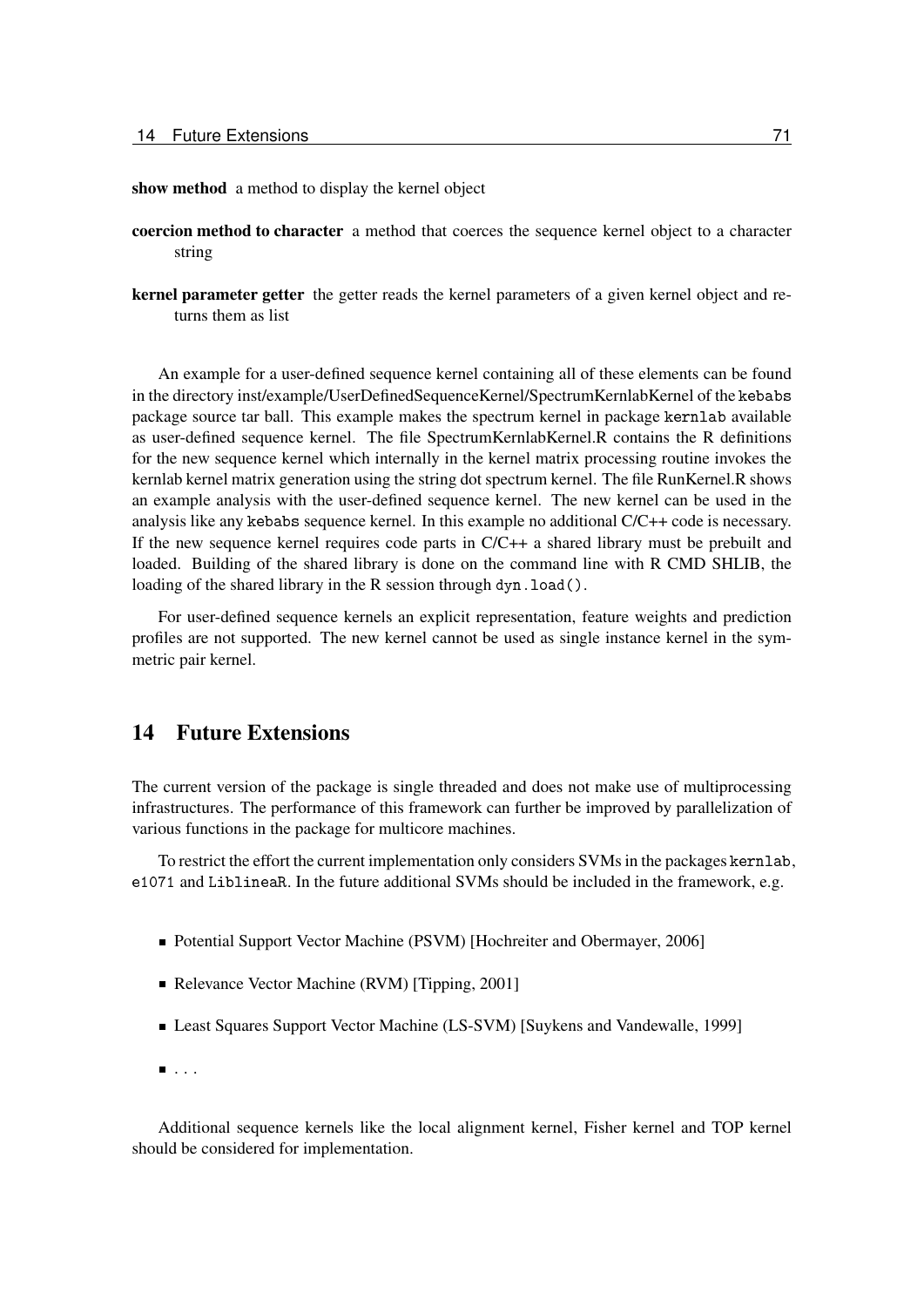# 15 How to cite this package

If you use this package for research that is published later, you are kindly asked to cite it as follows:

J. Palme, S. Hochreiter, and U. Bodenhofer (2015). KeBABS: an R package for kernel-based analysis of biological sequences. *Bioinformatics*, 31(15):2574-2576, 2015. DOI: 10.1093/bioinformatics/btv176.

To obtain BibTEX entries of the reference, you can enter the following into your R session:

```
toBibtex(citation("kebabs"))
```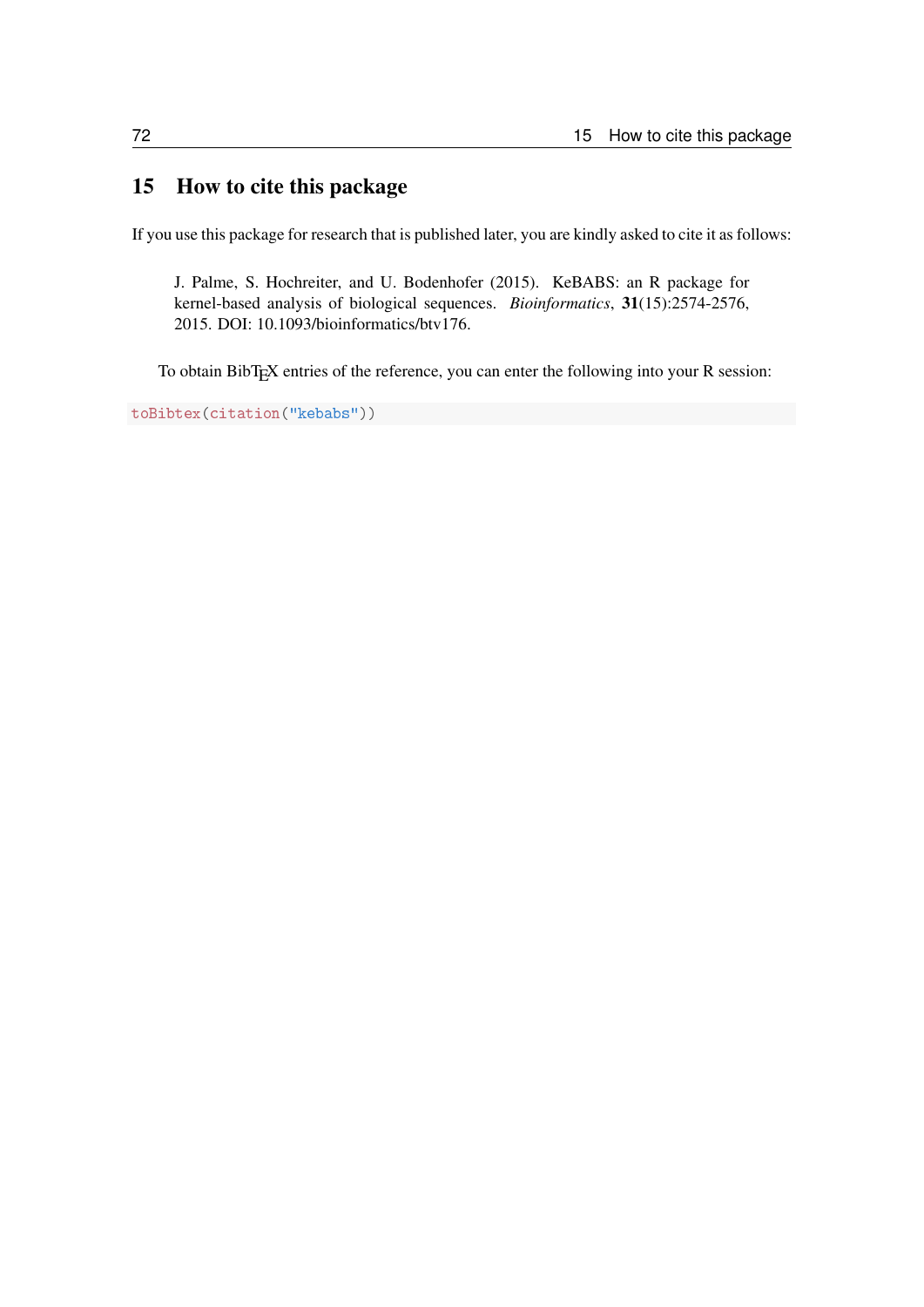## **References**

- AttractiveChaos. klib a standalone and lightweight c library. [https://github.com/](https://github.com/attractivechaos/klib) [attractivechaos/klib](https://github.com/attractivechaos/klib), 2011.
- Asa Ben-Hur and Douglas L. Brutlag. Remote homology detection: a motif based approach. *Bioinformatics*, 19:26–33, 2003.
- Ulrich Bodenhofer. Procoil a web service and an r package for predicting the oligomerization of coiled coil proteins. <http://www.bioconductor.org/packages/release/html/procoil.html>, 2011.
- Ulrich Bodenhofer, Karin Schwarzbauer, Mihaela Ionescu, and Sepp Hochreiter. Modelling position specificity in sequence kernels by fuzzy equivalence relations. In J. P. Carvalho, D. Dubois, U. Kaymak, and J. M. C. Sousa, editors, *Proc. Joint 13th IFSA World Congress and 6th EUSFLAT Conference*, pages 1376–1381, Lisbon, July 2009.
- Ulrich Bodenhofer, Andreas Kothmeier, and Sepp Hochreiter. APCluster: an R package for affinity propagation clustering. *Bioinformatics*, 27:2463–2464, 2011. [doi:10.1093/bioinformatics/btr406](http://dx.doi.org/10.1093/bioinformatics/btr406) .
- Chih-Chung Chang and Chih-Jen Lin. LIBSVM: A library for support vector machines. *ACM Transactions on Intelligent Systems and Technology*, 2:27:1–27:27, 2011. Software available at [http://www.csie.](http://www.csie.ntu.edu.tw/~cjlin/libsvm) [ntu.edu.tw/~cjlin/libsvm](http://www.csie.ntu.edu.tw/~cjlin/libsvm).
- Rong-En Fan, Kai-Wei Chang, Cho-Jui Hsieh, Xiang-Rui Wang, and Chih-Jen Lin. LIBLINEAR: A library for large linear classification. *Journal of Machine Learning Research*, 9:1871–1874, 2008.
- Jan Gorodkin. Comparing two k-category assignments by a k-category correlation coefficient. *Computational Biology and Chemistry*, 28(5-6):367–374, 2004.
- Sepp Hochreiter and Klaus Obermayer. Support vector machines for dyadic data. *Neural Comput*, 18 (6):1472–1510, Jun 2006. [doi:10.1162/neco.2006.18.6.1472](http://dx.doi.org/10.1162/neco.2006.18.6.1472) . URL [http://dx.doi.org/10.1162/](http://dx.doi.org/10.1162/neco.2006.18.6.1472) [neco.2006.18.6.1472](http://dx.doi.org/10.1162/neco.2006.18.6.1472).
- Alexandros Karatzoglou, Alex Smola, Kurt Hornik, and Achim Zeileis. kernlab an S4 package for kernel methods in R. *Journal of Statistical Software*, 11(9):1–20, 2004. URL [http://www.jstatsoft.org/](http://www.jstatsoft.org/v11/i09/) [v11/i09/](http://www.jstatsoft.org/v11/i09/).
- Pavel Kuksa, Pai-Hsi Huang, and Vladimir Pavlovic. A fast, large-scale learning method for protein sequence classification. In *8th Int. Workshop on Data Mining in Bioinformatics*, pages 29–37, Las Vegas, NV, 2008.
- Dongwon Lee, Rachel Karchin, and Michael A. Beer. Discriminative prediction of mammalian enhancers from DNA sequence. *Genome Research*, 21(12):2167–2180, December 2011.
- Christina S. Leslie, Eleazar Eskin, and William Stafford Noble. The spectrum kernel: A string kernel for SVM protein classification. In R. B. Altman, A. K. Dunker, L. Hunter, K. Lauderdale, and T. E. D. Klein, editors, *Pacific Symposium on Biocomputing*, pages 566–575. World Scientific, 2002.
- Christina S. Leslie, Eleazar Eskin, Adiel Cohen, Jason Weston, and William Stafford Noble. Mismatch string kernels for discriminative protein classification. *Bioinformatics*, 1(1):1–10, 2003.
- Carsten C. Mahrenholz, Ingrid G. Abfalter, Ulrich Bodenhofer, Rudolf Volkmer, and Sepp Hochreiter. Complex networks govern coiled-coil oligomerizations - predicting and profiling by means of a machine learning approach. *Mol Cell Proteomics*, 10(5):M110.004994, 2011.
- Gunnar Rätsch and Sören Sonnenburg. *Kernel Methods in Computational Biology*, chapter Accurate Splice Site Prediction for Caenorhabditis elegans, pages 277–298. MIT, Cambridge, MA, 2004.